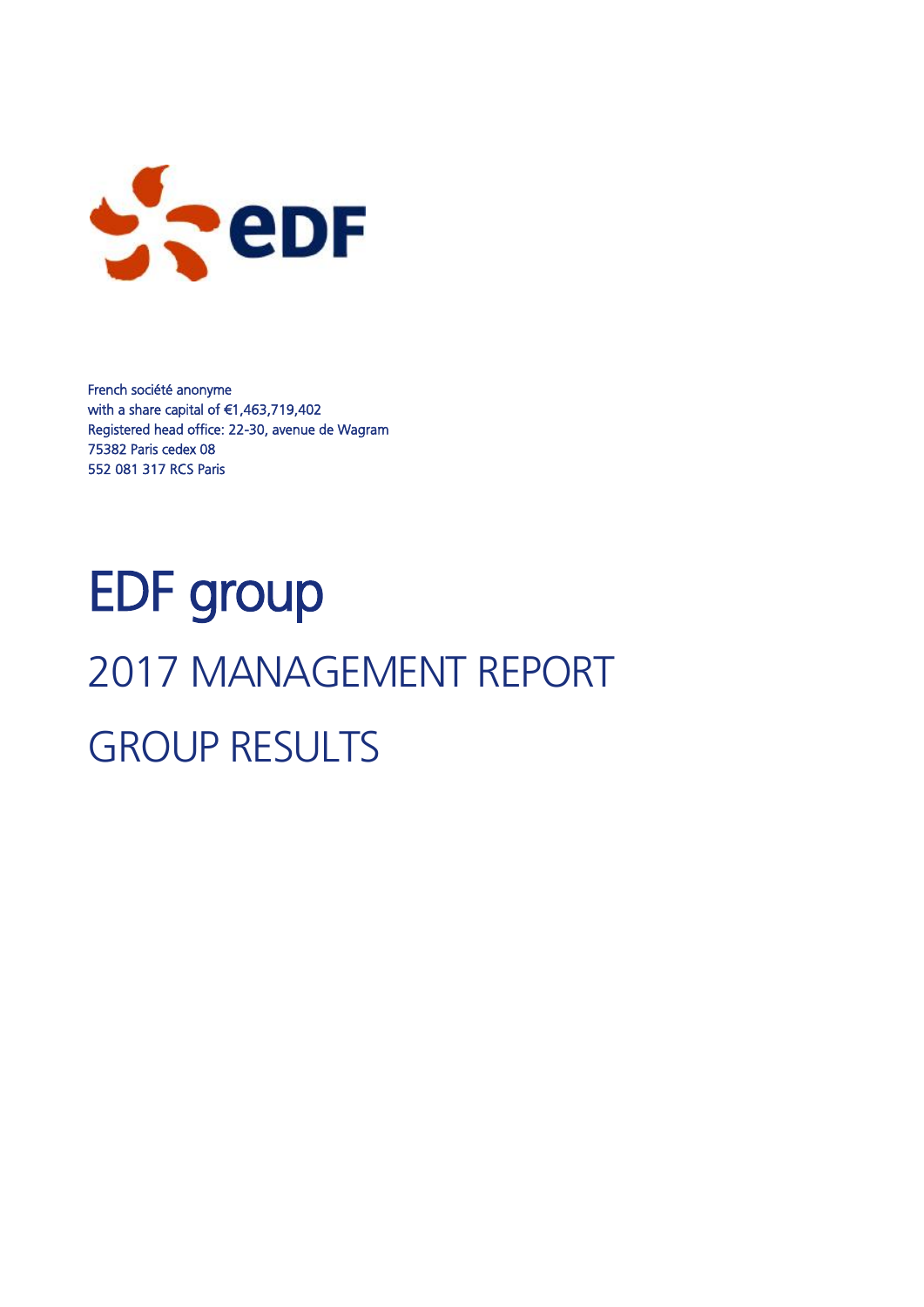

| 1    |                                                                                       |  |
|------|---------------------------------------------------------------------------------------|--|
| 2    |                                                                                       |  |
| 2.1  |                                                                                       |  |
| 2.2  |                                                                                       |  |
| 2.3  |                                                                                       |  |
| 2.4  |                                                                                       |  |
| 3    |                                                                                       |  |
| 3.1  |                                                                                       |  |
| 3.2  |                                                                                       |  |
| 3.3  |                                                                                       |  |
| 3.4  |                                                                                       |  |
| 4    |                                                                                       |  |
| 5    | ANALYSIS OF THE BUSINESS AND THE CONSOLIDATED INCOME STATEMENTS FOR 2016 AND 2017. 12 |  |
| 5.1  |                                                                                       |  |
| 5.2  |                                                                                       |  |
| 5.3  |                                                                                       |  |
| 5.4  |                                                                                       |  |
| 5.5  |                                                                                       |  |
| 5.6  |                                                                                       |  |
| 5.7  |                                                                                       |  |
| 5.8  |                                                                                       |  |
| 5.9  |                                                                                       |  |
| 6.   |                                                                                       |  |
| 6.1  |                                                                                       |  |
| 6.2  |                                                                                       |  |
| 6.3  |                                                                                       |  |
| 6.4  |                                                                                       |  |
| 6.5  |                                                                                       |  |
| 6.6  |                                                                                       |  |
| 6.7  |                                                                                       |  |
| 6.8  |                                                                                       |  |
| 6.9  |                                                                                       |  |
| 6.10 |                                                                                       |  |
| 7    |                                                                                       |  |
| 7.1  |                                                                                       |  |
| 7.2  |                                                                                       |  |
| 7.3  |                                                                                       |  |
| 8    |                                                                                       |  |
| 9    |                                                                                       |  |
| 10   |                                                                                       |  |
| 11   |                                                                                       |  |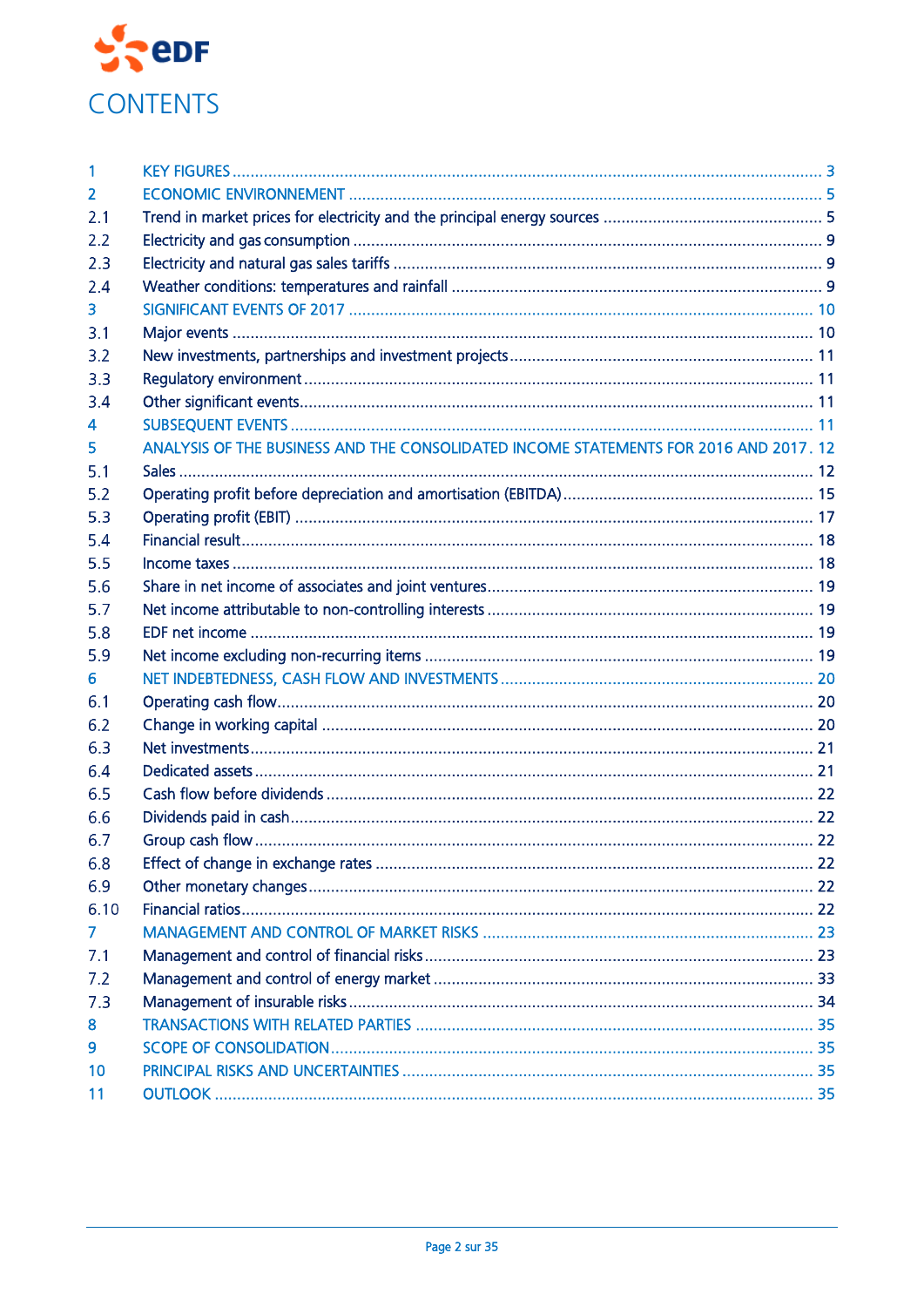

-

# <span id="page-2-0"></span>1 KEY FIGURES

Pursuant to European regulation no. 1606/2002 of 19 July 2002 on the adoption of international accounting standards, the EDF group's consolidated financial statements for the year ended 31 December 2017 are prepared under the international accounting standards published by the IASB and approved by the European Union for application at 31 December 2017. These international standards are IAS (International Accounting Standards), IFRS (International Financial Reporting Standards), and SIC and IFRIC interpretations.

The Group's accounting policies are presented in note 1 to the consolidated financial statements for the year ended 31 December 2017.

The figures presented in this document are taken from the EDF group's consolidated financial statements at 31 December 2017.

The Group's key figures for 2017 are shown in the following tables.

#### EXTRACT FROM THE CONSOLIDATED INCOME STATEMENT

| (in millions of Euros)                                         | 2017   | 2016   | Variation | Variation (%) | Organic<br>arowth (%) |
|----------------------------------------------------------------|--------|--------|-----------|---------------|-----------------------|
| <b>Sales</b>                                                   | 69,632 | 71,203 | (1,571)   | $-2.2$        | $-1.0$                |
| Operating profit before depreciation and amortisation (EBITDA) | 13,742 | 16,414 | (2,672)   | $-16.3$       | $-14.8$               |
| Operating profit (EBIT)                                        | 5,637  | 7,514  | (1, 877)  | $-25.0$       | $-23.2$               |
| Income before taxes of consolidated companies                  | 3,401  | 4,181  | (780)     | $-18.7$       | $-15.5$               |
| EDF net income                                                 | 3,173  | 2,851  | 322       | $+11.3$       | $+13.7$               |
| Net income excluding non-recurring items <sup>1</sup>          | 2,820  | 4,085  | (1,265)   | $-31.0$       | $-29.3$               |

### FROM EDF NET INCOME TO NET INCOME EXCLUDING NON-RECURRING ITEMS

| (in millions of Euros)                                                                                                | 2017    | 2016  |
|-----------------------------------------------------------------------------------------------------------------------|---------|-------|
| EDF net income                                                                                                        | 3,173   | 2,851 |
| Gain on sale of 49.9% of the Group's investment in CTE <sup>(1)</sup>                                                 | (1,289) |       |
| Other items, including net changes in fair value on energy and commodity derivatives,<br>excluding trading activities | (94)    | 233   |
| Impairment                                                                                                            | 1,030   | 1,001 |
| NET INCOME EXCLUDING NON-RECURRING ITEMS <sup>1</sup>                                                                 | 2,820   | 4,085 |
| Payments to bearers of perpetual subordinated bonds                                                                   | (565)   | (582) |
| NET INCOME EXCLUDING NON-RECURRING ITEMS,<br>ADJUSTED FOR PAYMENTS ON HYBRID BONDS                                    | 2,255   | 3,503 |

(1) The company that holds 100% of RTE (an independent EDF subsidiary as defined in the French Energy Code).

<sup>1.</sup> Net income excluding non-recurring items is not defined by IFRS, and is not directly visible in the consolidated income statement. It corresponds to the net income excluding non-recurring items and the net change in fair value on energy and commodity derivatives, excluding trading activities, net of tax (see section 5.1.4.9 "Net income excluding non-recurring items").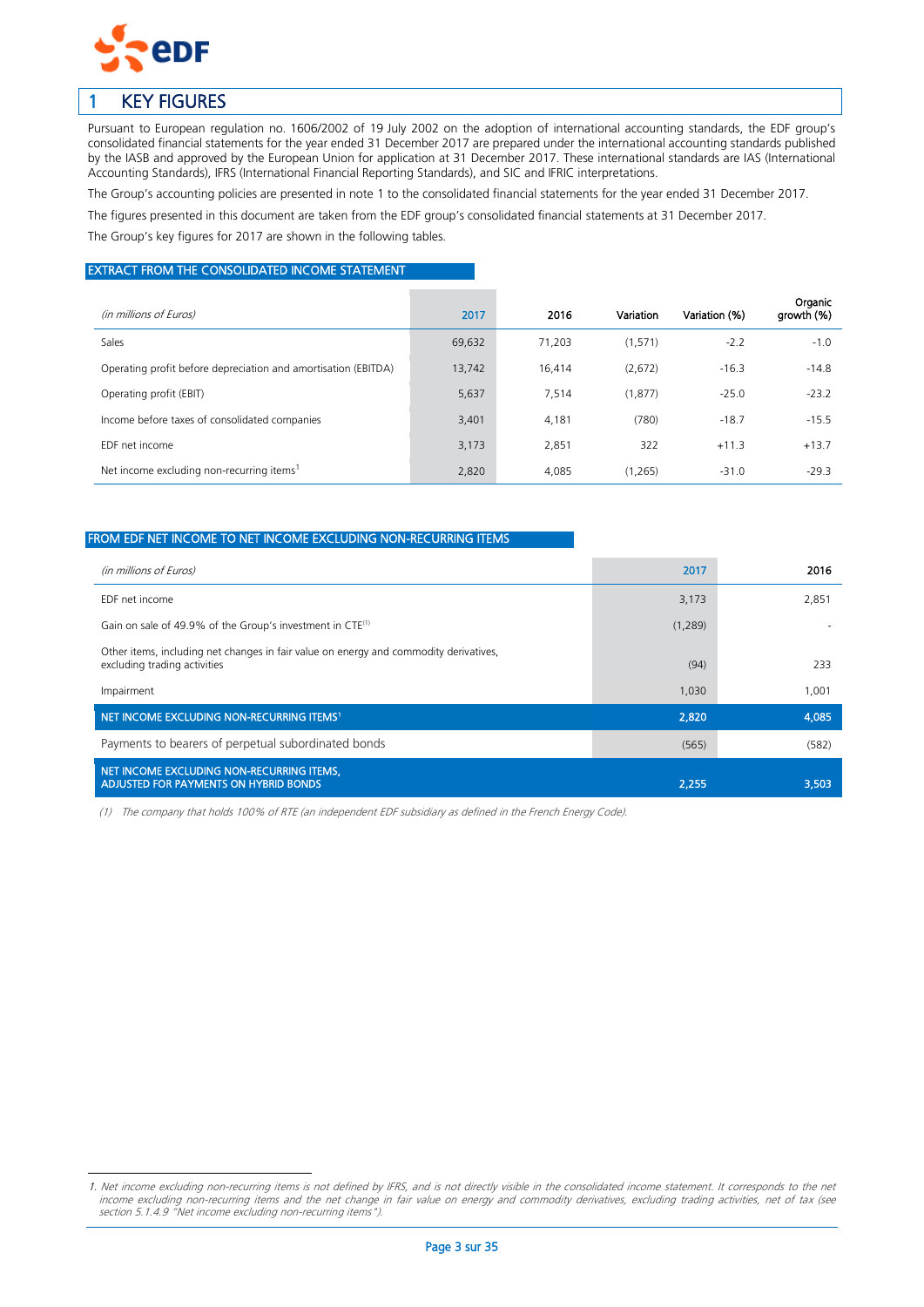

### EXTRACT FROM THE CONSOLIDATED BALANCE SHEET

| (in millions of Euros)                                                      | 31/12/2017               | 31/12/2016    |
|-----------------------------------------------------------------------------|--------------------------|---------------|
| Non-current assets                                                          | 156,899                  | 147,626       |
| Inventories and trade receivables                                           | 37,549                   | 37,397        |
| Other assets                                                                | 63,649                   | 66,238        |
| Cash and cash equivalents, other liquid assets, and loans to joint ventures | 22,655                   | 25,159        |
| Assets held for sale                                                        |                          | $5,220^{(1)}$ |
| <b>TOTAL ASSETS</b>                                                         | 280,752                  | 281,640       |
| Equity (EDF's share)                                                        | 41,357                   | 34,438        |
| Equity (non-controlling interests)                                          | 7,341                    | 6,924         |
| Special concession assets                                                   | 46,323                   | 45,692        |
| Provisions                                                                  | 76,857                   | 74,966        |
| Loans and other financial liabilities                                       | 55,670                   | 61,230        |
| Other liabilities                                                           | 53,204                   | 56,281        |
| Liabilities related to assets classified as held for sale                   | $\overline{\phantom{a}}$ | $2,109^{(2)}$ |
| <b>TOTAL EQUITY AND LIABILITIES</b>                                         | 280,752                  | 281,640       |

(1) Including €104 million of financial assets impacting net indebtedness (see below).

(2) Including €1,458 million of financial liabilities impacting net indebtedness (see below).

#### GROUP CASH FLOW

| (in millions of Euros) | 2017  | 2016    | Variation | Variation<br>(% ) |
|------------------------|-------|---------|-----------|-------------------|
| Group cash flow (1)    | (209) | (1.565) | .356      | $+86.6$           |

(1) Group cash flow is not an aggregate defined by IFRS as a measure of financial performance, and is not comparable with indicators of the same name reported by other companies. It is equivalent to the operating cash flow after net change in working capital, net investments, allocations and withdrawals from dedicated assets, and dividends.

### DETAILS OF NET INDEBTEDNESS

| (in millions of Euros)                                                                     | 31/12/2017               | 31/12/2016 | Variation | Variation<br>(% ) |
|--------------------------------------------------------------------------------------------|--------------------------|------------|-----------|-------------------|
| Loans and other financial liabilities                                                      | 56,846                   | 65,195     | (8,349)   | $-12.8$           |
| Derivatives used to hedge liabilities                                                      | (1, 176)                 | (3,965)    | 2,789     | $-70.3$           |
| Financial liabilities reclassified as liabilities related to assets held<br>for sale $(1)$ | $\overline{\phantom{a}}$ | 1,458      | (1,458)   | $-100.0$          |
| Cash and cash equivalents                                                                  | (3,692)                  | (2,893)    | (799)     | $+27.6$           |
| Available-for-sale financial assets - Liquid assets                                        | (18, 963)                | (22, 266)  | 3,303     | $-14.8$           |
| Financial assets reclassified as assets held for sale <sup>(1)</sup>                       | $\overline{\phantom{a}}$ | (104)      | 104       | $-100.0$          |
| NET INDEBTEDNESS <sup>(2)</sup>                                                            | 33,015                   | 37,425     | (4, 410)  | $-11.8$           |

(1) Net indebtedness of assets held for sale in 2016 principally concerned CTE (the company that holds 100% of RTE 1 ) and Polish companies.

(2) Net indebtedness is not defined in the accounting standards and is not directly visible in the Group's consolidated balance sheet. It comprises total loans and financial liabilities, less cash and cash equivalents and liquid assets. Liquid assets are financial assets consisting of funds or securities with initial maturity of over three months that are readily convertible into cash and are managed according to a liquidity-oriented policy.

-

<sup>1.</sup> An independent EDF subsidiary as defined in the French Energy Code.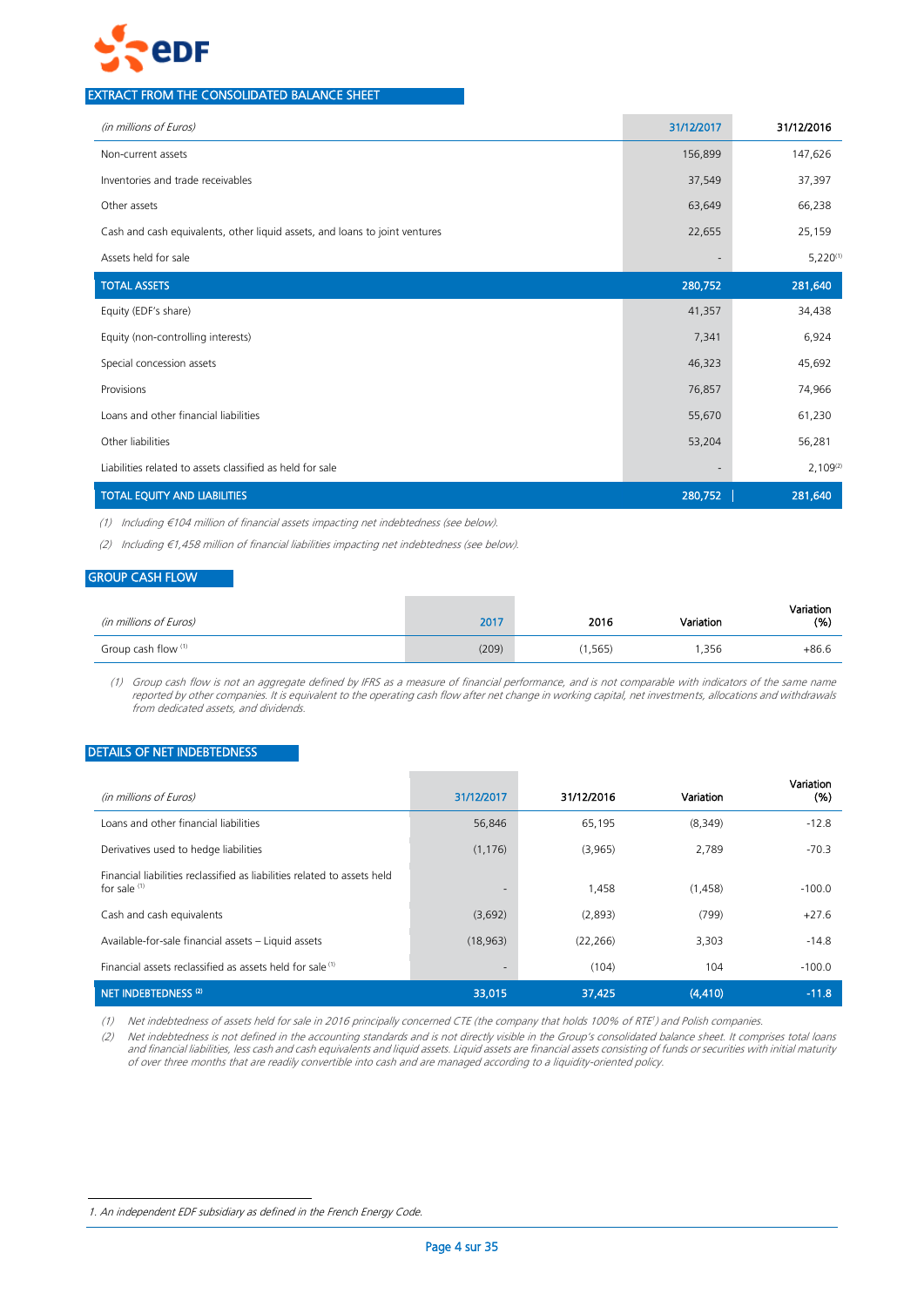

# <span id="page-4-0"></span>2 ECONOMIC ENVIRONNEMENT

#### <span id="page-4-1"></span>Trend in market prices for electricity and the principal energy sources  $2.1$

In an interconnected European market, analysis of market prices in France and the rest of Europe provides important context.

Spot electricity prices in Europe were higher overall in 2017 than 2016. This increase in prices is notably explained by rising coal and CO<sub>2</sub> prices. 2017 also saw a substantial decline in water levels and a wave of severe cold weather in January, with temperatures 5-6°C below normal in most European countries.

# 2.1.1 Spot electricity prices in Europe<sup>1</sup>

|                                                    | France | United Kingdom | Italy | Germany | Belgium  |
|----------------------------------------------------|--------|----------------|-------|---------|----------|
| Average baseload price for 2017 ( $\epsilon/MWh$ ) | 45.0   | 51.7           | 53.9  | 34.2    | 44.6     |
| Variation in average baseload prices, 2017/2016    | 22.4%  | 5.3%           | 26.1% | 18.0%   | 21.8%    |
| Average peakload price for 2017 ( $\epsilon/MWh$ ) | 53.7   | 56.7           | 61.4  | 42.7    | 54.8     |
| Variation in average peakload prices, 2017/2016    | 17.4%  | $-1.3%$        | 27.9% | 21.2%   | $17.2\%$ |

The comments below concern baseload prices.

In France, the increase in spot prices for electricity is explained by higher commodity prices compared to 2016. A very cold month of January, poor nuclear availability and drought affecting hydropower generation also helped to push spot prices upwards. Demand for electricity stood at an average 54.6GW (478.7TWh) for the year, relatively stable compared to 2016. Consumption for the first quarter showed marked contrasts depending on the month, as temperatures were very low in January while the month of March was one of the warmest since 1957, with temperatures on average 2°C above normal.

Nuclear power output amounted to an average 43.3GW (379.1TWh), down by 1% from 2016, which was a year of low production particularly in the final quarter. The first quarter of 2017 was marked by outages for additional tests concerning the carbon segregation issue, and in the final quarter the four Tricastin units were shut down at the request of the ASN.

Wind power and solar power output both increased (+0.4GW and +0.1GW respectively).

Power generation by fossil-fired thermal plants in France rose by 8TWh due to the cold weather of January, but also the low water levels. Annual production reached 53.4TWh, of which 16.1TWh were produced by EDF-owned plants. Gas-fired plants produced 41TWh, coal-fired plants close to 10TWh and oil-fired plants around 2TWh. Spot commodity prices for gas and coal registered year-on-year increases of 20% and 40% respectively, driving a significant rise in generation costs and therefore spot prices.

In the United Kingdom, average spot electricity prices rose by 5.3% from 2016 to €51.7/MWh. The increase was most marked in the first quarter due to the cold weather of January.

In Italy, average spot prices registered a year-on-year rise of 26.1% to reach €53.9/MWh for 2017.

In Germany, spot prices stood at an average €34.2/MWh (baseload) and €42.7/MWh (peakload), with respective increases of €5.2/MWh and €7.5/MWh from 2016. Prices in Germany were negative for 146 hours, compared to 97 hours in 2016. Negative prices generally occur when unavoidable renewable energy output is high, consumption relatively low and export channels saturated. Since some generation facilities have little room for manoeuvre to adjust output levels, some operators prefer to pay rather than shut their plants down. The average

France-Germany spread was €10.8/MWh, up by €3.0/MWh from 2016. The greater spread is essentially due to high prices in January and the final quarter, notably due to the wave of cold weather in January, and lower nuclear output towards the end of the year.

In Belgium, spot prices were up by €8/MWh compared to 2016, with an average price of €44.6/MWh. This rise was boosted by first-quarter and second quarter prices which showed year-on-year increases of €23.3/MWh (+81.8%) and €8.6/MWh (+31.7%) respectively, while thirdquarter and fourth-quarter prices were generally stable (+€1.6/MWh and -€1.3/MWh respectively).

<sup>-</sup>1. France and Germany: average previous day EPEXSPOT price for same-day delivery; Belgium: average previous day Belpex price for same-day delivery; United Kingdom: average previous day EDF Trading OTC price for same-day delivery; Italy: average previous day GME price for same-day delivery.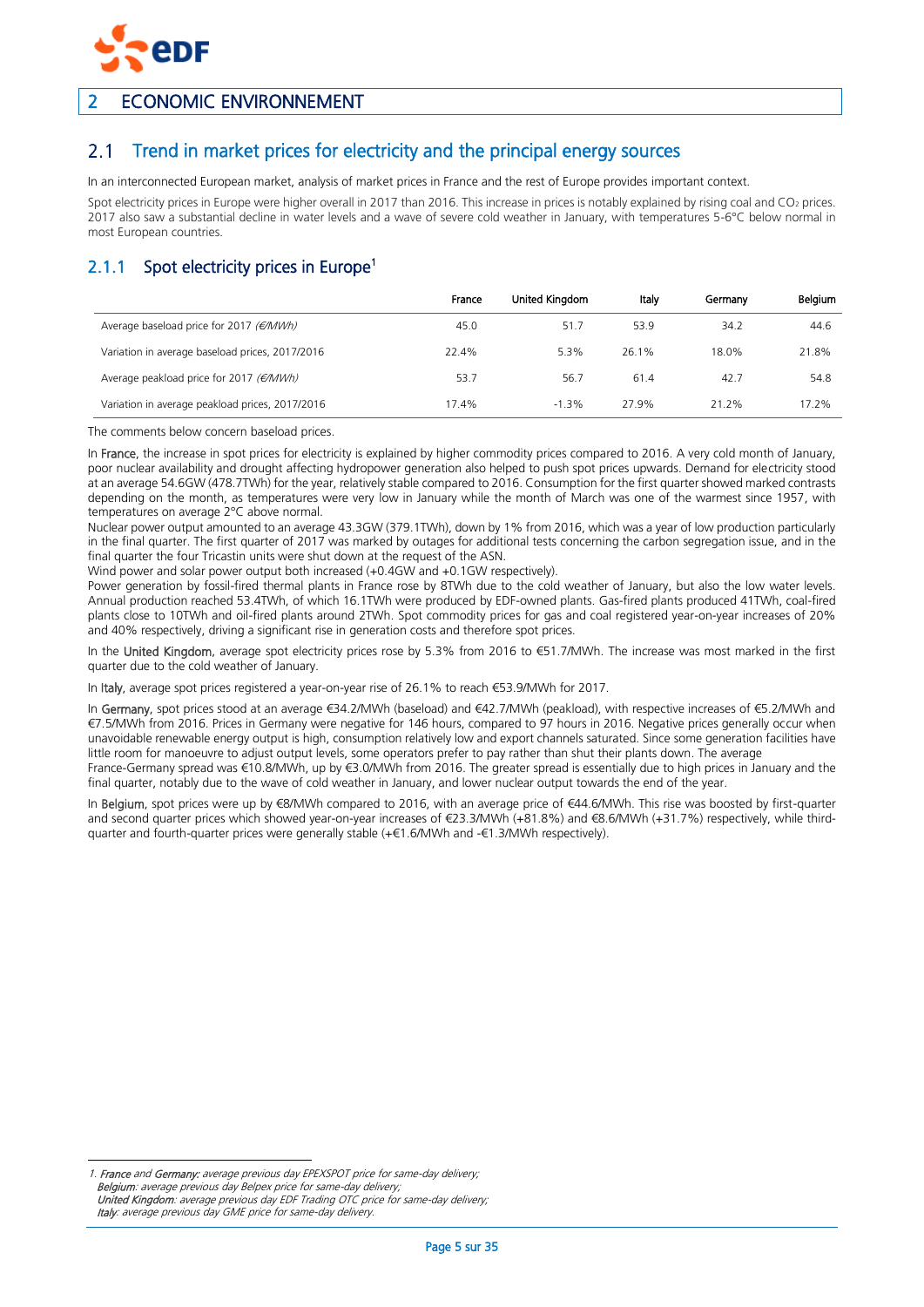

# 2.1.2 Forward electricity prices in Europe<sup>1</sup>

|                                                                                      | France | United Kingdom | Italy | Germany | Belgium |
|--------------------------------------------------------------------------------------|--------|----------------|-------|---------|---------|
| Average forward baseload price under the 2018 annual contract for 2017<br>(€/MWh)    | 38.2   | 49.8           | 46.6  | 32.4    | 37.2    |
| Variation in average forward baseload price under the annual contracts,<br>2017/2016 | 14.6%  | 3.9%           | 13.2% | 21.7%   | 11.6%   |
| Forward baseload price under the 2018 annual contract at 27 December 2017<br>(€/MWh) | 43.9   | 52.9           | 54.2  | 37.7    | 44.3    |
| Average forward peakload price under the 2018 annual contract for 2017<br>(€/MWh)    | 50.0   | 55.6           | 52.8  | 40.5    | 47.9    |
| Variation in average forward peakload price under the annual contracts,<br>2017/2016 | 11.8%  | $1.1\%$        | 12.1% | 20.7%   | 10.1%   |
| Forward peakload price under the 2018 annual contract at 27 December 2017<br>(€/MWh) | 55.3   | 57.8           | 61.4  | 46.9    | 55.3    |

Average annual contract prices for baseload and peakload electricity in Europe were higher in 2017 than 2016. The increase was mainly attributable to the rise in coal and CO<sub>2</sub> prices. After a dip in the first half-year, prices recovered in the second half-year, with particularly marked movements in the autumn.

In France, the average annual year-ahead contract baseload price was €38.2/MWh, up by 14.6% from 2016, principally due to the rise in commodity prices. Prices remained higher than in 2016 overall except in November, due to the sudden price leap of November 2016. 2018 annual contract prices were fairly steady until mid-August, then saw a steep rise due to the ASN's announcements about the French nuclear fleet and the increase in commodity prices, mainly concerning coal and CO<sub>2</sub>. As the November round of ARENH applications approached, prices settled at around €42/MWh. The annual contract price for delivery in 2018 ended the year 2017 at €43.9/MWh (baseload), €6.4/MWh higher than at the start of the year.

To guarantee secure electricity supply, a capacity mechanism was set up from 1 January 2017. This system remunerates producers and demand response managers for availability in periods of particular demand. Suppliers must acquire capacities to cover their customers' needs at such peak demand periods. After the 2016 auction for 2017 deliveries, which provided the market reference price of €10/kW, a second auction took place in April for 2017 deliveries, resulting in a price of €10.42/kW. The first EPEX auctions of capacities for 2018 took place on 9 November and 14 December 2017, leading to a market reference price of €9.34/kW for capacity for 2018. The first capacity certificates for 2019 were traded at the December auction at the price of €13/kW.

In the United Kingdom, the April Ahead contract baseload price in Euros for 1 April Y+1 to 31 March Y+2 was an average 3.9% higher than in 2016. Prices reflected the fluctuations in natural gas prices, as gas-fired facilities make a significant contribution to the formation of British electricity prices. This increase was accentuated by the pound sterling's decline of almost 4% against the euro in the context of Brexit negotiations, which had an impact of close to €2/MWh on the UK's annual contract. In late June, the operator Centrica announced the permanent closure of the Rough storage site, the largest in the United Kingdom, after several technical problems. The site had already been declared unavailable for injections for a one-year period from April 2017. The annual contract price ended the year at €52.9/MWh, down by €1.2/MWh from 2016 when tensions over supply temporarily pushed prices up.

In Germany, the average annual contract baseload price registered rise of 21.7%, rising from €30.1/MWh at the start of the year to €37.7/MWh at the end of the year. German prices generally followed the same pattern as French prices over the year, but were more affected by the higher commodity prices, particularly the significant increase late in the year in coal prices, which play a large role in the German energy mix, and  $CO<sub>2</sub>$ prices. The German "calendar" became uncoupled from the French "calendar" during tensions concerning the French nuclear fleet, but the France-Germany spread then narrowed. The renewable energy capacities in Germany (wind power and photovoltaic power) expanded further to reach almost 98GW.

In Italy, the average annual contract baseload price rose by 13.2% to €46.6/MWh in 2017, ending the year at €54.3/MWh, up by €10.2/MWh from the start of the year. This increase is explained by the rise in gas prices, which are a major factor in electricity prices in Italy.

In Belgium, the average annual contract baseload price was 11.6% higher than in 2016, following the same trend as commodity prices to reach €37.2/MWh, despite the resumption of operations by the Doel 1, Doel 3 and Tihange 1 nuclear reactors in Belgium, which were taken offline during the first half of 2016.

-1. France and Germany: average year-ahead EEX price; Belaium and Italy: average year-ahead EDF Trading price;

United Kingdom: average ICE annual contract prices, April 2016 then April 2017 (in the UK, annual contract deliveries take place from 1 April to 31 March).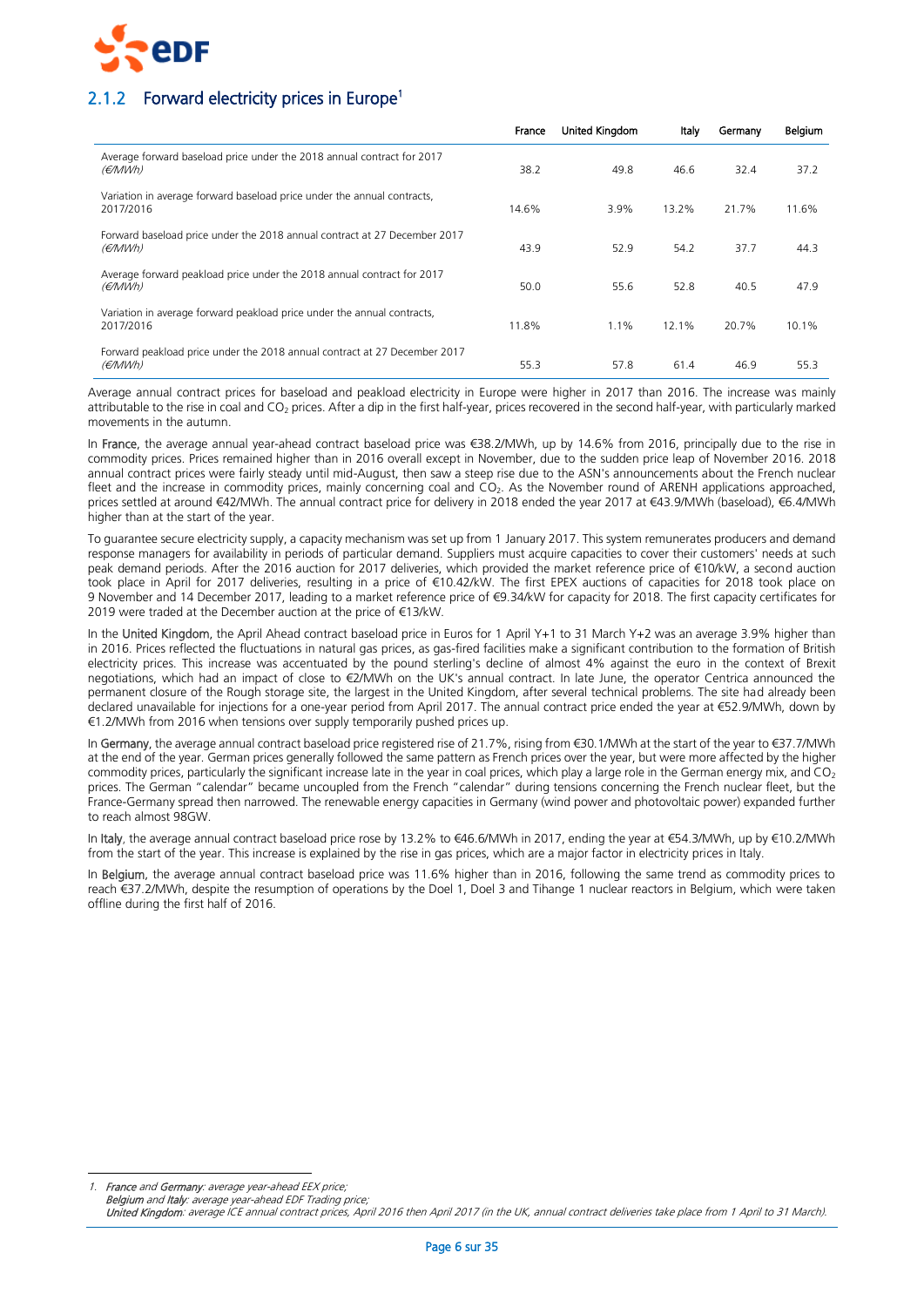

PRINCIPAL FORWARD ELECTRICITY PRICES IN EUROPE (BASELOAD, YEAR AHEAD)



# 2.1.3  $CO<sub>2</sub>$  emission rights prices<sup>1</sup>

The price of CO<sub>2</sub> emission rights for delivery in December 2018 ended the year at €8.2/t, up by €1.6/t compared to 2016. After a drop in the early days of January in reaction to the significant rise of late December 2016, then a slow decline sustained by low demand until mid-May, the price of  $CO<sub>2</sub>$  emission quotas showed an upturn when a lower-than-expected decrease in  $CO<sub>2</sub>$  emissions for 2016 was announced (-2.6%) compared to 2015) and political signals supporting higher carbon prices. From August onwards, the rise in these prices was mainly driven by France and Germany's declaration that they intended to work together on a reform to balance the emission quotas market; other factors were the agreement reached to protect the market from being flooded by British quotas in the event of Brexit, and announcements by the ASN stoking fears that part of the French nuclear fleet would be unavailable and greater use of fossil-fired plants would be needed. In late December, issuance of quotas was halted on the primary market, and this limited the supply and pushed prices upwards.

After two years of discussions, the Council of the European Union and the European Parliament reached an agreement on 9 November 2017 for a reform of the EU-ETS system for the period 2021-2030. The proposed reform, which is still awaiting formal approval by these bodies, expected in the second quarter of 2018, notably includes:

- a measure aiming to reduce the emissions ceiling over that period;
- doubling the Market Stability Reserve's absorption rate of surplus quotas between 2019 and 2023 to 24%.

#### CO2 EMISSION RIGHTS PRICES



1

<sup>1.</sup> Average ICE prices for the annual contract, Phase III (2013-2020).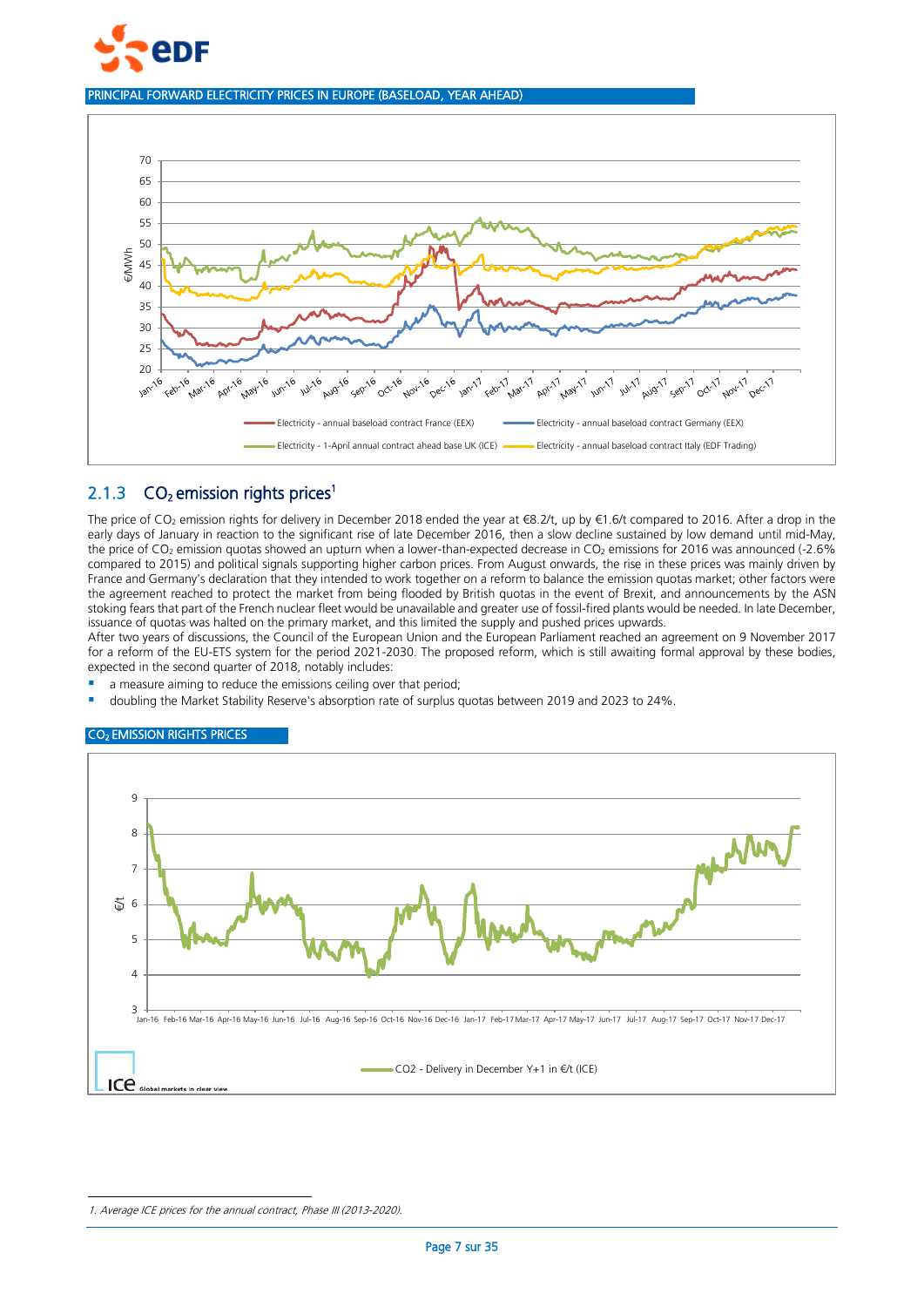

|                                    | Coal<br>(US\$/t) | Oil<br>(US\$/bbl) | Natural gas<br>(E/MWhq) |
|------------------------------------|------------------|-------------------|-------------------------|
| Average price for 2017             | 73.7             | 54.8              | 17.1                    |
| Average price variation, 2017/2016 | 37.2%            | 21.3%             | 10.7%                   |
| Highest price in 2017              | 90.3             | 67.0              | 18.9                    |
| Lowest price in 2017               | 60.8             | 44.8              | 15.7                    |
| Closing price, 2016                | 70.3             | 56.8              | 18.9                    |
| Closing price, 2017                | 90.3             | 66.9              | 18.2                    |

Oil prices averaged US\$54.8/bbl, 21.3% (+US\$9.6/bbl) higher than in 2016, and ended the year at US\$66.9/bbl, up by US\$10.1/bbl (+17.7%) from 2016. During the first two months of the year prices fluctuated around US\$55.5/bbl. Initial efforts to limit oil production by countries that were signatories to the Vienna agreement (including OPEC countries and Russia) were countered by higher production and a rise in the number of drilling wells in operation in the United States. The high level of American oil stocks also put downward pressure on prices. Subsequently, an increase in US oil production due to a reduction in fracking costs became the dominant trend, and a decline in prices was observed. Then in late June, the price of Brent began an upward movement from US\$44.8/bbl, its lowest point of the year, to reach US\$66.9/bbl, its highest level since May 2015. This recovery is mainly explained by the declarations – especially by Saudi Arabia - in favour of broadening the Vienna agreement and prolonging it to 2018. Other factors (political tensions in Saudi Arabia, military operations in Iraqi Kurdistan, hurricane Harvey, and higher IEA forecasts for 2017 demand) also played a role in the rise in Brent prices.

European year-ahead coal prices stood at an average US\$73.7/t in 2017, up by 37.2% from 2016, and ended the year at US\$90.3/t compared to US\$70.3/t at 31 December 2016 (+28.4%). After staying between US\$60/t and US\$70/t during the first five months of 2017, coal prices began to rise. The year-ahead coal price increased from US\$66.6/t at the end of May to US\$90.3/t at the end of the year, its highest level since May 2013. A number of factors contributed to this increase. Australian production was down due to strikes at some mines. Coal production also declined in Indonesia and Colombia due to bad weather. Meanwhile on the demand side, high summer temperatures in China, where coal is the largest element of the energy mix, pushed up demand for electricity and therefore for coal. Late in the year, after a slight drop in November, coal prices saw another upturn driven by the demand crisis as China built up reserves.

The annual gas contract for the French PEG Nord hub traded at an average €17.1/MWh in 2017, 10.7% (+€1.7/MWh) more than the previous year, and ended the year €0.8/MWh below its year-end 2016 level. The average rise in prices is explained by the recovery in oil prices (+21.3% on average), since long-term contracts are partly indexed on oil prices. The price variation over the year was smaller than in 2016, remaining within a band of €3.2/MWh as opposed to €6.0/MWh in 2016. Natural gas prices moved downwards until July, following oil prices and reflecting good LNG supplies. The lowest price of the year (€15.7/MWh) was registered In July, then prices began to rise from mid-summer onwards. In August, prices were boosted by further unavailability at various Norwegian facilities.

September saw the highest monthly increase: prices soared by €1/MWh to €17.5/MWh by the end of the month. The price rose significantly in the first two weeks of the months, in the wake of Brent prices, due to indexing of long-term contracts on oil prices. The increase in coal and CO<sub>2</sub> prices was also influential as those prices affected the forecast competitivity of coal-fired power plants and opened up prospects for greater use of gas-fired plants, thus causing higher demand for gas. The ASN's announcements during the summer about French nuclear units also put pressure on forward demand for gas, and helped to drive prices upwards. In October and November, forward gas prices were essentially driven by rising Brent prices. They remained stable overall in December despite short-term tensions due to several incidents arising on 12 December, including the methane terminal explosion in Austria.



#### NATURAL GAS AND OIL PRICES

-1. Coal: average ICE prices for delivery in Europe (CIF ARA) for the next calendar year (US\$/t); Oil: brent first reference crude oil barrel, IPE index (front month) (US\$/barrel); Natural gas: average ICE OTC prices, for delivery starting from October of the following year in France (PEG Nord) (€/MWhg).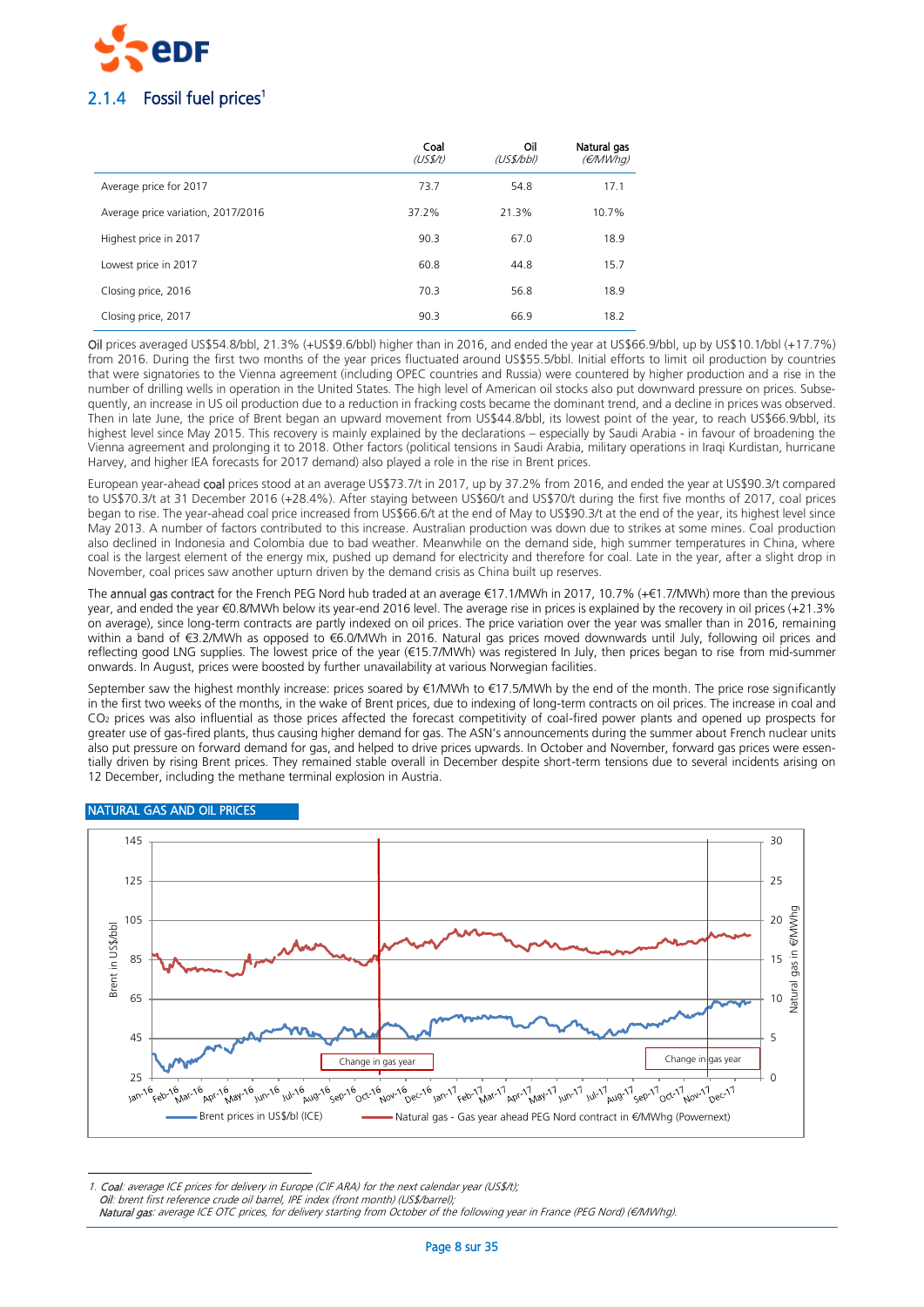

# <span id="page-8-0"></span>Electricity<sup>1</sup> and gas<sup>2</sup> consumption

Electricity consumption in France reached 480.9TWh in 2017, slightly less (-0.5%) than in 2016 (which was a leap year). Notable developments included consumption levels in January, which showed a strong year-on-year increase (+14.4%) as temperatures were substantially colder than the previous year. March, in contrast, was warmer than in 2016, resulting in a -9.6% decrease in consumption. After correction for weather effects and the number of days in February, electricity consumption in France was stable compared to 2016.

In the United Kingdom, estimated electricity consumption was down by 1.9% compared to 2016 across all sectors, especially the residential customer segment. In Italy, electricity consumption was 1.6% higher than in 2016 due to exceptional temperatures in June and August.

Estimated natural gas consumption in France rose by 0.4% during 2017 to 493.3TWh. Demand in January leapt by almost 30% year-on-year, as the average January temperature was 3.8°C lower in 2017 than 2016. The rise in demand for heating and the greater drawing on gas-fired plants for electricity generation led to an overall 18.5TWh increase for this month. However, this rise in January was counterbalanced by marked declines in consumption in the months of March, April and October compared to the same months of 2016 (-8.4TWh, -3.1TWh and -5.0TWh respectively), due to average temperatures that were higher by 3.1°C, 0.7°C and 2.3°C respectively. Demand for gas in September was up by 2.2TWh (+9.4%) between 2016 and 2017, as temperatures for the month were 3.4°C lower in 2017 than 2016.

Estimated natural gas consumption in the United Kingdom was down by 2.6% from 2016 thanks to warmer weather in 2017. In Italy, domestic demand for natural gas increased by 6.1% due to higher consumption levels, covered by larger imports.

# <span id="page-8-1"></span>2.3 Electricity and natural gas sales tariffs

In France, the "blue" regulated sales tariffs for residential and non-residential customers increased by 1.7% from 1 August 2017 (see note 4.1 to the 2017 consolidated financial statements).

In the United Kingdom, EDF Energy introduced two tariff changes:

- a 5.2% reduction in gas tariffs from 5 January 2017 and an 8.4% increase in electricity tariffs from 1 March 2017;
- then a 5.5% increase for gas and a second increase of 9% for electricity on 21 June 2017.

The five other principal energy suppliers also increased their tariffs. These increases are mainly explained by the rise in wholesale market prices and non-energy costs.

#### <span id="page-8-2"></span>Weather conditions: temperatures and rainfall  $2.4$

2017 was a warmer year than 2016, and average temperatures in France were +0.2°C above normal. The temperatures in January and September 2017 were well below normal (-2.4°C and -1.4°C respectively), but March and June 2017 were predominantly warm months.



#### **TEMPERATURES (1) (2) IN FRANCE IN 2017 AND 2016**

(1) Average temperatures recorded in 32 cities weighted by electricity consumption.

(2) Source: Miréor (data from Météo-France).

-

2017 was marked by a shortfall of rain in the extended south-west third of Europe (Spain, France, and Italy in particular) while Scandinavia and North Europe saw more precipitation. Air temperatures were higher than normal throughout Europe, especially in the east.

1. Sources: France: unadjusted data and data adjusted for weather effects provided by RTE.

United Kingdom: Department of Energy and Climate Change for the first three quarters, local subsidiary estimation for the final quarter. Italy: unadjusted data and data provided by Terna, the Italian national grid operator and adjusted by Edison.

2. Sources: France: unadjusted data from Smart GRTgaz. United Kingdom: Department of Energy and Climate Change data for the first three quarters, local subsidiary estimation for the final quarter. Italy: Ministry for Economic Development (MSE), Snam Rete Gas data adjusted by Edison on the basis of 1Bcm = 10.76TWh.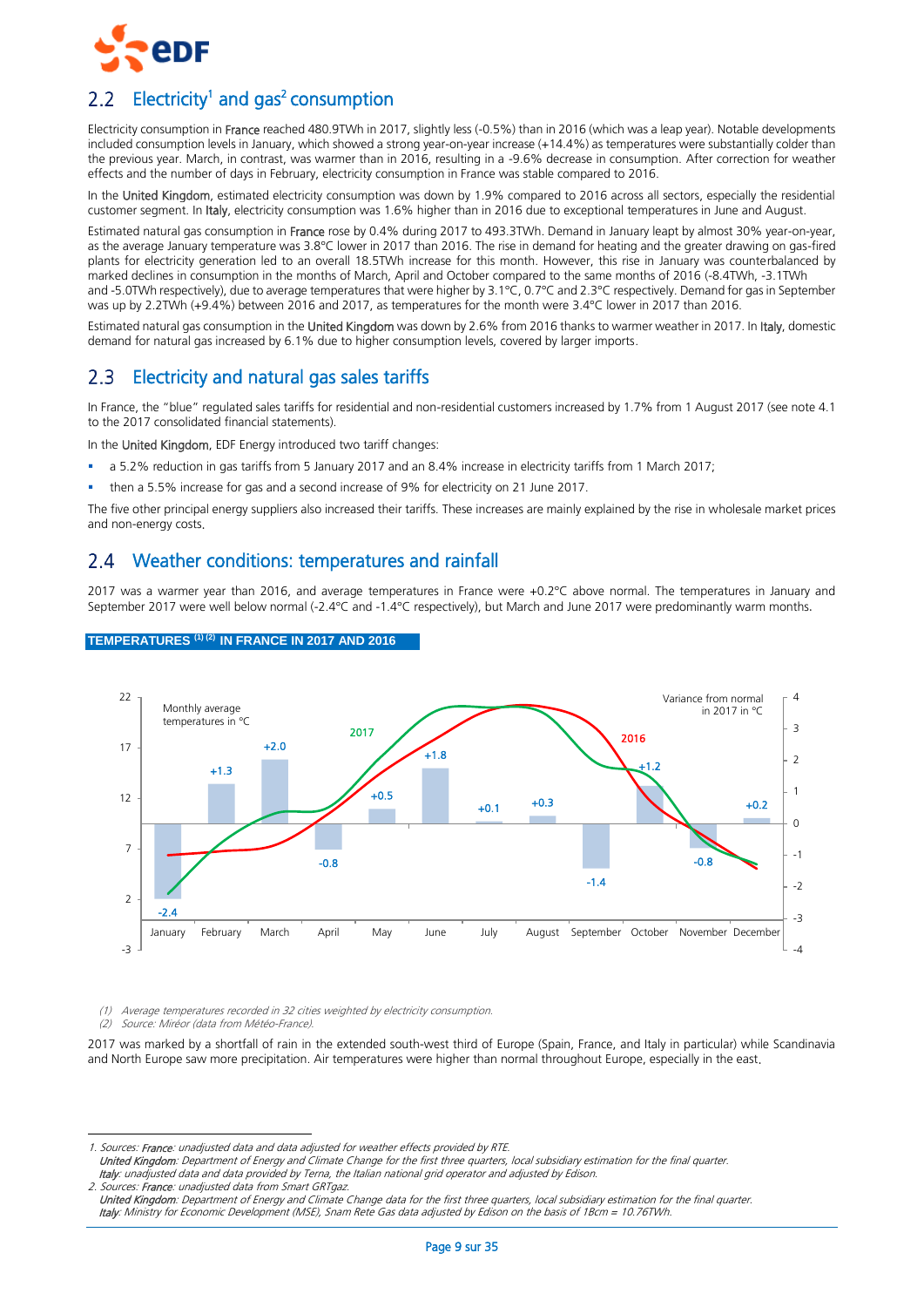



(1) Weekly monitoring by EDF's OSGE energy observatory of French reservoir levels (Miréor project) as far as the coast.

In France, there was a shortage of precipitation (and snowfall on most mountain ranges), particularly in January and April and above all in the autumn.

As a result of this unusual situation, water flow coefficients in France were too low in almost every month, and the shortfall gradually increased during the second half of 2017. December saw the return of heavy rainfall.

2017 water flow coefficients in France were among the lowest since 2011.

# <span id="page-9-0"></span>3 SIGNIFICANT EVENTS OF 2017

# <span id="page-9-1"></span>3.1 Major events

### Nuclear industry

- EDF completed the cold functional test phase for the Flamanville EPR (see press release of 8 January 2018).
- On 31 December 2017, EDF finalised the acquisition of a 75.5% stake in New NP capital (see press release of 2 January 2018). On 4 January 2018, New NP was renamed Framatome (see press release of 4 January 2018 on the website: www.framatome.com).
- Temporary shutdown of the four generation units of the Tricastin nuclear power plant (see press release of 28 September 2017).
- Clarifications were made to the Hinkley Point C project (see press release of 3 July 2017): review of the costs and timetable of the HPC project.
- Approval of the Flamanville 3 EPR's vessel: draft opinion of the French Nuclear Safety Authority specifying that the composition of the steel of the vessel head and bottom is not likely to call into question its commissioning under certain conditions and in particular the replacement of the vessel head by the end of 2024 (see press release of 29 June 2017).
- **EDF's Board of Directors approved the creation of Edvance, a significant milestone in the reconstruction of the French nuclear industry (see** press release of 17 May 2017).
- Board of Directors' meeting held on 6 April 2017: compensation arrangements for the closure of the Fessenheim power plant (see press release of 6 April 2017 and note 3.7.5 to the 2017 consolidated financial statements).

#### Disposal plan

-

- Edison sold its Milan headquarters (see Edison press release of 21 November 2017 on the website: www.edison.it).
- EDF finalised the disposal of EDF Polska's assets to PGE (see press release of 14 November 2017 and note 3.4.2 to the 2017 consolidated financial statements).
- EDF sold a portfolio of around 200 office real estate and business assets to Tikehau Capital (see press release of 31 October 2017).
- Edison announced the sale of ITG (Infrastrutture Trasporto Gas) and a 7.3% interest in Adriatic LNG to Snam (see Edison press release of 13 October 2017 on the website: www.edison.it).
- EDF finalised the indirect sale of 49.9% of CTE<sup>1</sup> to Caisse des Dépôts and CNP Assurances (see press release of 31 March 2017 and note 3.4.1 to the 2017 consolidated financial statements).

<sup>1.</sup> The company that holds 100% of RTE (an independent EDF subsidiary as defined in the French Energy Code).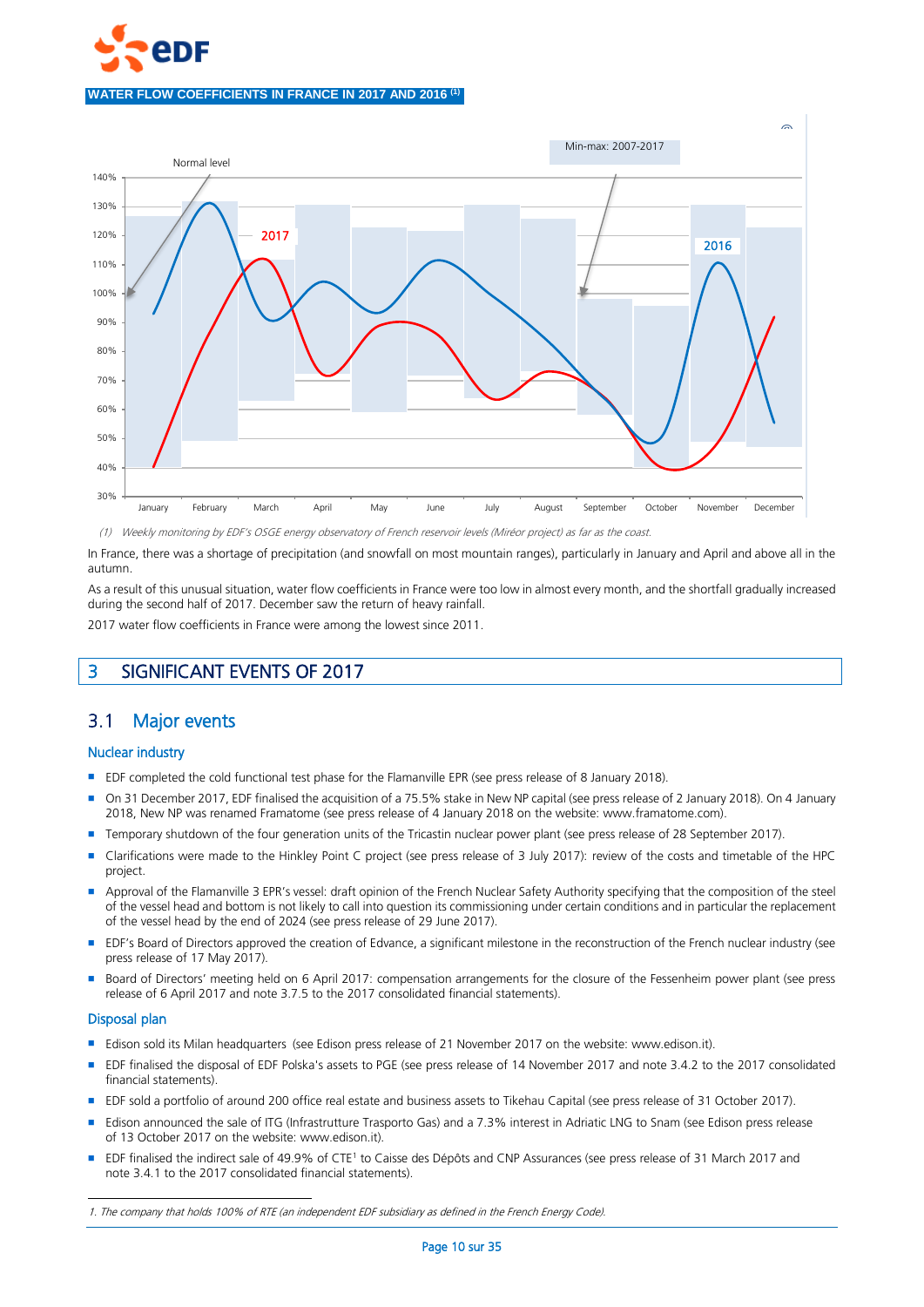

- EDF Trading and JERA: sale of the coal trading business (see note 3.4.4 to the 2017 consolidated financial statements).
- EDF and ENKSZ completed the transaction for the sale of 100% of EDF Démász Zrt. (see press release of 1 February 2017 and note 3.4.3 to the 2017 consolidated financial statements).

#### Financial structure

- EDF announced the success of its capital increase with preferential subscription rights for an amount of approximately €4 billion (see press release of 28 March 2017 and note 3.1 to the 2017 consolidated financial statements).
- EDF raised JPY111 billion with the largest "Samurai" bond issue with 10-year and longer maturity (see press release of 20 January 2017 and section 5.1.6.1.1.2 "Management of liquidity risks").

#### Sustainable development

- The EDF Group launched the "Solar Power Plan" with a view to developing 30GW of solar capacity in France by 2035 (see press release of 11 December 2017).
- **EDF** signed an innovative bilateral Revolving Credit Facility with an interest rate that depends on its sustainability rating (see press release of 22 May 2017).
- EDF raised JPY26 billion through two green bonds on the Japanese "Samourai bonds" market (see press release of 20 January 2017 and note 5.1.6.1.1.2 "Management of liquidity risks").

#### <span id="page-10-0"></span> $3.2^{\circ}$ New investments, partnerships and investment projects

#### EDF Énergies Nouvelles<sup>1</sup>

- In 2017, EDF Énergies Nouvelles commissioned new facilities, signed electricity purchase agreements and undertook new projects.
- On 20 July 2017, EDF Énergies Nouvelles announced that its simplified tender offer for Futuren had been successful (see note 5.1. to the 2017 consolidated financial statements).
- On 5 July 2017, EDF Énergies Nouvelles acquired the offshore wind farm operations and maintenance specialist OWS.

#### Edison

 Edison signed a binding agreement with Gas Natural Fenosa for the acquisition of Gas Natural Vendita Italia and the Shah Deniz II gas contract (see press release of 13 October 2017 and note 44.1.2.2. to the 2017 consolidated financial statements).

#### Energy services

 On 6 July 2017, EDF Energy Services completed its purchase of Imtech. Imtech is a leading engineering services company and provider of technical services to construction, industrial, commercial and public sector clients in the United Kingdom and Ireland.

#### <span id="page-10-1"></span> $3.3$ Regulatory environment

Regulatory changes are detailed in the following notes to the 2017 consolidated financial statements:

- note 4.1 "Regulated electricity sales tariffs in France";
- note 4.2 "TURPE network access tariffs";
- note 4.3 "CSPE compensation mechanism for public energy service charges" (CSPE);
- note 4.4 "French capacity mechanism";
- note 4.5 "Regulated gas sales tariffs in France";
- note 4.6 "Energy savings certificates: preparation for the fourth period (2018-2020):
- note 4.7 "ARENH".

#### <span id="page-10-2"></span> $3.4$ Other significant events

- Interim dividend distribution for fiscal year 2017 (see press release of 7 November 2017 and note 27.3 to the 2017 consolidated financial statements).
- New Leadership roles announced at EDF Energy (see press release of 27 July 2017).
- Results of the option for payment of the balance of the dividend in respect of the 2016 financial year (see press release of 28 June 2017 and note 27.3 to the 2017 consolidated financial statements).
- Appointments to the EDF group Executive Committee (see press release of 12 June 2017).
- **EDF's Board of Directors considered the strategic plan for the first period of the French multiannual energy program (see press release** of 6 April 2017).

# <span id="page-10-3"></span>4 SUBSEQUENT EVENTS

-

Confirmation of the European Commission decision on the tax treatment of provisions established between 1987 and 1996 for renewal of the General Network (see press release of 16 January 2018 and note 50.1 to the 2017 consolidated financial statements).

<sup>1.</sup> A full list of press releases is available from the EDF Énergies Nouvelles website: www.edf-energies-nouvelles.com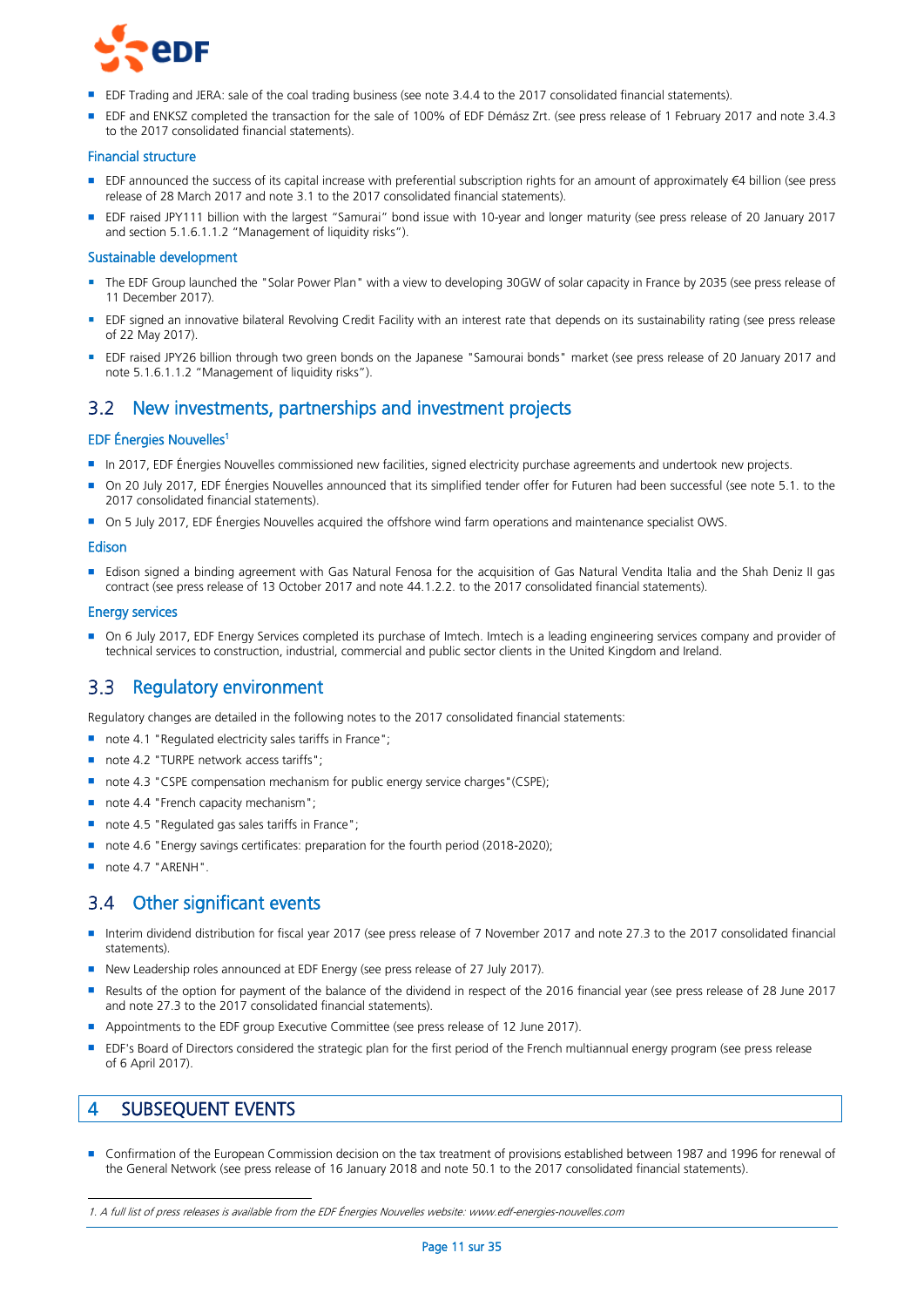

# <span id="page-11-0"></span>5 ANALYSIS OF THE BUSINESS AND THE CONSOLIDATED INCOME STATEMENTS FOR 2016 AND 2017

Presentation and analysis of the consolidated income statements for 2016 and 2017 is shown at two levels of analysis for Sales and EBITDA: a first focusing on the Group, then a second reporting on the different business segments (France - Generation and supply activities, France - Regulated activities, United Kingdom, Italy, Other international and Other activities). EBIT (operating profit) and net income are analysed from a more general standpoint.

| (in millions of Euros)                                                                                                              | 2017              | 2016             |
|-------------------------------------------------------------------------------------------------------------------------------------|-------------------|------------------|
| <b>Sales</b>                                                                                                                        | 69,632            | 71,203           |
| Fuel and energy purchases                                                                                                           | (37, 641)         | (36,050)         |
| Other external purchases                                                                                                            | (8, 739)          | (8,902)          |
| Personnel expenses                                                                                                                  | (12, 456)         | (12, 543)        |
| Taxes other than income taxes                                                                                                       | (3, 541)          | (3,656)          |
| Other operating income and expenses                                                                                                 | 6,487             | 6,362            |
| Operating profit before depreciation and amortisation (EBITDA)                                                                      | 13,742            | 16,414           |
| Net changes in fair value on Energy and Commodity derivatives,<br>excluding trading activities<br>Net depreciation and amortisation | (355)<br>(8, 537) | (262)<br>(7,966) |
| Net increases in provisions for renewal of property, plant and equipment operated under concessions                                 | (58)              | (41)             |
| (Impairment)/reversals                                                                                                              | (518)             | (639)            |
| Other income and expenses                                                                                                           | 1,363             | 8                |
| Operating profit (EBIT)                                                                                                             | 5,637             | 7,514            |
| Cost of gross financial indebtedness                                                                                                | (1,778)           | (1,827)          |
| Discount effect                                                                                                                     | (2,959)           | (3, 417)         |
| Other financial income and expenses                                                                                                 | 2,501             | 1,911            |
| <b>Financial result</b>                                                                                                             | (2, 236)          | (3, 333)         |
| Income before taxes of consolidated companies                                                                                       | 3,401             | 4,181            |
| Income taxes                                                                                                                        | (147)             | (1,388)          |
| Share in net income of associates and joint ventures                                                                                | 35                | 218              |
| <b>GROUP NET INCOME</b>                                                                                                             | 3,289             | 3,011            |
| EDF net income                                                                                                                      | 3,173             | 2,851            |
| Net income attributable to non-controlling interests                                                                                | 116               | 160              |
| <b>EARNINGS PER SHARE (EDF SHARE) IN EUROS</b>                                                                                      |                   |                  |
| Earnings per share                                                                                                                  | 0.98              | 1.15             |
| Diluted earnings per share                                                                                                          | 0.98              | 1.15             |

# <span id="page-11-1"></span>5.1 Sales

Consolidated sales were down by 2.2% while showing an organic decline of 1.0%.

# 5.1.1 Change in Group sales

|                        |        |        |           |                   |                           | Organic growth<br>(% )                        |
|------------------------|--------|--------|-----------|-------------------|---------------------------|-----------------------------------------------|
| (in millions of Euros) | 2017   | 2016   | Variation | Variation<br>(% ) | Organic<br>growth<br>(% ) | (excluding the<br>sales tariff<br>adjustment) |
| Sales                  | 69,632 | 71,203 | (1,571)   | $-2.2$            | $-1.0$                    | $+0.4$                                        |

Sales amounted to €69,632 million in 2017, down by €1,571 million (-2.2%) from 2016.

Excluding the effects of exchange rates (-€567 million), principally the pound sterling's decline against the Euro and changes in the scope of consolidation (-€279 million), and eliminating the impact of the regulated sales tariff adjustment for the period 1 August 2014 to 31 July 2015 which took place in 2016, sales show an organic increase of +0.4%.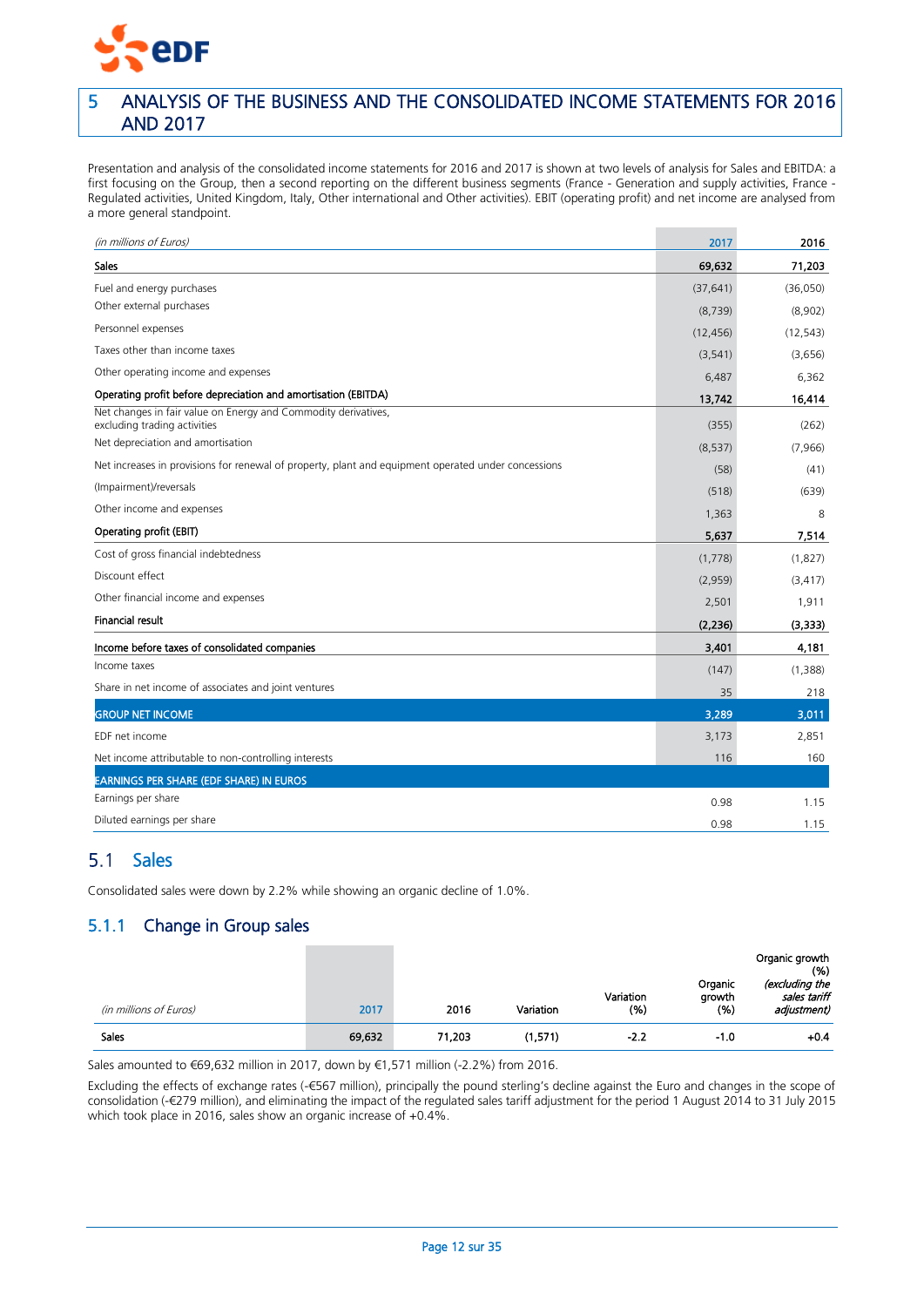

# 5.1.2 Change in sales by segment

The following table shows sales by segment, excluding inter-segment eliminations.

|                                                          |           |           |           |                   |                           | Organic growth<br>(% )                        |
|----------------------------------------------------------|-----------|-----------|-----------|-------------------|---------------------------|-----------------------------------------------|
| (in millions of Euros)                                   | 2017      | 2016      | Variation | Variation<br>(% ) | Organic<br>growth<br>(% ) | (excluding the<br>sales tariff<br>adjustment) |
| France - Generation and supply activities <sup>(1)</sup> | 35,606    | 35,191    | 415       | $+1.2$            | $+1.2$                    | $+4.1$                                        |
| France - Regulated activities <sup>(2)</sup>             | 15,896    | 15,728    | 168       | $+1.1$            | $+1.1$                    | $+1.3$                                        |
| United Kingdom                                           | 8,688     | 9,267     | (579)     | $-6.2$            | $-0.8$                    | $-0.8$                                        |
| Italy                                                    | 9,940     | 11,125    | (1, 185)  | $-10.7$           | $-10.6$                   | $-10.6$                                       |
| Other international                                      | 4,822     | 5,286     | (464)     | $-8.8$            | $+0.5$                    | $+0.5$                                        |
| Other activities                                         | 7,813     | 7,734     | 79        | $+1.0$            | $-1.0$                    | $-1.0$                                        |
| Eliminations                                             | (13, 133) | (13, 128) | (5)       | ٠                 |                           | $\sim$                                        |
| <b>GROUP SALES</b>                                       | 69,632    | 71,203    | (1,571)   | $-2.2$            | $-1.0$                    | $+0.4$                                        |

(1) Generation, supply and optimisation in mainland France, and sales of engineering and consulting services.

(2) Regulated activities comprise distribution in mainland France, which is carried out by Enedis', transmission, EDF's island activities and the activities of Électricité de Strasbourg. In mainland France, distribution network activities are regulated via the network access tariff TURPE (Tarifs d'Utilisation des Réseaux Publics d'Électricité). Sales of Enedis include the share of delivery costs for customers of alternative suppliers in mainland France.

### 5.1.2.1 France - Generation and supply activities

Sales by the France - Generation and supply activities segment amounted to €35,606 million, an organic increase of €415 million (+1.2%) from 2016. Without the €988 million impact of regulated sales tariff adjustment for the period 1 August 2014 to 31 July 2015 which took place in 2016, sales showed organic growth of €1,403 million (+4.1%).

2017 was marked by 82.1TWH of subscriptions to the ARENH scheme (for regulated access to historical nuclear electricity), whereas no applications for ARENH were made in 2016. This favourable effect on sales (€3,448 million) was largely offset by the lower level of net sales on the market, which were down by  $\epsilon$ 2,060 million<sup>2</sup>.

The changes of 1 August 2016 and 2017 in regulated sale tariffs for electricity, excluding capacity remuneration, led to a €194 million decrease in sales.

Weather-related impacts (-0.5TWh) and the "leap year effect" of 2016 (-1.1TWh) had an adverse effect of €251 million.

In an intensely competitive environment, there was a -8.6TWh decrease in volumes supplied in 2017 due to losses of customers, with an estimated unfavourable impact of €505 million on sales. Price effects on market-price offers and changes in demand had a negative impact of €194 million.

The introduction of a capacity mechanism from 1 January 2017 affected tariffs, purchases and sales on the wholesale markets and marketprice offers, and led to a €758 million increase in sales.

Finally, the higher resale volumes of renewable electricity subject to purchase obligations increased sales by €262 million.

#### Electricity generation

Nuclear output stood at 379.1TWh in 2017, a decrease of 4.9TWh from 2016.

There was a -8.0TWh (-3.9%) year-on-year decrease for the first half-year, essentially explained by the fact that Gravelines 5 and Fessenheim 2 were offline for the entire six-month period in 2017 for checks in connection with the Creusot Forge manufacturing records, and also by completion of tests of steam generators concerned by the carbon segregation issue. Unplanned reactor outages at Flamanville 1 and Cattenom 1 were largely counterbalanced by higher utilisation of the reactors in operation.

For the 2017 second half-year, nuclear output registered a year-on-year increase of +3.1TWh compared to 2016 second half-year, that was marked by additional tests of steam generators that led to extended or further outages at several reactors. However, in view of the provisional shutdown of four generation units at the Tricastin plant following the ASN's decision of 28 September 2017, and extensions of outages, the Group revised its nuclear output target for 2017 from the initial 390-400TWh to 383-387TWh<sup>3</sup>. The Group subsequently announced on 13 November 2017 that final production would be slightly below this target.

Due to mild weather at the end of the year, there was less dispatch from reactors in operation.

Hydropower output stood at 37.1TWh<sup>4</sup>, down by 5.3TWh from 2016 due to particularly unfavourable hydrological conditions in 2017 (see section 2.4 "Weather conditions: temperatures and rainfall").

Dispatch of thermal generation facilities increased in relation with lower nuclear and hydro output. Their output, up 4.1TWh compared to 2016, reached 16.1TWh.

Sales volumes to final customers (a market segment that includes local distribution firms and excludes foreign operators) were down by 10.3TWh, including 8.6TWh resulting from loss of customers.

EDF was a net seller on the wholesale markets to the extent of 52.5TWh. The -70TWh decrease in net wholesale market sales compared to

<sup>-</sup>1. Enedis is an independent EDF subsidiary as defined in the French Energy Code.

<sup>2.</sup> Excluding necessary additional energy purchases on the markets.

<sup>3.</sup> See the press release of 27 October 2017.

<sup>4.</sup> After deduction of pumped volumes, hydropower production stood at 30.0TWh for 2017 (35.8TWh for 2016).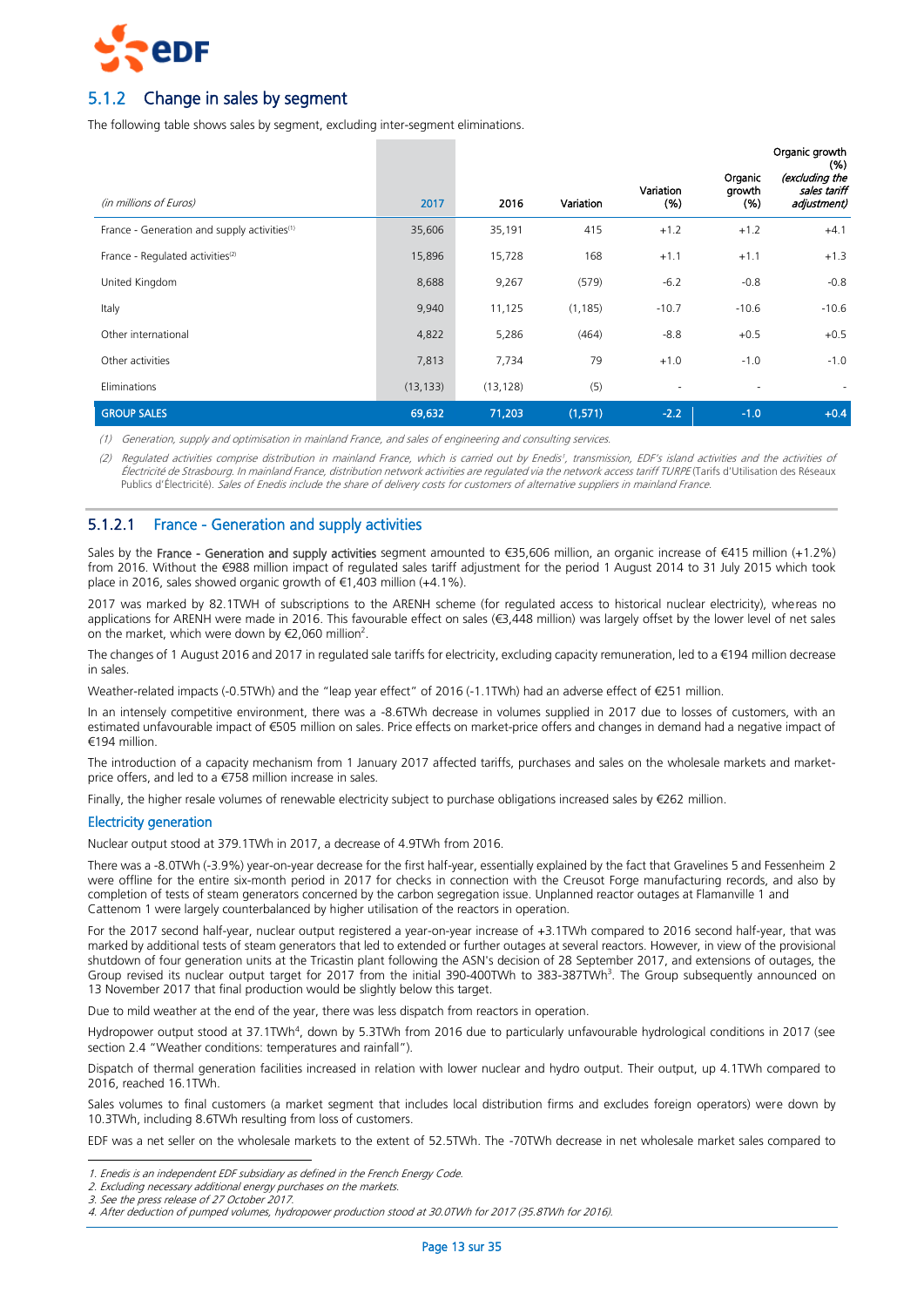

2016 is principally explained by ARENH subscriptions, which were partly offset by a decrease in volumes sold to final customers.

### 5.1.2.2 France - Regulated activities

Sales by the France - Regulated activities segment amounted to €15,896 million, an organic rise of €168 million (+1.1%) from 2016. Without the €42 million impact of regulated sales tariff adjustment for the period 1 August 2014 to 31 July 2015 which took place in 2016, sales showed organic growth of €210 million (+1.3%).

Sales benefited from the positive movement in the TURPE's adjustment index at 1 August 2017, which had an impact of €238 million. However, weather factors and the fact that 2016 was a leap year, both effects with no equivalent in 2017, contributed to a decrease in sales estimated at €55 million.

Excluding these weather effects and the "leap year effect" of 2016, the volumes delivered in mainland France were down slightly by -0.1TWh, including -0.4TWh (-0.2%) caused by lower demand.

# 5.1.2.3 United Kingdom

The United Kingdom's contribution to Group sales amounted to €8,688 million in 2017, €579 million lower than in 2016. The pound sterling's decline against the euro in connection with the Brexit negociations had an unfavourable impact of €608 million. Excluding foreign exchange effects and changes in the scope of consolidation, the organic decrease in sales compared to 2016 was 0.8%.

This decline in UK sales is mainly explained by the lower realised prices for nuclear power, and to a lesser extent by the downturn in consumption by residential customers. Meanwhile, the number of residential customer accounts declined only slightly compared to 2016, indicating resilience in a highly competitive market.

## 5.1.2.4 Italy

Italy contributed €9,940 million to consolidated sales, down by €1,185 million (-10.7%) from 2016 (-10.6% in organic terms).

In the hydrocarbons business, the decrease in sales was particularly caused by the "derivatives" component of hedges, although the margin was not significantly affected. Exploration and production activities benefited from the rise in Brent oil prices. The volumes for gas sales on the wholesale markets declined following a rise in consumption levels by industrial customers and thermal power plants.

In the electricity business, sales were also penalised by the lower volumes sold, though this was partly counterbalanced by more favourable price effects.

### 5.1.2.5 Other international

The Other international segment principally covers operations in Europe, excluding the United Kingdom and Italy, and operations in Brazil, the United States and Asia (China, Vietnam and Laos).

This segment contributed €4,822 million to Group sales in 2017, €464 million or -8.8% less than in 2016. Excluding foreign exchange effects (+€55 million) and changes in the scope of consolidation (-€547 million), mainly relating to the sale of Démász and EDF Polska's assets, sales increased by 0.5% in organic terms.

This increase essentially comes from:

 Belgium (organic growth of +€149 million), mainly due to purchase and sale operations on the market undertaken to balance positions. A further notable factor in this growth was the steady expansion of service activities. There were unfavourable developments in price effects concerning electricity and gas activities, and volumes sold to residential customers; these effects were partly offset by an increase in electricity sales to business customers.

However, sales were down in:

- Brazil (organic decline of -€70 million), due to the annual revision of the Power Purchase Agreement (PPA) sales tariff. The recovery by spot prices largely made up for the lower sales of system services.
- Asia (organic decline of-€27 million), where the decrease in sales is essentially explained by lower generation output following the shutdown of the Meco plant in Vietnam in line with the maintenance programme.

### 5.1.2.6 Other activities

Other activities comprise, among other entities, EDF Énergies Nouvelles, EDF Trading, Dalkia and the gas activities.

The contribution by the Other activities segment to Group sales amounted to €7,813 million in 2017, an increase of €79 million from 2016. Excluding foreign exchange effects (-€14 million) and changes in the scope of consolidation (+€168 million), sales declined by -1.0% in organic terms.

Sales by Dalkia contributed €4,051 million to 2017 Group sales. This organic increase of €221 million (+6.1%) is mainly explained by the positive impact of business development, higher energy prices and favourable developments in the index for revising service prices.

EDF Énergies Nouvelles' contribution to Group sales was €1,280 million in 2017, an organic increase of 3.6% from 2016, driven mainly by production from new facilities first commissioned in 2016.

EDF Trading's sales<sup>1</sup> amounted to €590 million, an organic decline of €354 million (-35.1%) following an exceptional year in 2016 when electricity prices rose substantially and volatility in Europe was high at the end of the year. This change also reflects difficult market conditions in North America.

<sup>1</sup> 1. EDF Trading's sales consist of its trading margin.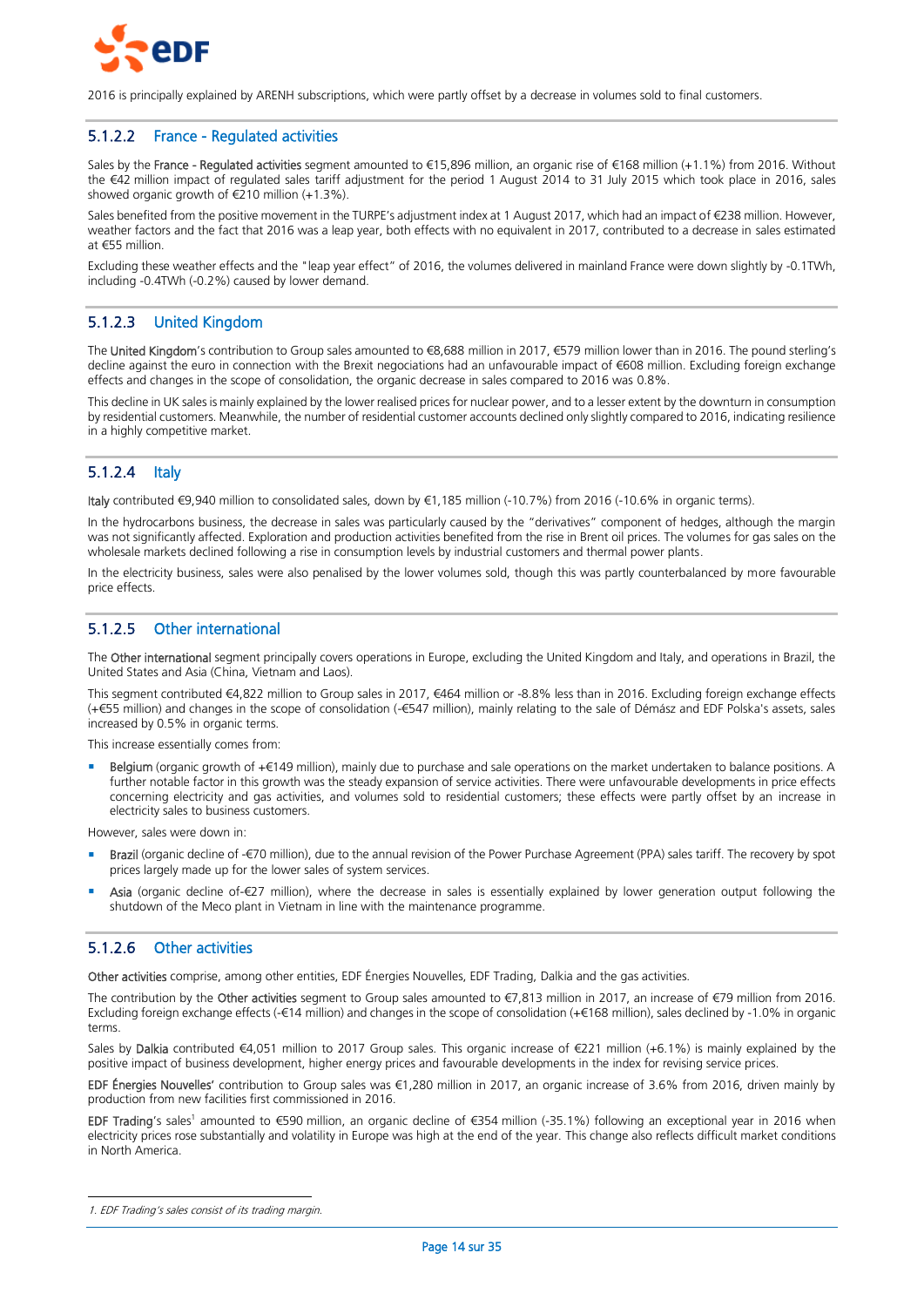

# <span id="page-14-0"></span>Operating profit before depreciation and amortisation (EBITDA)

EBITDA decreased by 16.3% while the organic decline was -14.8%.

|                                     |           |           |           | Variation | Organic<br>growth | Organic growth<br>(%)<br>(excluding the<br>sales tariffs |
|-------------------------------------|-----------|-----------|-----------|-----------|-------------------|----------------------------------------------------------|
| (in millions of Euros)              | 2017      | 2016      | Variation | (% )      | (% )              | adjustment)                                              |
| <b>Sales</b>                        | 69,632    | 71,203    | (1,571)   | $-2.2$    | $-1.0$            | $+0.4$                                                   |
| Fuel and energy purchases           | (37, 641) | (36,050)  | (1, 591)  | $+4.4$    | $+6.2$            |                                                          |
| Other external expenses             | (8, 739)  | (8,902)   | 163       | $-1.8$    | $-3.1$            |                                                          |
| Personnel expenses                  | (12, 456) | (12, 543) | 87        | $-0.7$    | $-0.4$            |                                                          |
| Taxes other than income taxes       | (3, 541)  | (3,656)   | 115       | $-3.1$    | $-2.3$            |                                                          |
| Other operating income and expenses | 6,487     | 6,362     | 125       | $+2.0$    | $+2.1$            |                                                          |
| <b>EBITDA</b>                       | 13,742    | 16,414    | (2,672)   | $-16.3$   | $-14.8$           | $-10.0$                                                  |

# 5.2.1 Change in consolidated EBITDA and analysis

Consolidated EBITDA for 2017 amounted to €13,742 million, a decrease of 16.3% from 2016. Excluding foreign exchange effects (-€81 million), changes in the scope of consolidation (-€162 million), and after eliminating the impact of regulated sales tariff adjustment for the period 1 August 2014 to 31 July 2015 which took place in 2016, the organic change in EBITDA was a decline of -10.0%.

The Group's fuel and energy purchases amounted to €37,641 million in 2017, up by €1,591 million (+4.4%) from 2016, or an organic increase of €2,253 million (+6.2%):

- in the France Generation and supply activities and France Regulated activities segments, fuel and energy purchases registered an organic increase of €3,114 million (+19.3%) to €19,260 million, principally due to lower generation output and sourcing of ARENH subscriptions;
- the organic increase observed in the United Kingdom (+€415 million or +7.8%) principally relates to the rise in costs for coal and gas;
- in Italy, the organic decrease was €1,332 million (-14.0%), essentially due to the favourable impact of derivatives consistent with the evolution of sales.

Other external expenses amounted to €8,739 million, €163 million lower than in 2016 (-1.8%) corresponding to an organic decline of  $\epsilon$ 274 million (-3.1%):

 in the France - Generation and supply activities and France - Regulated activities segments, other external expenses totalled €4,848 million. The organic decrease of €332 million (-6.5%) notably reflects cost-cutting actions implemented as part of performance improvement plans across all areas of business.

The Group's personnel expenses totalled €12,456 million, down by €87 million from 2016, corresponding to an organic decrease of €54 million  $(-0.4\%)$ 

- in the France Generation and supply activities segment, personnel expenses totalled €6,134 million, €181 million less than in 2016. The average workforce shrank by 4.6% over 2017, with decreases in all areas of business;
- in the France Regulated activities segment, personnel expenses totalled €3,158 million, up by €52 million from 2016. Average workforce numbers were down by 0.7% from 2016;
- in the United Kingdom, personnel expenses amounted to €1,129 million. The organic increase of €80 million (+7.4%) resulted from the impact of a lower discount rate for pensions, and to a lesser degree the favourable effect of pension renegotiations on pension costs in 2016, which had no equivalent in 2017. Excluding these factors, personnel expenses were down.

Taxes other than income taxes amounted to €3,541 million for 2017, €115 million or -3.1% less than in 2016 (-2.3% in organic terms):

this decrease mainly concerns the France - Regulated activities segment, where these taxes were down by €86 million.

Other operating income and expenses generated net income of €6,487 million in 2017, €125 million more than in 2016 (an organic change of €136 million or +2.1%):

- in the France Generation and supply activities segment, the income generated by other operating income and expenses was up by €562 million. This increase particularly reflects movements in provisions and the rise in CSPE subsidies associated with the increase in obligations to purchase renewable energies;
- in the France Regulated activities segment, the income generated by other operating income and expenses was down by €249 million. This decrease principally reflects non-recurring items registered in 2016 and the higher power cut indemnities in 2017 following the stormy weather in mainland France;
- in Italy the organic increase in other operating income and expenses was €85 million, mainly resulting from sale of the Milan headquarters;
- EDF Énergies Nouvelles registered an organic decrease of €114 million (-23.7%), caused notably by lower levels of activity in Development and Sales of Structured Assets in 2017.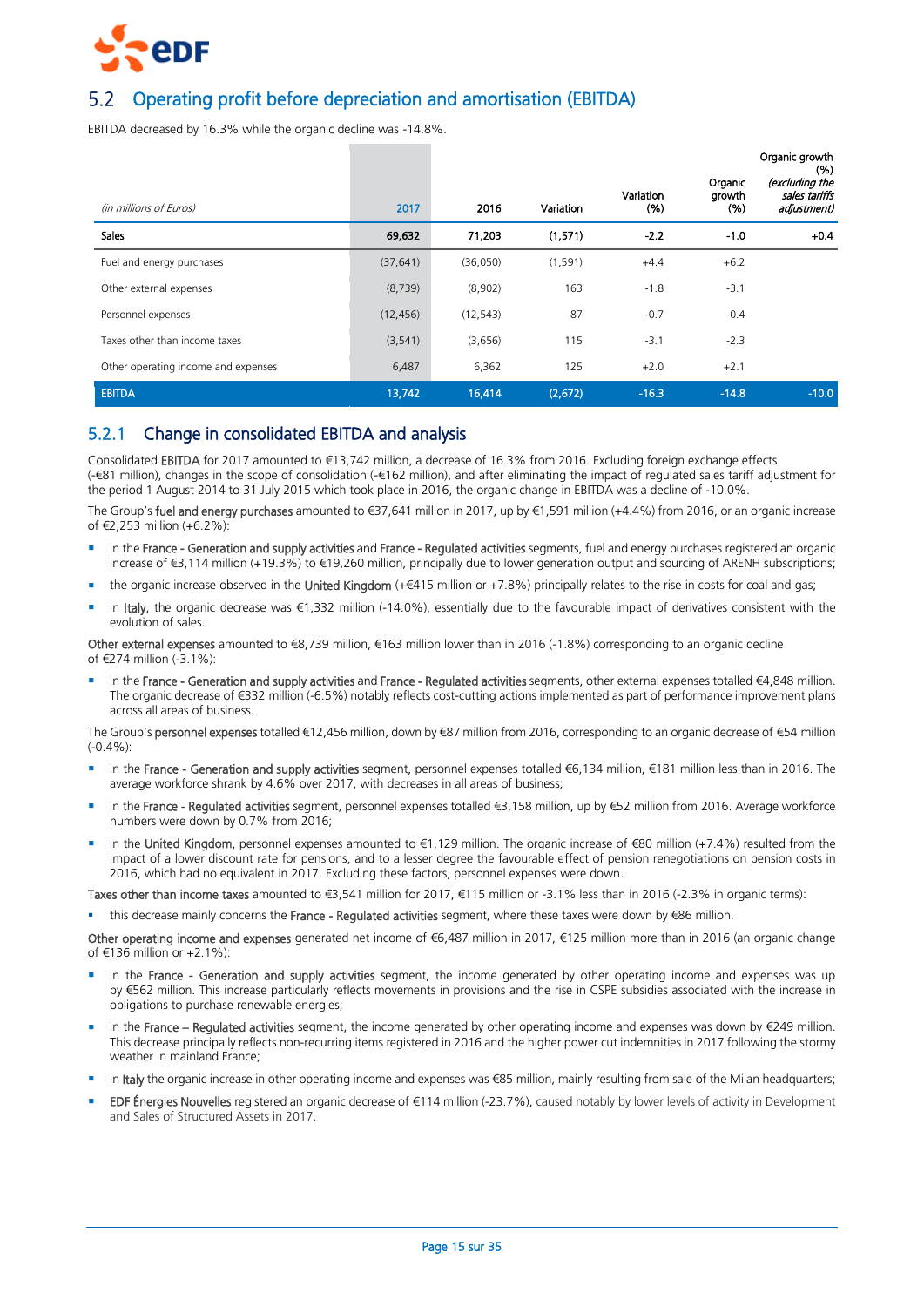

# 5.2.2 Change in consolidated EBITDA and analysis by segment

|                                           |        |        |           | Variation | Organic<br>growth | Organic growth<br>(%)<br>(excluding the<br>sales tariff |
|-------------------------------------------|--------|--------|-----------|-----------|-------------------|---------------------------------------------------------|
| (in millions of Euros)                    | 2017   | 2016   | Variation | (% )      | (% )              | adjustment)                                             |
| France - Generation and supply activities | 4,876  | 6,156  | (1,280)   | $-20.8$   | $-20.8$           | $-7.9$                                                  |
| France - Regulated activities             | 4,898  | 5,102  | (204)     | $-4.0$    | $-4.0$            | $-3.8$                                                  |
| United Kingdom                            | 1,035  | 1,713  | (678)     | $-39.6$   | $-33.3$           | $-33.3$                                                 |
| Italy                                     | 910    | 641    | 269       | $+42.0$   | $+42.1$           | $+42.1$                                                 |
| Other international                       | 457    | 711    | (254)     | $-35.7$   | $-17.9$           | $-17.9$                                                 |
| Other activities                          | 1,566  | 2,091  | (525)     | $-25.1$   | $-24.7$           | $-24.7$                                                 |
| <b>GROUP EBITDA</b>                       | 13,742 | 16,414 | (2,672)   | $-16.3$   | $-14.8$           | $-10.0$                                                 |

## 5.2.2.1 France - Generation and supply activities

EBITDA for the France - Generation and supply activities segment amounted to €4,876 million, corresponding to an organic decline of €1,280 million (-20.8%) from 2016. Without the €859 million impact of regulated sales tariff adjustment for the period 1 August 2014 to 31 July 2015 which took place in 2016, EBITDA registered an organic decline of -7.9%.

The lower level of nuclear power and hydropower output compared to 2016 had an unfavourable impact estimated at -€504 million.

EBITDA also declined by around €311 million in 2017 due to the net effect of operations on the wholesale markets, particularly for additional purchases while prices were high, required to cover 2017 ARENH subscriptions. These purchases were also to make up for lower nuclear power output due to further testing in connection with the carbon segregation issue. This effect was partly counterbalanced in the second half-year of 2017 as purchases had been made at particularly high prices in the final quarter of 2016 due to lower nuclear plant availability.

Tariff changes, excluding remuneration of capacity in the tariff "stacking" calculation, led to an estimated decrease of -€363 million<sup>1</sup> compared to 2016.

Heightened competition, reflected in a net loss of around one million residential customers, and negative price effects on new offers also had an estimated net effect of -€341 million on EBITDA.

The weather, which was generally milder than in 2016 with a particularly cold spell early in 2017, and the "leap year effect" of 2016 had a negative effect estimated at -€186 million in 2017.

The introduction of the capacity mechanism<sup>2</sup> had a favourable +€580 million estimated impact on EBITDA for 2017. The capacity price is included in regulated tariffs and market-price offers, and excess capacities are sold off on the wholesale markets.

Under the EDF group's performance plan, operating expenses<sup>3</sup> were brought down by an estimated €494 million (-5.2%) through actions to improve operating performance and control of payroll costs. These measures are being applied across all entities, notably though cost-cutting of support functions and adjustment of the costs of commercial activities.

# 5.2.2.2 France - Regulated activities

EBITDA for the France - Regulated activities segment stood at €4,898 million, an organic decrease of €204 million (-4.0%).Without the €13 million impact of regulated sales tariff adjustment for the period 1 August 2014 to 31 July 2015 which took place in 2016, EBITDA registered an organic decline of -3.8%, including the unfavourable €42 million effect of a decline in volumes delivered by Enedis<sup>4</sup>.

2017 was also marked by exceptionally fierce storms in mainland France, with an estimated negative impact of -€60 million corresponding to the operating expenses incurred for work and power cut indemnities. The hurricanes on St Martin and St Barthélémy generated costs estimated at -€23 million.

All these unfavourable factors were only partially offset by tariff rises for Enedis associated with the introduction of the TURPE5 tariff from 1 August 2017 (raising delivery tariffs on the distribution network by +2.71%) amounting to an estimated +€102 million.

The residual decrease of €168 million in EBITDA is essentially caused by the existence of favourable developments in 2016 that had no equivalent in 2017, principally concerning the island activities.

# 5.2.2.3 United Kingdom

-

The United Kingdom's contribution to Group EBITDA for 2017 was €1,035 million, down by 33.3% in organic terms from 2016. The pound sterling's decline against the Euro, especially since the Brexit referendum, had an unfavourable impact of €112 million compared to 2016.

EBITDA in the United Kingdom was penalised by the effect of the downturn in realised prices for nuclear power (-12%). The drop in consumption by residential customers following milder weather and rising energy efficiency also adversely affected EBITDA. Meanwhile, the

<sup>1</sup> Tariffs excluding the incorporation of the cost of capacity obligation in the tariff "stacking" - tariff changes of -0.5% and -1.5% at 1 August 2016 respectively on the "blue" residential and non-residential tariffs, and +1.7% at 1 August 2017 on both segments.

<sup>2.</sup> The capacity mechanism was introduced from 1 January 2017.

<sup>3.</sup> Sum of personnel expenses and other external expenses. At comparable consolidation scope and exchange rates. At constant pension discount rates. Excluding change in operating expenses of the service activities.

<sup>4</sup> Including the impacts of weather changes and the "leap year effect".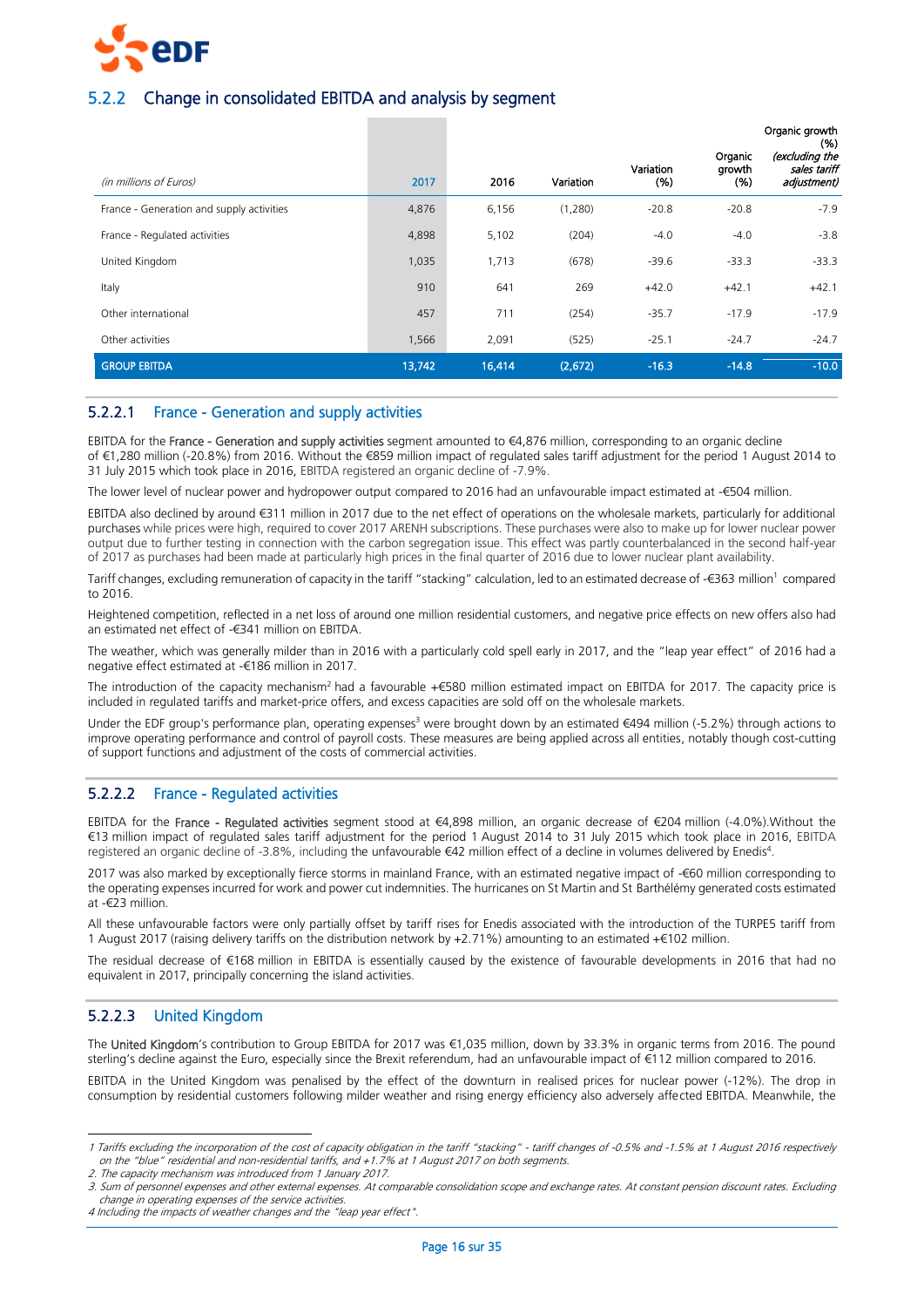

number of residential customer accounts declined only slightly compared to end 2016, indicating resilience in a highly competitive market.

Nuclear output amounted to 63.9TWh, confirming the good operating performance by the fleet. The slight decrease of 1.2TWh from 2016 principally reflects the shutdown of Sizewell in late 2017 and a low level of scheduled outages in 2016.

### 5.2.2.4 Italy

The Italy segment contributed €910 million to the Group's consolidated EBITDA, corresponding to an organic increase of 42.1% compared to 2016.

EBITDA for the electricity activities showed organic growth of €26 million or +10.0% from 2016. It benefited from favourable trends in sale prices and optimisation of the gas-fired plants' generation capacities.

EBITDA for the hydrocarbon activities registered organic growth of €96 million or +19.7% compared to 2016. It benefited from favourable movements in Brent oil and gas prices, and higher output after a new platform came online in Egypt. Maintenance costs for the explorationproduction activity were also optimised.

EBITDA also benefited from the positive effect of the sale of the Milan headquarters for around  $\epsilon$ 100 million<sup>1</sup>.

## 5.2.2.5 Other international

EBITDA for the Other international segment stood at €457 million in 2017, an organic decrease of €127 million (-17.9%) compared to 2016. This decrease was essentially attributable to:

- Belgium (organic decline of -€62 million), mainly as a result of the downturn in electricity prices and lower nuclear power generation due in particular to the maintenance programme, and unplanned outages at Doel 3. Wind power continued to grow as installed capacities were
- increased, reaching 376MW at 31 December 2017 (+25% compared with 31 December 2016); Brazil (organic decline of -€54 million), due to the annual revision of the Power Purchase Agreement (PPA) price, partly offset by optimisation actions on the markets as spot prices were high while unplanned unavailability was at its lowest point, and also by a steady decrease in operating expenses.

2017 also saw the sale of EDF Polska's assets, on 13 November 2017<sup>2</sup>.

### 5.2.2.6 Other activities

Other activities contributed €1,566 million to Group EBITDA for 2017, an organic decrease of €517 million (-24.7%) from 2016.

EDF Énergies Nouvelles' contribution to consolidated EBITDA totalled €751 million, corresponding to an organic decrease of €127 million (-14.8%) from 2016, due to lower sales of assets than in 2016 which registered a high level of such operations. However, production (including Futuren) showed strong growth of close to +11% (+1.2TWh) and contributed €741 million to 2017 EBITDA. Sales of assets covered the structure and development costs. Against this background, the net installed capacity was up by +1.6GW to 7.8GW at 31 December 2017. The portfolio of projects under construction by EDF Énergies Nouvelles totalled 1.9GW, a significant share of 0.9GW concerning solar power projects.

EBITDA at EDF Trading amounted to €358 million in 2017, an organic decline of €341 million (-46.8%) from 2016. This change follows the fall in the trading margin (see section 5.1.4.1.2.6).

Dalkia's EBITDA was €259 million, corresponding to an organic decrease of €4 million (-1.6%). Conclusions and renewals of a large number of commercial contracts, favourable trends in the indexes for revising service prices, and the positive effect of rising energy prices all made positive contributions to EBITDA. However, this financial performance was particularly counterbalanced by occasional operating difficulties concerning one contract owned by a subsidiary.

# <span id="page-16-0"></span>5.3 Operating profit (EBIT)

EBIT was down by 25.0% from 2016.

| (in millions of Euros)                                                                                 | 2017    | 2016    | Variation | Variation<br>(% ) |
|--------------------------------------------------------------------------------------------------------|---------|---------|-----------|-------------------|
| <b>EBITDA</b>                                                                                          | 13,742  | 16,414  | (2,672)   | $-16.3$           |
| Net changes in fair value on Energy and Commodity derivatives, excluding trading activities            | (355)   | (262)   | (93)      | $+35.5$           |
| Net depreciation and amortisation                                                                      | (8,537) | (7,966) | (571)     | $+7.2$            |
| Net increases in provisions for renewal of property, plant and equipment operated under<br>concessions | (58)    | (41)    | (17)      | $+41.5$           |
| (Impairment)/reversals                                                                                 | (518)   | (639)   | 121       | $-18.9$           |
| Other income and expenses                                                                              | 1,363   | 8       | 1,355     | n. a.             |
| <b>EBIT</b>                                                                                            | 5,637   | 7,514   | (1, 877)  | $-25.0$           |

n. a.: not applicable.

-

<sup>1.</sup> In line with the Group's practice.

<sup>2.</sup> See the EDF press release of 14 November 2017.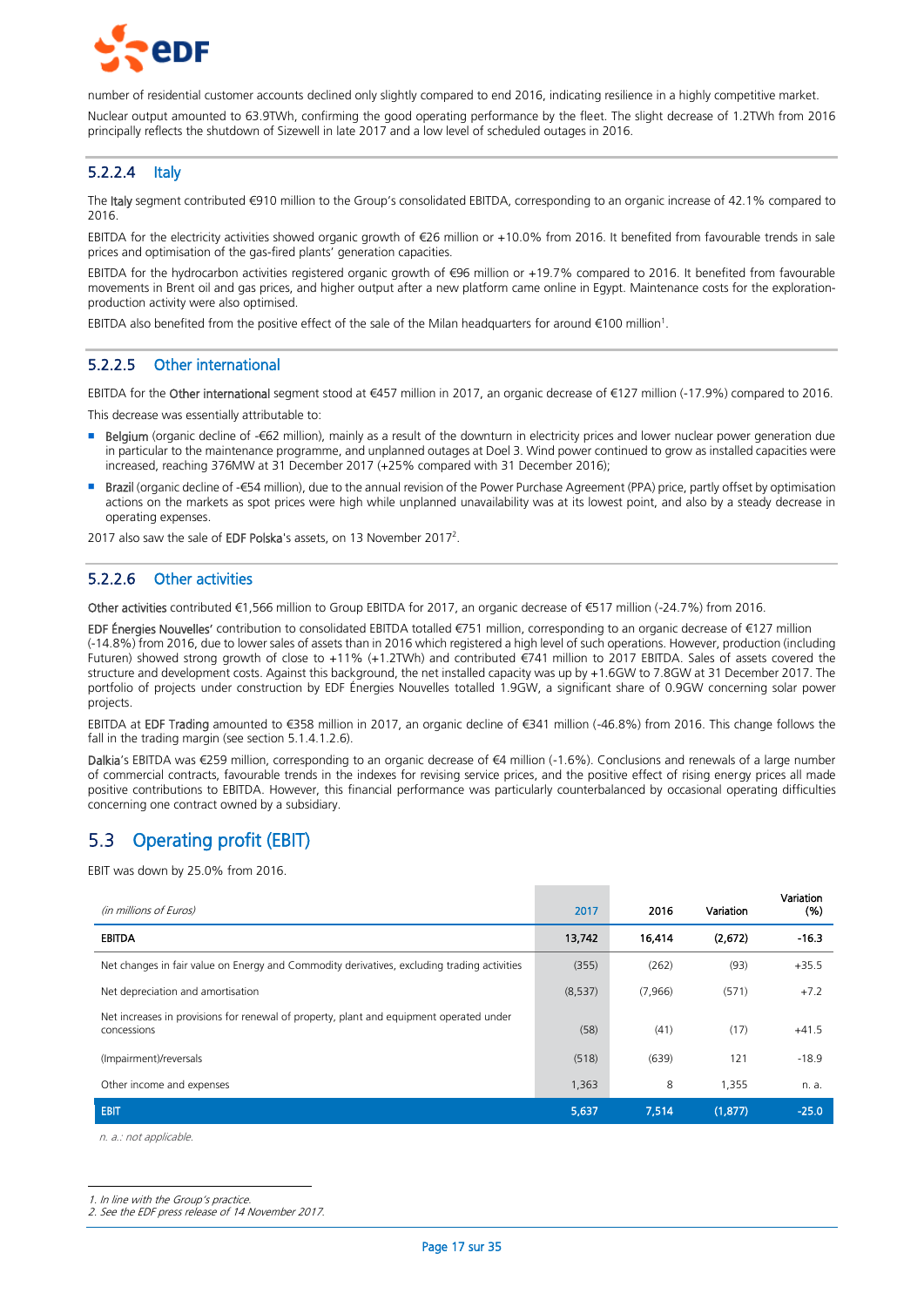

The Group's consolidated EBIT amounted to €5,637 million for 2017, down by €1,877 million from 2016. This decrease and the higher level of net depreciation and amortisation are partly offset by the rise in other income and expenses.

# 5.3.1 Net changes in fair value on Energy and Commodity derivatives, excluding trading activities

The net changes in fair value on Energy and Commodity derivatives, excluding trading activities, decreased from -€262 million in 2016 to -€355 million en 2017.

# 5.3.2 Net depreciation and amortisation

Net depreciation and amortisation was up by €571 million compared to 2016.

The France - Generation and supply activities segment registered a €447 million increase in net depreciation and amortisation, essentially explained by the accelerated depreciation of oil-fired facilities in the thermal fleet, an increase in assets associated with provisions following revision of the discount rate, and a volume effect on maintenance investments in the nuclear fleet.

The France - Regulated activities segment registered a €123 million increase in net depreciation and amortisation, much of it attributable to the impact of the Linky<sup>1</sup> smart meter rollout.

# 5.3.3 Net increases in provisions for renewal of property, plant and equipment operated under concessions

The €17 million increase between 2016 and 2017 in net increases in provisions for renewal of property, plant and equipment operated under concessions is attributable to the France - Regulated activities segment.

# 5.3.4 Impairment/reversals

In 2017, impairment amounted to €518 million and principally concerned the United Kingdom (€246 million) and Italy (€150 million) (see note 13 to the 2017 consolidated financial statements).

In 2016, impairment amounted to €639 million.

## 5.3.5 Other income and expenses

In 2017, other income and expenses amounted to €1,363 million and principally concerned a gain of €1,462 million on the sale of 49.9% of the Group's investment in CTE (see note 14 to the 2017 consolidated financial statements).

In 2016, other income and expenses principally comprised income of €112 million following the favourable outcome of a dispute with the Hungarian State.

# <span id="page-17-0"></span>Financial result

| (in millions of Euros)               | 2017     | 2016     | Variation | Variation<br>(%) |
|--------------------------------------|----------|----------|-----------|------------------|
| Cost of gross financial indebtedness | (1,778)  | (1,827)  | 49        | $-2.7$           |
| Discount effect                      | (2,959)  | (3, 417) | 458       | $-13.4$          |
| Other financial income and expenses  | 2,501    | 1,911    | 590       | $+30.9$          |
| <b>FINANCIAL RESULT</b>              | (2, 236) | (3,333)  | 1,097     | $-32.9$          |

The financial result for 2017 corresponds to a financial expense of €2,236 million, €1,097 million improvement from 2016. This change is explained by:

- a decrease in the cost of gross financial indebtedness, as charges on the bond issues of 2017 and the full-year effect of charges on the bond issues of October 2016 were offset by repayments over the year and a favourable foreign exchange effect, mainly concerning the USD;
- a decrease of €458 million in discount effect, principally due to a less pronounced year-on-year decrease in the discount rate for nuclear provisions in France at 31 December 2017 than 31 December 2016 (-0.1% for real rates, compared to -0.2% in 2016). At 31 December 2017, the discount rate stood at 4.1% including an average inflation rate of 1.5% (4.2% and 1.5% at 31 December 2016);
- a €590 million improvement in other financial income and expenses, notably due to the rise in gains on sales of dedicated assets (€985 million in 2017 compared to €428 million in 2016).

#### <span id="page-17-1"></span> $5.5$ Income taxes

-

Income taxes amounted to €147 million in 2017, €1,241 million less than in 2016. This decrease reflects the Group's lower consolidated income before taxes in 2017, but also results from sales of investments that benefit from reduced-rate taxation, the favourable outcome in France of challenges to the 3% contribution on dividend distributions, and the lower corporate income tax rates in the United States and Belgium.

<sup>1.</sup> Linky is a project led by Enedis, an independent EDF subsidiary as defined in the French Energy Code.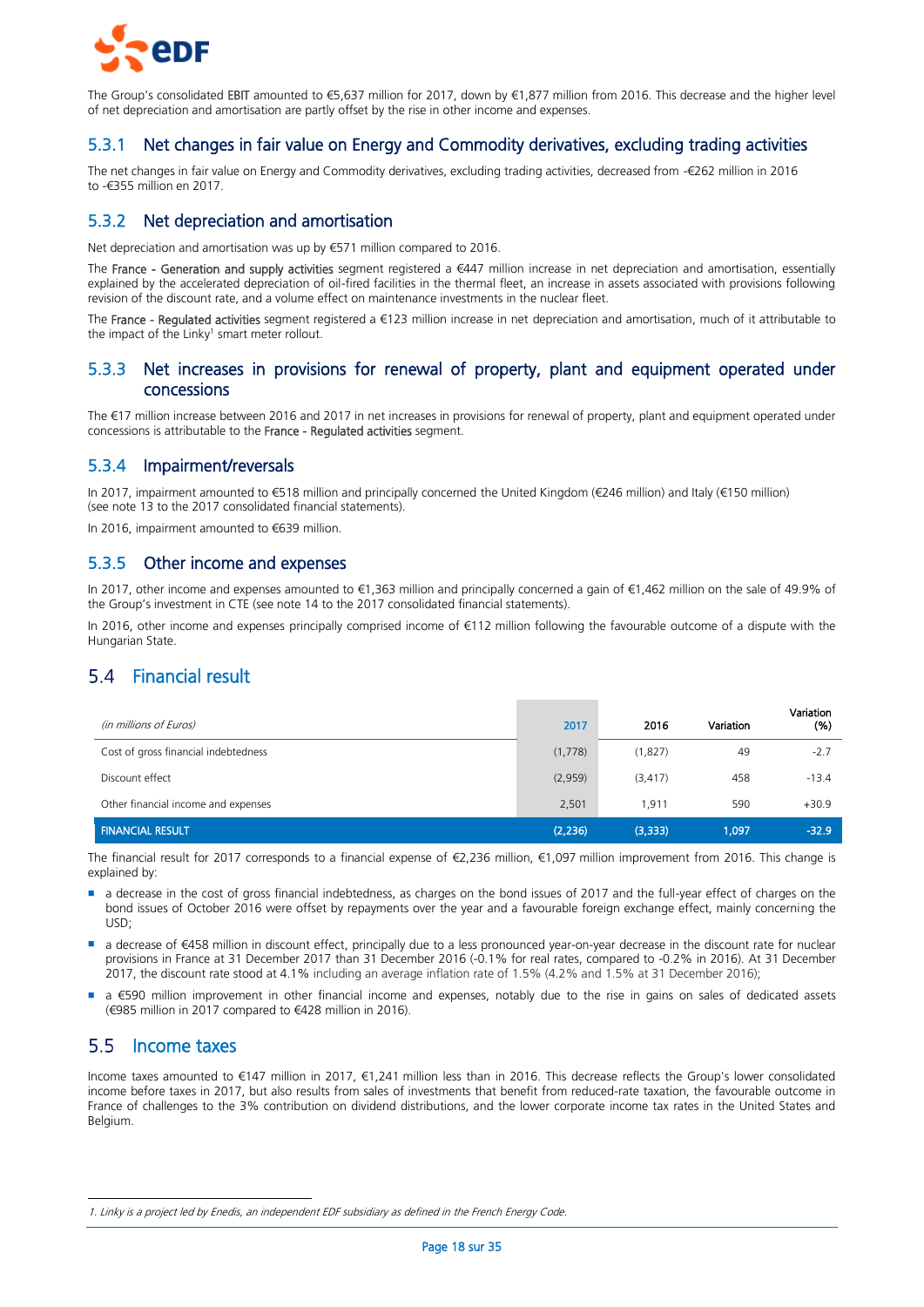

#### <span id="page-18-0"></span>5.6 Share in net income of associates and joint ventures

The Group's share in net income of associates and joint ventures was a positive €35 million in 2017, compared to €218 million in 2016.

This change results primarily from the smaller contribution from RTE after 49.9% of the company was sold on 31 March 2017.

The share in net income of associates in 2017 includes impairment totalling €618 million. Details of this impairment are given in note 23 to the 2017 consolidated financial statements "Investments in associates and joint ventures".

# <span id="page-18-1"></span>5.7 Net income attributable to non-controlling interests

Net income attributable to non-controlling interests amounted to €116 million in 2017, €44 million less than in 2016. This change is essentially explained by the decrease in Centrica's revenues from nuclear generation activities in the United Kingdom, due to lower market prices for electricity.

# <span id="page-18-2"></span>EDF net income

-

EDF net income totalled €3,173 million for 2017, up by €322 million (+11.3%) from 2016.

# <span id="page-18-3"></span>5.9 Net income excluding non-recurring items

The Group's net income excluding non-recurring items<sup>1</sup> stood at €2,820 million for 2017, down by 31.0% from 2016.

<sup>1.</sup> Group net income excluding non-recurring items and net changes in fair value on Energy and Commodity derivatives, excluding trading activities, net of tax. Non-recurring items and net changes in fair value on Energy and Commodity derivatives, excluding trading activities, net of tax:

<sup>+</sup>€617 million for miscellaneous risks and impairment in 2017 (including a €1,289 million gain on the sale of 49.9% of CTE), compared to -€1,039 million in 2016.

-€<sup>264</sup> million of net changes in fair value on Energy and Commodity derivatives, excluding trading activities, net of tax in 2017, compared to -€195 million in 2016.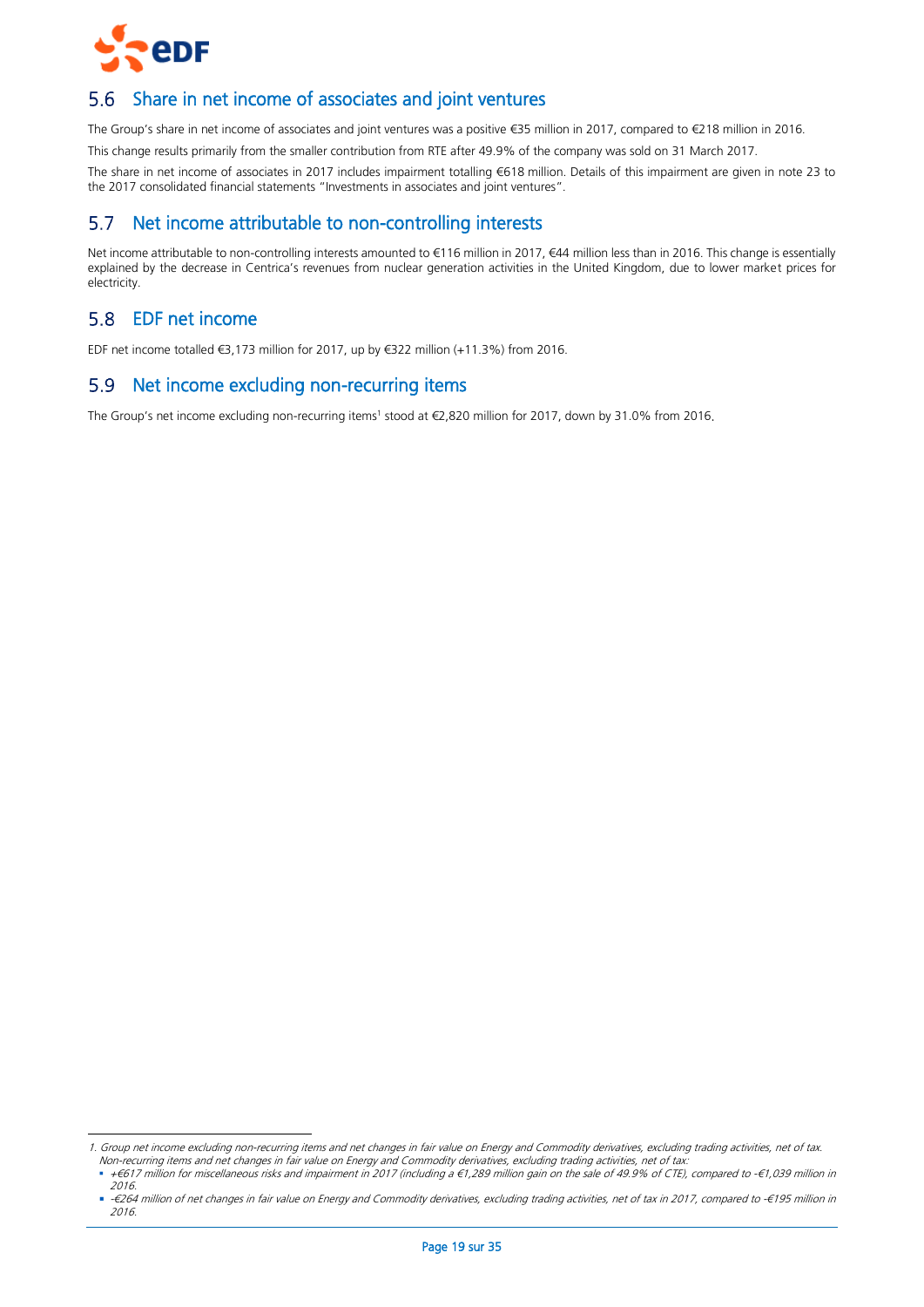

# <span id="page-19-0"></span>6 NET INDEBTEDNESS, CASH FLOW AND INVESTMENTS

Net indebtedness comprises total loans and financial liabilities, less cash and cash equivalents and liquid assets. Liquid assets are financial assets consisting of funds or securities with initial maturity of over three months that are readily convertible into cash and are managed according to a liquidity-oriented policy.

The Group's net indebtedness stood at €33,015 million at 31 December 2017 compared to €37,425 million at 31 December 2016.

| (in millions of Euros)                                                          | 2017     | 2016      | Variation | Variation<br>(% ) |
|---------------------------------------------------------------------------------|----------|-----------|-----------|-------------------|
| Operating profit before depreciation and amortisation (EBITDA)                  | 13,742   | 16,414    | (2,672)   | $-16.3$           |
| Cancellation of non-monetary items included in EBITDA                           | (1,796)  | (1,703)   |           |                   |
| Net financial expenses disbursed                                                | (1,209)  | (1, 137)  |           |                   |
| Income taxes paid                                                               | (771)    | (838)     |           |                   |
| Other items including dividends received from associates and joint ventures     | 221      | 323       |           |                   |
|                                                                                 |          |           |           |                   |
| Operating cash flow (1)                                                         | 10,187   | 13,059    | (2,872)   | $-22.0$           |
| Change in working capital                                                       | 1,476    | (1,935)   |           |                   |
| Net investments <sup>(2)</sup>                                                  | (9,810)  | (11, 663) |           |                   |
| Cash flow after net investments                                                 | 1,853    | (539)     |           |                   |
| Dedicated assets                                                                | (1, 171) | 10        |           |                   |
| Cash flow before dividends (3)                                                  | 682      | (529)     |           |                   |
| Dividends paid in cash                                                          | (891)    | (1,036)   |           |                   |
| Group cash flow                                                                 | (209)    | (1,565)   |           |                   |
| Other monetary changes                                                          | 3,855    | 549       |           |                   |
| (Increase)/decrease in net indebtedness, excluding the impact of changes in ex- | 3,646    | (1,016)   |           |                   |
| change rate                                                                     |          |           |           |                   |
| Effect of change in exchange rates                                              | 701      | 1,107     |           |                   |
| Effect of other non-monetary changes                                            | 63       | (121)     |           |                   |
| (Increase)/decrease in net indebtedness                                         | 4,410    | (30)      |           |                   |
| NET INDEBTEDNESS AT BEGINNING OF PERIOD                                         | 37,425   | 37,395    |           |                   |
| NET INDEBTEDNESS AT END OF PERIOD                                               | 33,015   | 37,425    |           |                   |

(1) Operating cash flow is not an aggregate defined by IFRS as a measure of financial performance, and is not directly comparable with indicators of the same name reported by other companies. This indicator, also known as Funds From Operations ("FFO"), is equivalent to net cash flow from operating activities excluding changes in working capital after adjustment where relevant for the impact of non-recurring effects, less net financial expenses disbursed and income taxes paid.

(2) Net investments are operating investments and financial investments for growth, net of disposals. They also include net debts acquired or transferred in acquisitions or disposals of securities, investment subsidies received, non-Group partner investments, Linky, new developments and 2015-2020 assets disposal plan.

(3) Cash flow before dividends is not an aggregate defined by IFRS as a measure of financial performance, and is not comparable with indicators of the same name reported by other companies. It is equal to the operating cash flow defined in note (1) after the change in working capital, net investments defined in note (2), and net allocations to dedicated assets.

#### <span id="page-19-1"></span> $6.1$ Operating cash flow

The operating cash flow amounted to €10,187 million in 2017 compared to €13,059 million in 2016, a decrease of €2,872 million (-22.0%). This change mainly reflects:

- the lower EBITDA  $(-£2,672$  million);
- an increase in net financial expenses disbursed (-€1,209 million in 2017 against -€1,137 million in 2016), essentially explained by the full-year effect in 2017 of the bond issues made in October 2016, and the bond issues of early 2017;
- a decrease in income taxes paid (-€771 million in 2017 versus -€838 million in 2016), mainly due to lower taxable income in the United Kingdom;
- a decrease in "Other items including dividends received from associates and joint ventures" (€221 million in 2017 against €323 million in 2016), principally due to the lower level of dividends received after the sale of 49.9% of CTE in March 2017.

#### <span id="page-19-2"></span>Change in working capital  $6.2$

Working capital improved by €1,476 million in 2017.

This change is mainly explained by:

- receipts of +€814 million for adjustment of 2014 French regulated sales tariff;
- gains resulting from the working capital improvement plan, essentially on inventories and trade receivables (approximately +€422 million);
- favourable weather effects in France (+€228 million).

The difference between the 2016 and 2017 change in working capital (+€3,411 million) is explained by the effect of the 2014 French regulated sales tariff adjustment (+€1,753 million) and a favourable weather effect in France (+€963 million). It also reflects a reduction in inventories of the optimisation and trading activity in 2017 (+€460 million) due to the disposal of the coal trading activity (EDF Trading) and the sale of EDF Polska's assets to PGE.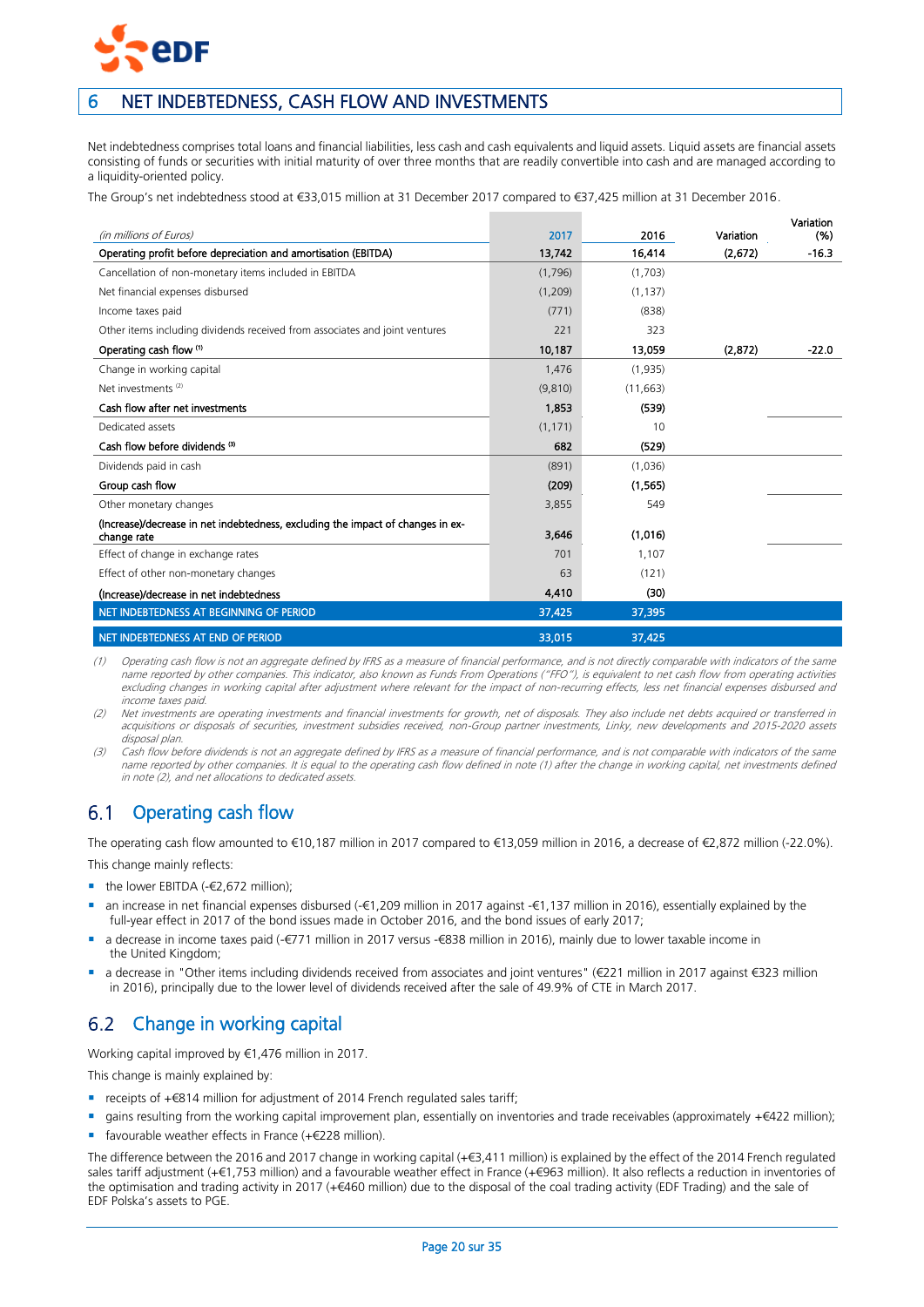

#### <span id="page-20-0"></span>6 R Net investments

Net investments amounted to €9,810 million in 2017 compared to €11,663 million in 2016, a decrease of €1,853 million (-15.9%). Details are as follows:

| (in millions of Euros)                                                                         | 2017     | 2016   | Variation | Variation<br>(% ) |
|------------------------------------------------------------------------------------------------|----------|--------|-----------|-------------------|
| France - Generation and supply activities                                                      | 5,849    | 5,692  | 157       | $+2.8$            |
| France - Regulated activities                                                                  | 3,212    | 3,301  | (89)      | $-2.7$            |
| United Kingdom                                                                                 | 643      | 806    | (163)     | $-20.2$           |
| Italy                                                                                          | 511      | 458    | 53        | $+11.6$           |
| Other international                                                                            | 553      | 607    | (54)      | $-8.9$            |
| Other activities                                                                               | 1,200    | 952    | 248       | $+26.1$           |
| NET INVESTMENTS EXCLUDING LINKY, NEW DEVELOPMENTS AND 2015-2020 ASSETS<br><b>DISPOSAL PLAN</b> | 11,968   | 11,816 | 152       | $+1.3$            |
| LINKY, NEW DEVELOPMENTS AND 2015-2020 ASSETS DISPOSAL PLAN                                     | (2, 158) | (153)  | (2,005)   | N.A.              |
| <b>NET INVESTMENTS</b>                                                                         | 9,810    | 11,663 | (1,853)   | $-15.9$           |

N.A.= not applicable.

# 6.3.1 Net investments excluding Linky, new developments and 2015-2020 assets disposal plan

Net investments by the France – Generation and supply activities segment rose by €157 million or +2.8%. The increase is mainly attributable to investments in the Bouchain thermal power plant.

Net investments by the France – Regulated activities segment were down by €89 million (-2.7%), notably reflecting the falling number of metering stations and transformers due to rollout of the Linky meter.

Outside France, net investments decreased by €164 million or -8.8%.

- In the United Kingdom, the decrease of €163 million or -20.2% is mainly explained by lower investments in coal-fired and nuclear power plants, and slower-paced investment in smart metering and to a lesser extent renewable energies.
- In Italy, net investments were up by €53 million due to investments made in energy services.
- In the Other international segment, net investments were practically stable (-€54 million). This stability results mainly from fact that the end of the modernisation and environmental compliance programme for coal and cogeneration plants in Poland was counterbalanced by rising investments in China.

Net investments by the Other activities segment were up by €248 million or +26.1%, reflecting the faster development of renewable energies. This rise primarily concerned EDF Énergies Nouvelles, which stepped up its investments in Europe and Brazil, while investments declined in North America.

# 6.3.2 Linky, new developments and 2015-2020 assets disposal plan

- Investments in the Linky programme, which was stepped up in 2017, amounted to €612 million.
- New developments correspond to the Group's new development projects. In 2017, these new developments concerned investments for the acquisition of Framatome (€1,868 million), New Nuclear investments in the United Kingdom (the ramp-up of the Hinkley Point C project was partly offset by a favourable foreign exchange effect), and to a lesser extent, investments in offshore wind farm projects in the United Kingdom and France, and the takeover of a service company in the United Kingdom.
- Assets disposals essentially concerned the sales of 49.9% of CTE, Polish companies, EDF Démász Zrt in Hungary, network and regasification assets in Italy and real estate assets in France and Italy, and amount to €6,193 million.

#### <span id="page-20-1"></span>6.4 Dedicated assets

In compliance with the French Law no. 2006-739 of 28 June 2006 on the sustainable management of radioactive materials and waste, EDF has built up a portfolio of dedicated assets for secure financing of its long-term nuclear obligations which amounted to €26,502 million at 31 December 2017.

Overall, the changes in dedicated assets comprise:

- allocations to reach full coverage of obligations;
- **F** reinvestment of financial income (dividends and interest) generated by these assets;
- withdrawals of assets corresponding to the costs incurred over the period in application of long-term nuclear obligations falling within the scope of the Law of 28 June 2006;
- exceptional withdrawals proposed to the governance bodies in charge of managing dedicated assets when the value of the portfolio exceeds the amount of the obligations to be financed; such withdrawals must be validated by these bodies.

The net change of -€1,171 million in dedicated assets in 2017 corresponds to the first three categories above, including a regulatory allocation of €1,095 million in compliance with the letter of 10 February 2017 from the ministers for the Economy and Finance, and for the Environment, Energy and the Sea.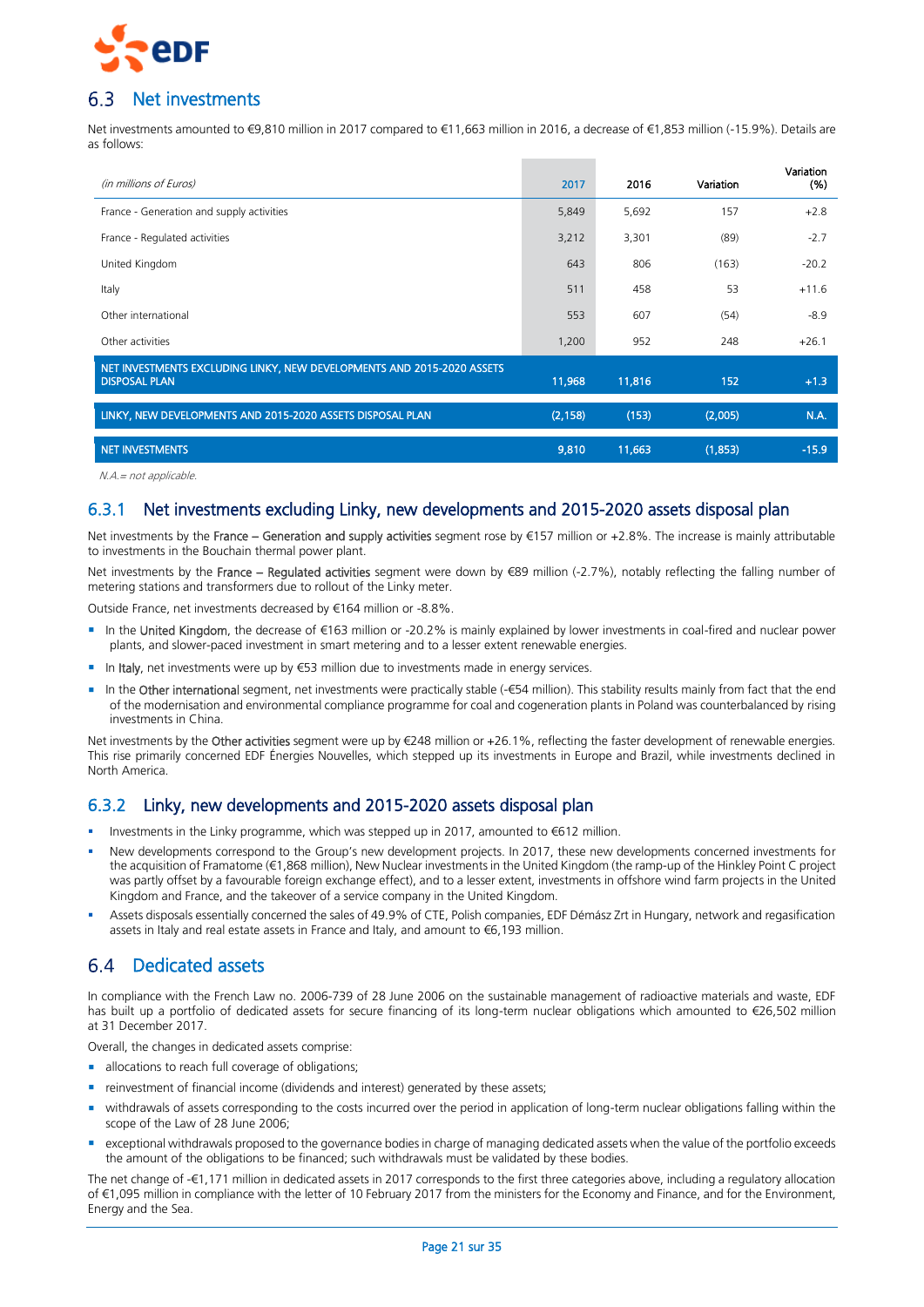

# <span id="page-21-0"></span>Cash flow before dividends

The cash flow before dividends in 2017 was positive at €682 million (compared to a negative -€529 million in 2016) and is mainly explained by the following factors:

- operating cash flow of €10,187million;
- net investments of -€9,810 million;
- a net allocation to dedicated assets of -€1,171 million;
- a favourable change of €1,476 million in working capital.

The €1,211 million difference from 2016 is essentially due to favourable developments in the change in working capital and disposals, although their impact was mitigated by lower operating cash flow (-€2,672 million) and a higher net allocation to dedicated assets (-€1,181 million).

#### <span id="page-21-1"></span>Dividends paid in cash 6.6

Dividends paid in cash during 2017 (-€891 million) comprise:

- the balance of the 2016 dividend (-€75 million);
- the interim dividend for 2017 (-€35 million) decided by the Board of Directors on 7 November 2017 and paid on 11 December 2017 at the rate of €0.15 per share, for shareholders who did not take up the scrip dividend option;
- payments made in 2017 to bearers of perpetual subordinated bonds for the "hybrid" bond issues of January 2013 and January 2014 (-€565 million);
- dividends paid by Group subsidiaries to their minority shareholders (-€217 million).

#### <span id="page-21-2"></span> $6.7$ Group cash flow

The Group cash flow amounted to -€209 million, versus -€1,565 million in 2016. The €1,356 million improvement primarily reflects the change in cash flow before dividends (+€1,211 million) and the decrease in dividends paid in cash (+€145 million).

# <span id="page-21-3"></span>6.8 Effect of change in exchange rates

The foreign exchange effect (mainly resulting from a decline by the pound sterling and a rise by the US dollar against the Euro<sup>1</sup>) had a favourable impact of +€701 million on the Group's net indebtedness at 31 December 2017.

# <span id="page-21-4"></span>6.9 Other monetary changes

Other monetary changes had a favourable impact of +€3,855 million on the Group's net indebtedness at 31 December 2017, principally in line with the cash capital increase with preferential subscription rights for shareholders that took place in March 2017. This operation reduced the Group's net indebtedness by €4,005 million net of expenses.

# <span id="page-21-5"></span>6.10 Financial ratios

|                                                             | 2017 | 2016 | 2015 |
|-------------------------------------------------------------|------|------|------|
| Net indebtedness/EBITDA                                     | 2.4  |      | Ź.,  |
| Net indebtedness/(Net indebtedness + equity) <sup>(1)</sup> | 40%  | 48%  | 48%  |

(1) Equity including non-controlling interests.

<sup>-</sup>1. The pound sterling fell by -3.51% against the Euro, from €1.168/£1 at 31 December 2016 to €1.127 /£1 at 31 December 2017. The US dollar fell by -12.12% against the Euro, from €0.949/\$1 at 31 December 2016 to €0.834/\$1 at 31 December 2017.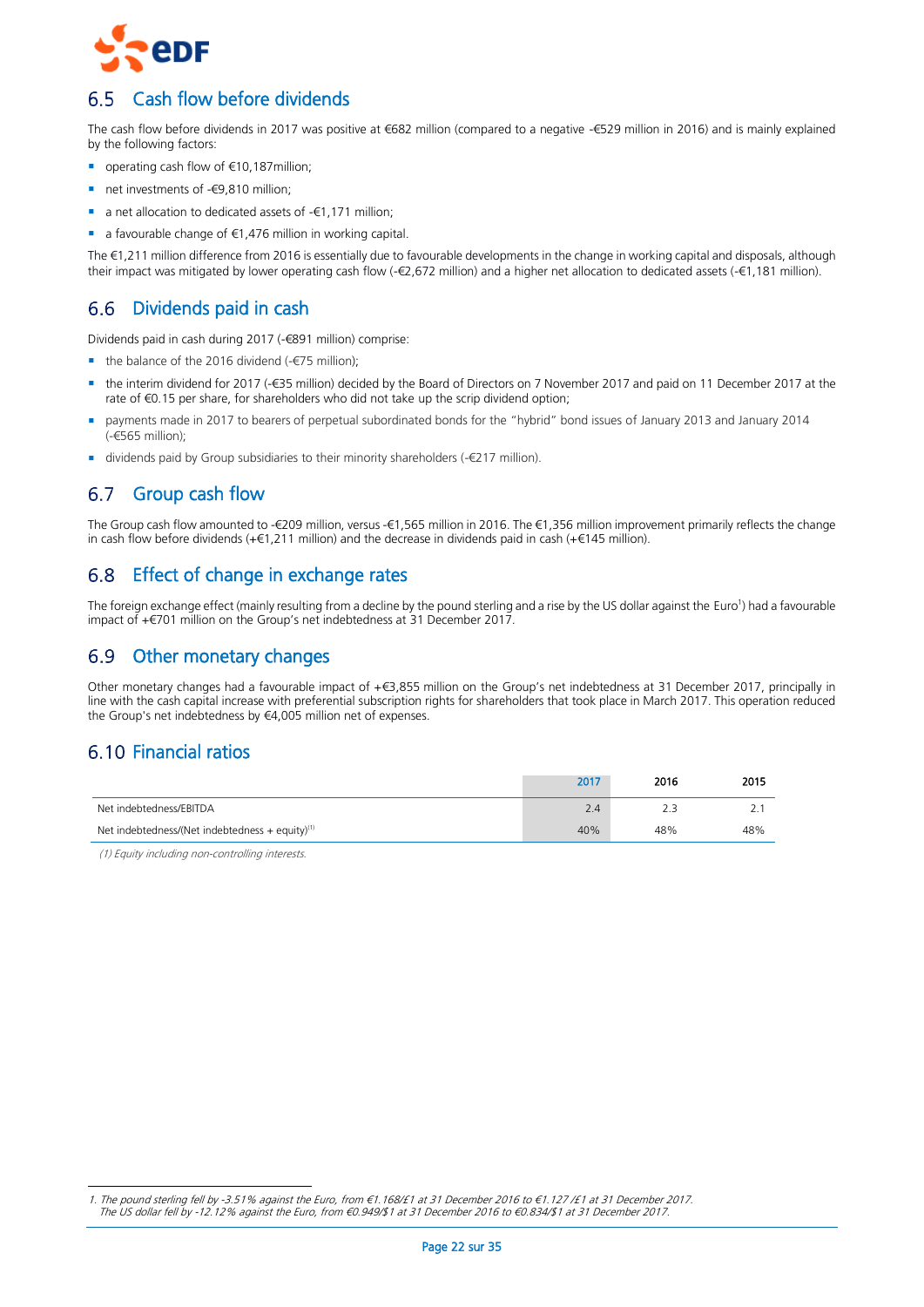

# <span id="page-22-0"></span>7 MANAGEMENT AND CONTROL OF MARKET RISKS

#### <span id="page-22-1"></span> $7.1$ Management and control of financial risks

This section sets forth the policies and principles for management of the Group's financial risks defined in the Strategic financial management framework (liquidity, interest rate, foreign exchange rate and equity risks), and the Group counterparty risk management policy set up by the EDF group. These principles apply only to EDF and operationally controlled subsidiaries or subsidiaries that do not benefit by law from specific guarantees of independent management such as Enedis. In compliance with IFRS 7, the following paragraphs describe the nature of risks resulting from financial instruments, based on analyses of sensitivities and credit (counterparty) risks.

Since 2002, a dedicated body - the Financial Risks Control department (département Contrôle des Risques Financiers et Investissements - CRFI) - has been in charge of financial risk control at Group level, mainly by ensuring correct application of the principles of the Strategic Financial Management Framework (July 2015). This department, which has reported to the Group's Risk Division since 2008, is an independent unit that also has the task of carrying out a second-level check of the risk of counterparty default (methodology and organisation) for EDF entities and operationally controlled Group subsidiaries (excluding Enedis), and a first-level check of financing activities by EDF SA's Trading room. The CRFI department also carries out a second-level check of management activities concerning the dedicated asset portfolio.

The CRFI department issues daily and weekly monitoring reports of risk indicators relevant to activities in EDF SA's trading room. Regular internal audits are carried out to ensure controls are actually applied and are effective.

# 7.1.1 Liquidity position and management of liquidity risks

# 7.1.1.1 Liquidity position

At 31 December 2017, the Group's liquidities, consisting of liquid assets, cash and cash equivalents, totalled €22,655 million and available credit lines amounted to €11,943 million.

For 2018, the Group's scheduled debt repayments (principal and interest) are forecast at 31 December 2017 at €10,429 million, including €3,712 million for bonds (excluding hybrid bonds).

No Group company was in default on any borrowing at 31 December 2017.

## 7.1.1.2 Management of liquidity risks

On 20 January 2017, EDF raised ¥137 billion, i.e. around €1.1 billion, through four senior bond issues on the Japanese market ("Samurai bonds") with maturities of 10 years and more:

- ¥107.9 billion bond, with a 10-year maturity and a fixed coupon of 1.088%;
- ¥19.6 billion green bond, with a 12-year maturity and a fixed coupon of 1.278%;
- ¥6.4 billion green bond, with a 15-year maturity and a fixed coupon of 1.569%;
- ¥3.1 billion bond, with a 20-year maturity and a fixed coupon of 1.870%.

This operation contributes to the Group's investment strategy and is part of its policy to extend the average maturity of its debt.

Details of the Group's bond borrowings are given in note 38.2 to the 2017 consolidated financial statements "Loans and other financial liabilities".

The average maturity of Group debt was 13.7 years at 31 December 2017, compared to 13.4 years at 31 December 2016. For EDF SA, the average maturity of debt was 14.3 years at 31 December 2017, against 14.4 years at 31 December 2016.

At 31 December 2017, the residual maturities of financial liabilities (including interest payments) are as follows under IAS 39 (valued on the basis of exchange and interest rates at 31 December 2017):

| 31 December 2017<br>(in millions of Euros) | Debt   | Interest rate swaps | Currency swaps | <b>Debt</b> |
|--------------------------------------------|--------|---------------------|----------------|-------------|
| 2018                                       | 10,429 | (543)               | (21)           | 349         |
| 2019-2022                                  | 20,876 | (1,862)             | (70)           | 144         |
| 2023 and later                             | 64,764 | (3,029)             | (806)          | 120         |
| <b>TOTAL</b>                               | 96,069 | (5,434)             | (897)          | 613         |
| Debt repayment                             | 55,512 |                     |                |             |
| Interest expense                           | 40,557 |                     |                |             |

(1) Data on hedging instruments include both assets and liabilities.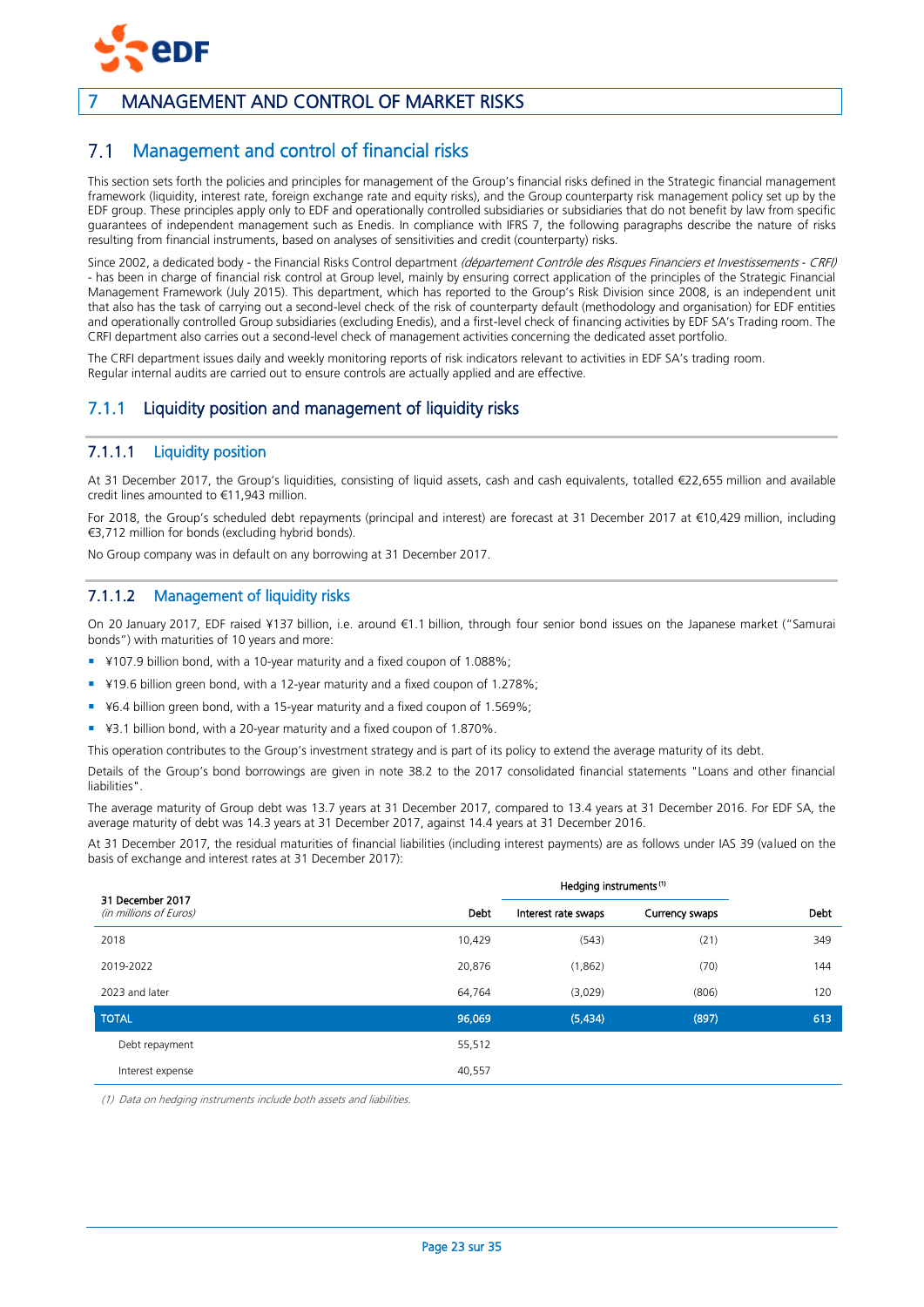

The EDF group was able to meet its financing needs by conservative liquidity management, and has obtained financing on satisfactory terms.

A range of specific levers are used to manage the Group's liquidity risk

- the Group's cash pooling system, which centralises cash management for controlled subsidiaries. The subsidiaries' cash balances are made available to EDF SA in return for interest, so as to optimise the Group's cash management and provide subsidiaries with a system that guarantees them market-equivalent financial terms;
- centralisation of financing for controlled subsidiaries at the level of the Group's cash management department. Changes in subsidiaries' working capital are financed by this department in the form of stand-by credit lines provided for subsidiaries, which may also be granted revolving credit from the Group. EDF SA and the investment subsidiary EDF Investissements Groupe (EDF IG), set up in partnership with the bank Natixis Belgique Investissements, also provide medium and long-term financing for EDF group operations outside France, arranged by EDF SA and EDF IG on a totally independent basis: each company sets its own terms, which are the same as the subsidiary would have in an arm's-length market transaction;
- active management and diversification of financing sources used by the Group: the Group has access to short-term resources on various markets through programmes for French commercial paper (billets de trésorerie), US commercial paper and Euro market commercial paper. For EDF, the ceilings for these programmes are €6 billion for its French commercial paper, \$10 billion for its US commercial paper and €1.5 billion for its Euro market commercial paper.

At 31 December 2017, the amount of commercial paper outstanding was €700 million for French commercial paper, and \$1,496 million for US commercial paper. No Euro market commercial paper was issued in 2017. EDF has access to the world's main bond markets: the Euro markets through its EMTN programme, which currently has a ceiling of €45 billion, particularly for Euro and sterling issues; and the domestic markets used for stand-alone issues in US dollars (144A bonds), yen (Samurai bonds) and Swiss francs.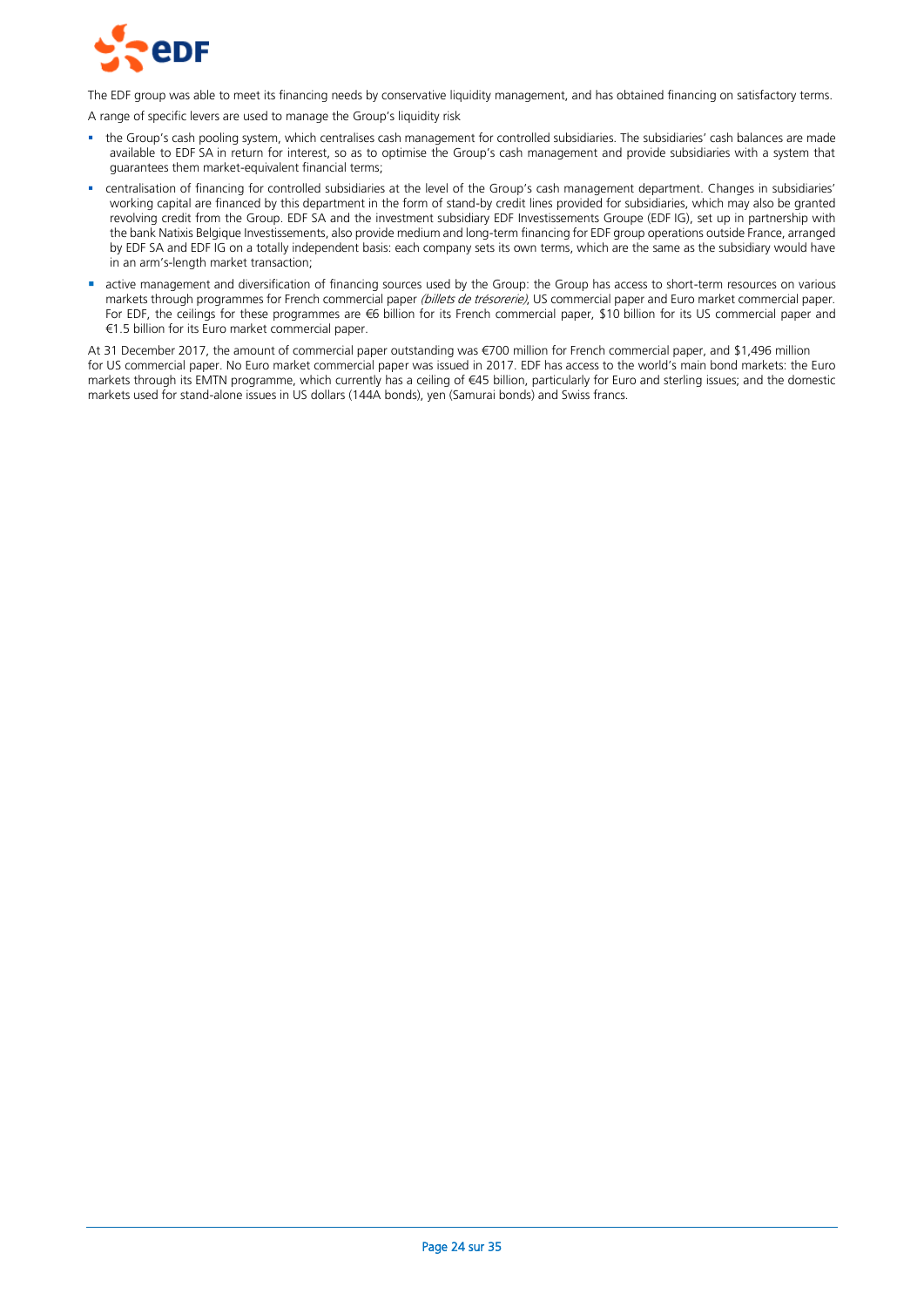

The Group's main borrowings at 31 December 2017 are as follows:

| Type of borrowing<br>(in millions of currency units) | <b>Entity</b> | Issue date (1) | Maturity | Nominal<br>amount | Currency   | Rate  |
|------------------------------------------------------|---------------|----------------|----------|-------------------|------------|-------|
| Euro MTN                                             | EDF           | 02/2008        | 02/2018  | 1,500             | <b>EUR</b> | 5.00% |
| Bond                                                 | <b>EDF</b>    | 01/2009        | 01/2019  | 2,000             | <b>USD</b> | 6.50% |
| Bond                                                 | EDF           | 01/2014        | 01/2019  | 1,250             | <b>USD</b> | 2.15% |
| Bond                                                 | <b>EDF</b>    | 01/2010        | 01/2020  | 1,400             | <b>USD</b> | 4.60% |
| Euro MTN                                             | <b>EDF</b>    | 05/2008        | 05/2020  | 1,200             | <b>EUR</b> | 5.38% |
| Bond                                                 | EDF           | 10/2015        | 10/2020  | 1,500             | <b>USD</b> | 2.35% |
| Euro MTN                                             | <b>EDF</b>    | 01/2009        | 01/2021  | 2,000             | <b>EUR</b> | 6.25% |
| Euro MTN (green bond)                                | EDF           | 11/2013        | 04/2021  | 1,400             | <b>EUR</b> | 2.25% |
| Euro MTN                                             | <b>EDF</b>    | 01/2012        | 01/2022  | 2,000             | <b>EUR</b> | 3.88% |
| Euro MTN                                             | <b>EDF</b>    | 09/2012        | 03/2023  | 2,000             | <b>EUR</b> | 2.75% |
| Euro MTN                                             | EDF           | 09/2009        | 09/2024  | 2,500             | <b>EUR</b> | 4.63% |
| Bond (green bond)                                    | <b>EDF</b>    | 10/2015        | 10/2025  | 1,250             | <b>USD</b> | 3.63% |
| Euro MTN                                             | EDF           | 11/2010        | 11/2025  | 750               | <b>EUR</b> | 4.00% |
| Euro MTN (green bond)                                | <b>EDF</b>    | 10/2016        | 10/2026  | 1,750             | <b>EUR</b> | 1.00% |
| Bond                                                 | EDF           | 01/2017        | 01/2027  | 107,900           | JPY        | 1.09% |
| Euro MTN                                             | EDF           | 03/2012        | 03/2027  | 1,000             | <b>EUR</b> | 4.13% |
| Euro MTN                                             | <b>EDF</b>    | 04/2010        | 04/2030  | 1,500             | <b>EUR</b> | 4.63% |
| Euro MTN                                             | EDF           | 07/2001        | 07/2031  | 650               | GBP        | 5.88% |
| Euro MTN                                             | EDF           | 02/2003        | 02/2033  | 850               | <b>EUR</b> | 5.63% |
| Euro MTN                                             | EDF           | 06/2009        | 06/2034  | 1,500             | GBP        | 6.13% |
| Euro MTN                                             | EDF           | 10/2016        | 10/2036  | 750               | <b>EUR</b> | 1.88% |
| Bond                                                 | EDF           | 01/2009        | 01/2039  | 1,750             | <b>USD</b> | 6.95% |
| Euro MTN                                             | EDF           | 11/2010        | 11/2040  | 750               | <b>EUR</b> | 4.50% |
| Euro MTN                                             | EDF           | 10/2011        | 10/2041  | 1,250             | GBP        | 5.50% |
| Bond                                                 | EDF           | 01/2014        | 01/2044  | 1,000             | <b>USD</b> | 4.88% |
| Bond                                                 | EDF           | 10/2015        | 10/2045  | 1,500             | <b>USD</b> | 4.75% |
| Bond                                                 | EDF           | 10/2015        | 10/2045  | 1,150             | <b>USD</b> | 4.95% |
| Euro MTN                                             | EDF           | 09/2010        | 09/2050  | 1,000             | GBP        | 5.13% |
| Euro MTN                                             | EDF           | 10/2016        | 10/2056  | 2,164             | <b>USD</b> | 4.99% |
| Bond                                                 | EDF           | 01/2014        | 01/2114  | 1,350             | GBP        | 6.00% |

(1) Date funds were received.

At 31 December 2017, EDF has an overall amount of €10,280 million in available credit facilities (syndicated credit and bilateral lines):

- the syndicated credit line amounts to €4 billion with expiry dates extending to November 2020. No drawings had been made on this syndicated credit line at 31 December 2017;
- bilateral lines represent an available amount of €6,150 million, with expiry dates extending to December 2020. The level of this available financing is very frequently reviewed to ensure the Group has sufficient backup credit facilities;
- the amount available from the credit lines with the European Investment Bank is €130 million. €70 million had been drawn on the total credit line of €200 million at 31 December 2017. Three other credit lines were fully drawn at 31 December 2017 for amounts of €225 million, €500 million and €500 million.

EDF Investissements Groupe has a syndicated credit facility for €1,000 million (expiring in September 2020). At 31 December 2017, there were no drawings on this credit facility.

Edison has a credit line with the European Investment Bank for €275 million (which is fully drawn) and a credit line with a pool of banks for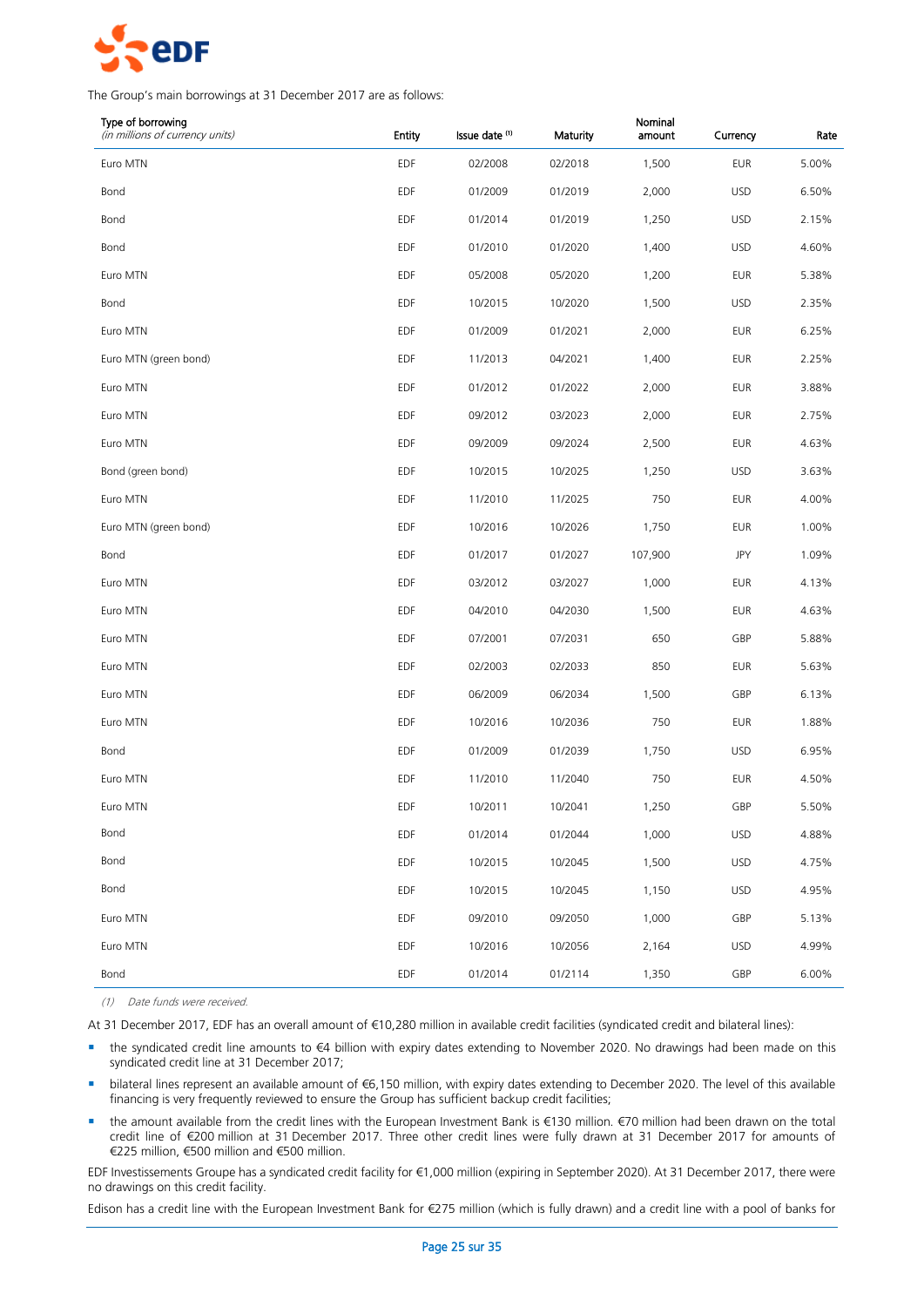

€300 million, on which no drawings on had been made at 31 December 2017.

# 7.1.2 Credit rating

The financial ratings agencies Standard & Poor's, Moody's and Fitch Ratings attributed the following long-term and short-term ratings to EDF group entities at 31 December 2017:

| Company            | Agency            | Long-term rating                      | Short-term rating |
|--------------------|-------------------|---------------------------------------|-------------------|
|                    | Standard & Poor's | A-, negative outlook(1)               | $A-2$             |
|                    | Moody's           | A3, stable outlook                    | $P-2$             |
| <b>EDF</b>         | Fitch Ratings     | A-, stable outlook                    | F <sub>2</sub>    |
| <b>EDF Trading</b> | Moody's           | Baa2, stable outlook                  | n.a.              |
| <b>EDF</b> Energy  | Standard & Poor's | BBB-, negative outlook <sup>(2)</sup> | $A-3$             |
|                    | Standard & Poor's | BB+, stable outlook                   | B                 |
| Edison             | Moody's           | Baa3, stable outlook                  | n.a.              |

n.a.= not applicable.

(1) S&P revised EDF's outlook from stable to negative on 20 November 2017.

(2) S&P revised EDF Energy's outlook from stable to negative on 20 November 2017.

# 7.1.3 Management of foreign exchange risk

Due to the diversification of its activities and geographical locations, the Group is exposed to the risk of exchange rate fluctuations, which may have an impact on the translation differences affecting balance sheet items, Group financial expenses, equity and net income.

To limit exposure to foreign exchange risks, the Group has introduced the following management principles:

- local currency financing: to the extent possible given the local financial markets' capacities, each entity finances its activities in its own accounting currency. When financing is contracted in other currencies, derivatives may be used to limit foreign exchange risk
- matching of assets and liabilities: the net assets of subsidiaries located outside the Euro zone expose the Group to a foreign exchange risk. The foreign exchange risk in the consolidated balance sheet is managed by market hedging involving use of financial derivatives. Hedging of net assets in foreign currencies complies with risk/return targets, and the hedging ratio varies depending on the currency, ranging from 36% to 66% for the principal exposures. If no hedging instruments are available, or if hedging costs are prohibitive, the foreign exchange positions remain open and the risk on such positions is monitored by sensitivity calculations;
- hedging of operating cash flows in foreign currencies: in general, the operating cash flows of EDF and its subsidiaries are in the relevant local currencies, with the exception of flows related to fuel purchases which are primarily in US dollars, and certain flows related to purchases of equipment, which concern lower amounts. Under the principles laid down in the Strategic financial management framework, EDF and the main subsidiaries concerned by foreign exchange risks (EDF Energy, EDF Trading, Edison, EDF Énergies Nouvelles) are required to hedge firm or highly probable commitments related to these future operating cash flows.

As a result of the financing and foreign exchange risk hedging policy, the Group's gross debt at 31 December 2017 breaks down as follows by currency after hedging:

| 31 December 2017<br>(in millions of Euros) | Initial debt<br>structure | Impact of hedging<br>instruments <sup>(1)</sup> | Debt structure<br>after hedges | % of debt |
|--------------------------------------------|---------------------------|-------------------------------------------------|--------------------------------|-----------|
| Borrowings in EUR                          | 27,609                    | 18,454                                          | 46,063                         | 81%       |
| Borrowings in USD                          | 17.224                    | (14, 752)                                       | 2,472                          | 4%        |
| Borrowings in GBP                          | 9,495                     | (2, 331)                                        | 7,164                          | 13%       |
| Borrowings in other currencies             | 2,518                     | (1, 371)                                        | 1,147                          | 2%        |
| <b>TOTAL DEBT</b>                          | 56,846                    | $\sim$                                          | 56,846                         | 100%      |

GROSS DEBT STRUCTURE BY CURRENCY BEFORE AND AFTER HEDGING

(1) Hedges of liabilities and net assets of foreign subsidiaries.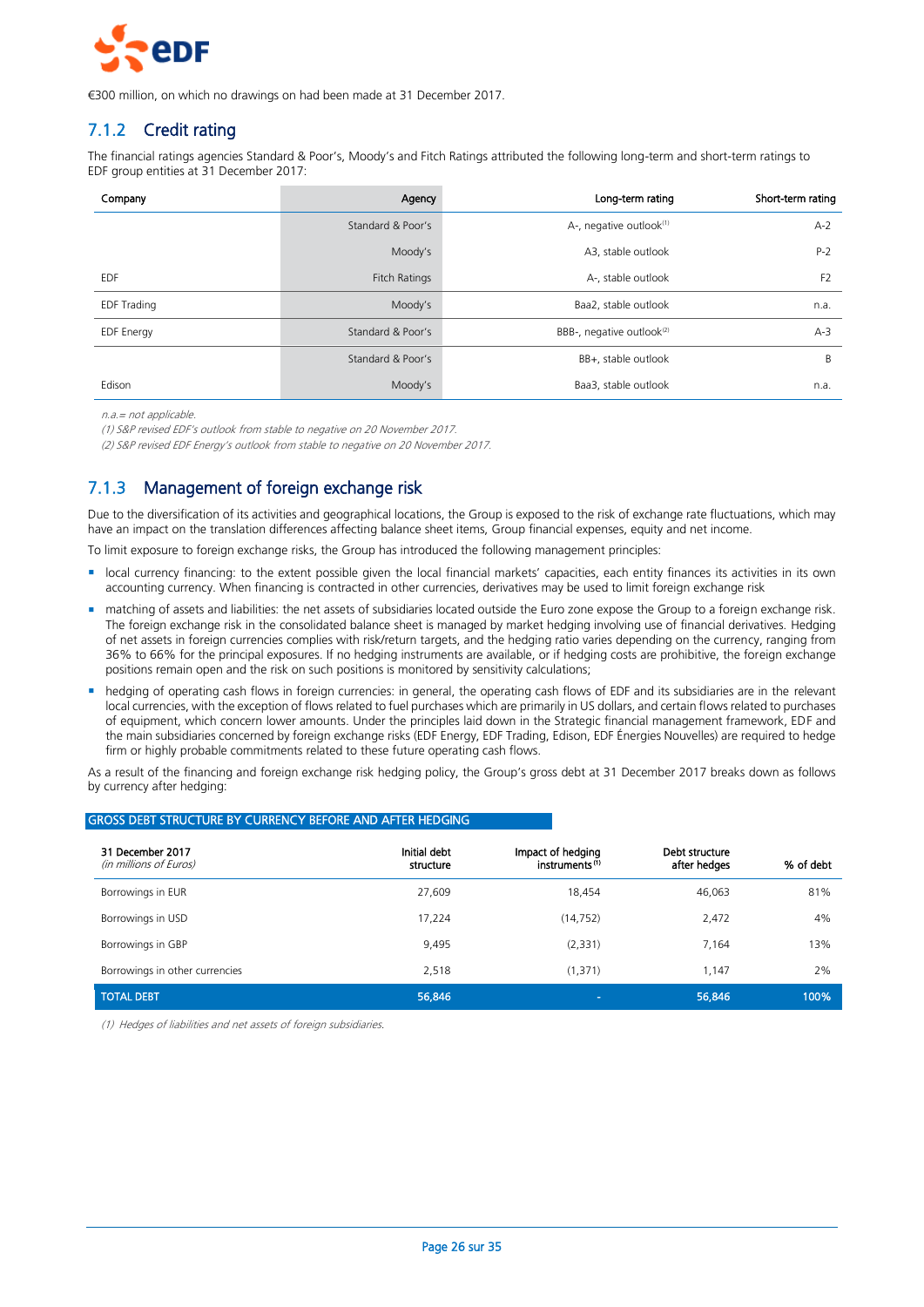

The table below presents the impact on equity of a variation in exchange rates on the Group's gross debt at 31 December 2017:

#### EXCHANGE RATE SENSITIVITY OF THE GROUP'S GROSS DEBT

| 31 December 2017<br>(in millions of Euros) | Debt after hedging<br>instruments<br>converted into Euros | Impact of a 10%<br>unfavourable variation in<br>exchange rates | Debt after a 10%<br>unfavourable variation in<br>exchange rates |
|--------------------------------------------|-----------------------------------------------------------|----------------------------------------------------------------|-----------------------------------------------------------------|
| Borrowings in EUR                          | 46,063                                                    |                                                                | 46,063                                                          |
| Borrowings in USD                          | 2,472                                                     | 247                                                            | 2,719                                                           |
| Borrowings in GBP                          | 7,164                                                     | 716                                                            | 7,880                                                           |
| Borrowings in other currencies             | 1,147                                                     | 115                                                            | 1,262                                                           |
| <b>TOTAL DEBT</b>                          | 56,846                                                    | 1,078                                                          | 57,924                                                          |

Due to the Group's hedging policy for foreign exchange risk on the Group's gross debt, the income statement for companies controlled by the Group is marginally exposed to foreign exchange rate risk.

The table below sets forth the foreign exchange position relating to net assets in foreign currencies of the Group's subsidiaries.

#### NET ASSET POSITION

| 31 December 2017(1)<br>(in millions of Euros) | Net assets | <b>Bonds</b> | Derivatives              | Net assets after<br>management |
|-----------------------------------------------|------------|--------------|--------------------------|--------------------------------|
| <b>USD</b>                                    | 4,426      | 3,200        | (1,380)                  | 2,606                          |
| CHF (Switzerland)                             | 713        | ٠            | 468                      | 245                            |
| GBP (United Kingdom)                          | 14,411     | 5,435        | (177)                    | 9,153                          |
| CLP (Chile)                                   | 1,135      | ٠            | ٠                        | 1,135                          |
| PLN (Poland)                                  | 340        | ٠            | 305                      | 35                             |
| <b>BRL</b> (Brazil)                           | 1,066      | ٠            | $\overline{\phantom{a}}$ | 1,066                          |
| CNY (China)                                   | 10,028     | ٠            | ۰                        | 10,028                         |

(1) Net assets as stated at 31 December 2017; bonds and derivatives as stated at 31 December 2017. The net positions shown exclude certain non-significant exposures.

The above table shows the assets of the Group's foreign subsidiaries in foreign currencies, adjusted for changes in the fair value of cash flow hedges and available-for-sale financial assets recorded in equity, and changes in the fair value of financial instruments recorded in income.

The following table sets forth the risk for equity of foreign exchange losses on net assets in foreign currencies of the Group's principal subsidiaries at 31 December 2017, assuming unfavourable, uniform exchange rate variations of 10% against the Euro. Net assets are converted at the closing rate and impacts are reported in absolute value.

#### EXCHANGE RATE SENSITIVITY OF NET ASSETS

|                                    | At 31 December 2017                              |                                                            |                                                             | At 31 December 2016                              |                                                            |                                                             |  |
|------------------------------------|--------------------------------------------------|------------------------------------------------------------|-------------------------------------------------------------|--------------------------------------------------|------------------------------------------------------------|-------------------------------------------------------------|--|
| (in millions of currency<br>units) | Net assets after<br>management,<br>into currency | Net assets after<br>management,<br>converted<br>into Euros | Impact on equity<br>of a 10% variation<br>in exchange rates | Net assets after<br>management,<br>into currency | Net assets after<br>management,<br>converted<br>into Euros | Impact on equity<br>of a 10% variation<br>in exchange rates |  |
| <b>USD</b>                         | 2,606                                            | 2,173                                                      | 217                                                         | 2,857                                            | 2,710                                                      | 271                                                         |  |
| CHF (Switzerland)                  | 245                                              | 209                                                        | 21                                                          | 169                                              | 157                                                        | 16                                                          |  |
| GBP (United Kingdom)               | 9,153                                            | 10,316                                                     | 1,032                                                       | 8,058                                            | 9,412                                                      | 941                                                         |  |
| CLP (Chile)                        | 1,135                                            | 2                                                          |                                                             | 2,607                                            | 4                                                          |                                                             |  |
| PLN (Poland)                       | 35                                               | 8                                                          |                                                             | 164                                              | 37                                                         | 4                                                           |  |
| BRL (Brazil)                       | 1,066                                            | 268                                                        | 27                                                          | 1,377                                            | 401                                                        | 40                                                          |  |
| CNY (China)                        | 10,028                                           | 1,285                                                      | 129                                                         | 10,141                                           | 1,385                                                      | 139                                                         |  |

The foreign exchange risk on available-for-sale securities is mostly concentrated in EDF's dedicated asset portfolio, which is discussed in section 5.1.6.1.6 "Management of financial risk on EDF SA's dedicated asset portfolio".

The foreign exchange risk associated with short-term investments and operating liabilities in foreign currencies remains restricted for the Group at 31 December 2017.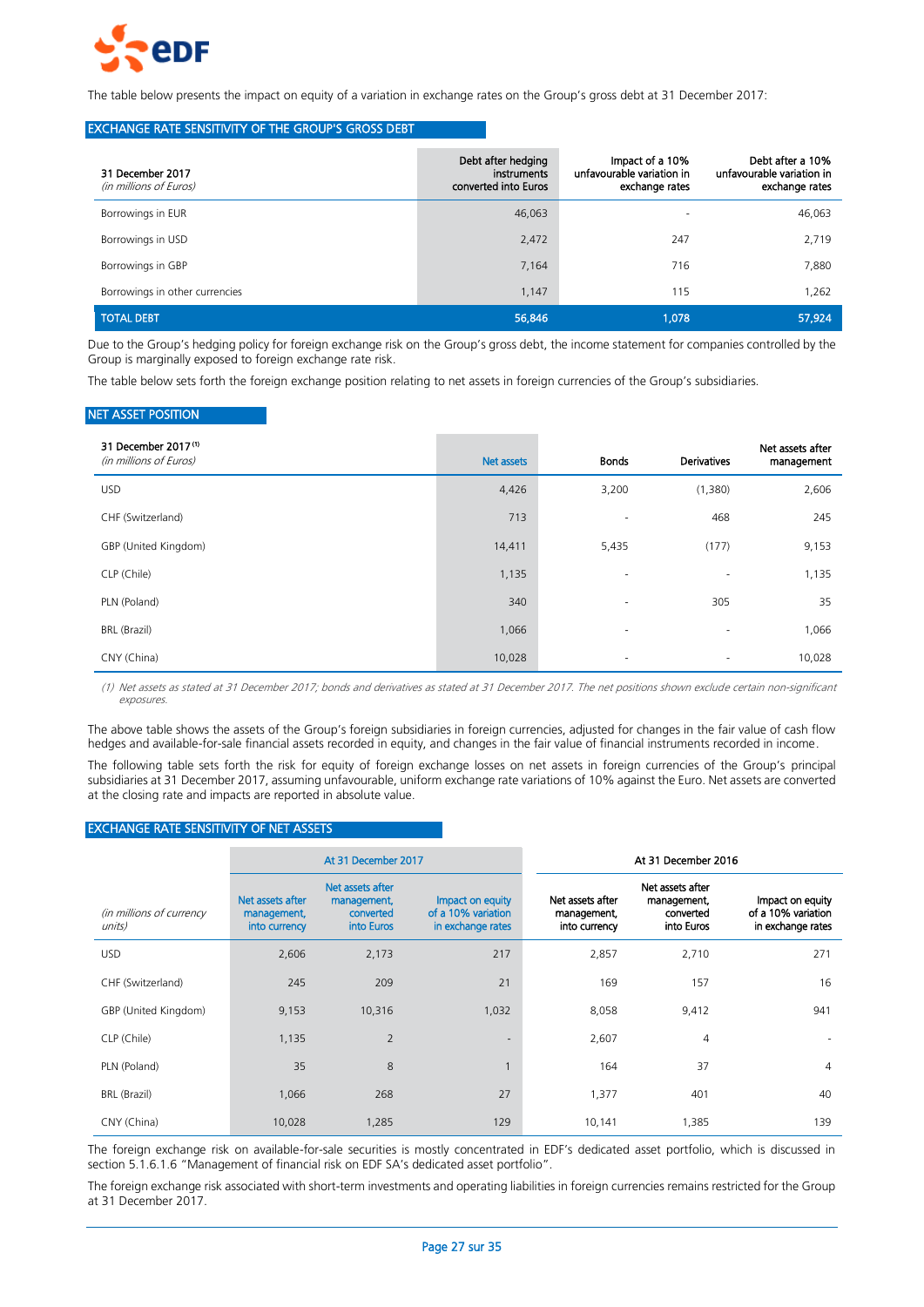

# 7.1.4 Management of interest rate risk

The exposure of the Group's net indebtedness to interest rate fluctuations covers two types of risk: a risk of change in the net financial expenses on floating-rate financial assets and liabilities, and a risk of change in the value of financial assets invested at fixed rates. These risks are managed by monitoring the floating-rate portion of net indebtedness, defined by reference to the risk/return for net financial expenses, taking into consideration expected movements in interest rates.

Some of the debt is variabilised and the Group may use interest rate derivatives for hedging purposes. The distribution of exposure between fixed and floating rates is monitored.

The Group's debt after hedging instruments at 31 December 2017 comprised 55.3% at fixed rates and 44.7% at floating rates.

A 1% uniform annual rise in interest rates would generate an approximate €254 million increase in financial expenses at 31 December 2017, based on gross floating-rate debt after hedging.

The average cost of Group debt (weighted interest rate on outstanding amounts) was 2.95% at the end of 2017.

The table below sets forth the structure of Group debt and the impact of a 1% variation in interest rates at 31 December 2017. The impact of the change in interest rates was €49 million lower than in 2016.

#### STRUCTURE AND INTEREST RATE SENSITIVITY OF GROUP DEBT

| 31 December 2017<br>(in millions of Euros) | Initial debt structure | Impact of hedging in-<br>struments | Debt structure<br>after hedging | Impact on income of a 1%<br>variation<br>in interest rates |
|--------------------------------------------|------------------------|------------------------------------|---------------------------------|------------------------------------------------------------|
| Fixed rate                                 | 52,900                 | (21, 469)                          | 31,431                          |                                                            |
| Floating rate                              | 3.946                  | 21.469                             | 25.415                          | 254                                                        |
| <b>TOTAL</b>                               | 56,846                 | $\sim$                             | 56,846                          | 254                                                        |

Concerning financial assets, the table below presents the interest rate risk on floating-rate bonds and negotiable debt securities held by EDF, and their sensitivity to interest rate risks (impact on net income).

#### INTEREST RATE SENSITIVITY OF FLOATING-RATE INSTRUMENTS

| 31 December 2017<br>(in millions of Euros) | Value | Impact on income<br>of a 1% variation<br>of interest rates | Value after<br>a 1% variation<br>in interest rates |
|--------------------------------------------|-------|------------------------------------------------------------|----------------------------------------------------|
| <b>FLOATING-RATE INSTRUMENTS</b>           | 1.205 | (12)                                                       | 1 193                                              |

The Group's interest rate risk notably relates to the value of the Group's long-term nuclear commitments (see note 29 to the 2017 consolidated financial statements) and its commitments for pensions and other specific employee benefits (see note 31 to the 2017 consolidated financial statements), which are adjusted to present value using discount rates that depend on interest rates at various time horizons, and debt instruments held for the management of the dedicated assets set aside to cover these commitments (see section 5.1.6.1.6 "Management of financial risk on EDF's dedicated asset portfolio").

# 7.1.5 Management of equity risks

The equity risk is concentrated in the following areas:

#### Coverage of EDF's nuclear obligations

Analysis of the equity risk is presented in section 5.1.6.1.6 "Management of financial risk on EDF SA's dedicated asset portfolio".

#### Coverage of employee benefit obligations for EDF SA, EDF Energy and British Energy

Assets covering EDF's employee benefit liabilities are partly invested on the international and European equities markets. Market trends therefore affect the value of these assets, and a downturn in equity prices would lead to a rise in balance sheet provisions.

30.9% of the assets covering EDF's employee benefit obligations were invested in equities at 31 December 2017, representing an amount of €3.6 billion of equities.

At 31 December 2017, the two pension funds sponsored by EDF Energy (EDF Energy Pension Scheme and EDF Energy Group Electricity Supply Pension Scheme) were invested to the extent of 38.0% in equities and 33.6% in equity funds, representing an amount of £654 million of equities

At 31 December 2017, the British Energy pension funds were invested to the extent of 25.0% in equities and equity funds, representing an amount of £1,688 million of equities.

#### CENG fund

CENG is exposed to equity risks in the management of its funds established to cover nuclear decommissioning expenses.

#### EDF's long-term cash management

As part of its long-term cash management policy, EDF has continued its strategy to reduce the portion of equity-correlated investments, resulting in a non-significant position well below €1 million at 31 December 2017.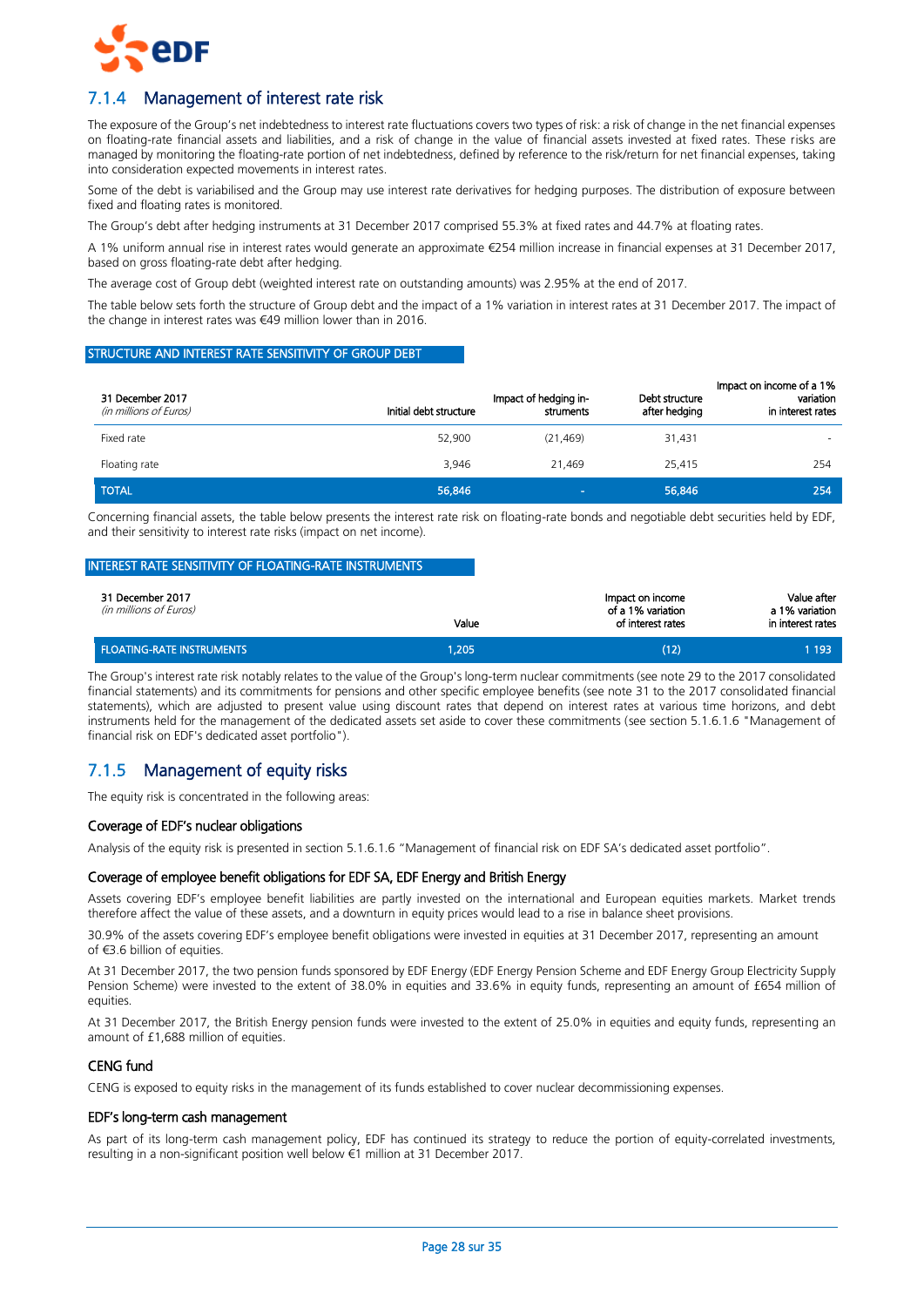

# 7.1.6 Management of financial risk on EDF's dedicated asset portfolio

Dedicated assets have been built up progressively by EDF since 1999 to secure financing of its long-term nuclear commitments. The Law of 28 June 2006 and its implementing regulations defined provisions not related to the operating cycle, which must therefore be covered by dedicated assets; they are listed in note 47 to the 2017 consolidated financial statements, "Dedicated assets".

The dedicated asset portfolio is managed under the supervision of the Board of Directors and its advisory committees (Nuclear commitments monitoring committee, Audit committee).

The Nuclear Commitments Monitoring Committee (CSEN) is a specialised Committee set up by EDF's Board of Directors in 2007.

A Nuclear Commitments Financial Expertise Committee (CEFEN) exists to assist the company and its governance bodies on questions of matching assets and liabilities and asset management. The members of this Committee are independent of EDF. They are selected for their skills and diversity of experience, particularly in the fields of asset/liability management, economic and financial research, and asset management.

#### Governance and management principles

The governance principles setting forth the structure of dedicated assets, and the relevant decision-making and control processes for their management, are validated by EDF's Board of Directors. These principles also lay down rules for the asset portfolio's structure, selection of financial managers, and the legal, accounting and tax structure of the funds.

Strategic asset allocation is based on asset/liability reviews carried out to define the most appropriate target portfolio for financing long-term nuclear expenses. Strategic allocation is validated by EDF's Board of Directors and reviewed every three years unless circumstances require otherwise. Since 2013, this target allocation has consisted of a financial portfolio and around one quarter of unlisted assets (the proportion of 19.2% had been reached at 31 December 2017). The unlisted assets are managed by EDF Invest (formed in 2013 following the decree of 24 July 2013) and comprise infrastructures, real estate and investment funds.

The financial portfolio contains two sub-portfolios, "equities" and "bonds", themselves divided into "secondary asset classes" or "pockets" that correspond to specific markets. The strategic allocation of the financial portfolio is 49% international equities and 51% bonds.

A benchmark index is set for monitoring performance and controlling the risk on the financial portfolio:

- MSCI World AC DN hedged in Euros 50% (excluding emerging country currencies) for the equities sub-portfolio, and
- a composite index of 60% Citigroup EGBI and 40% Citigroup EuroBIG corporate for the bonds sub-portfolio.

A third "cash" sub-portfolio exists to provide secure coverage for the disbursements related to the purpose of the asset covered, and may be reinforced tactically, particularly when a conservative approach is required in the event of a market crisis.

The CSPE receivable was allocated to dedicated assets on 13 February 2013 (see note 47 to the 2017 consolidated financial statements).

Tactical management of the financial portfolio has several focal areas:

- monitoring of exposure between the "equities" and "bonds" sub-portfolios;
- within each sub-portfolio, allocation by "secondary asset class";
- selection of investment funds, aiming for diversification:
	- by style (growth securities, unlisted securities, high-return securities),
	- by capitalisation (major stocks, medium and small stocks),
	- by investment process (macroeconomic and sector-based approach, selection of securities on a "quantitative" basis, etc.),
	- by investment vehicle (for compliance with maximum investment ratios);
- for bonds, a choice of securities held directly, through brokers, or via investment funds incorporating the concern for diversification:
- ◆ by type of issue (fixed income, indexed income),
- by type of instrument (government or supranational bonds, covered bonds and similar, corporate bonds),
- by issuer and by maturity.

The allocation policy for the financial portfolio was developed by the Operational Management Committee<sup>1</sup> on the basis of the economic and financial outlook for each market and geographical area, a review of market appreciation in different markets and market segments, and risk analyses produced by the CRFI department.

#### Changes in the portfolio during 2017

-

On 31 March 2017, following the approval by the relevant merger control authorities, EDF finalised the sale to Caisse des Dépôts and CNP Assurances of a 49.9% stake in the electricity transmission entity Coentreprise de transport d'électricité (CTE), which had held 100% of the shares of RTE since December 2016. The sale was based on a valuation of €8.2 billion for 100% of the equity of RTE. After completion of this operation, EDF's entire investment in CTE, i.e. 50.1%, was allocated to dedicated assets carried by EDF Invest.

EDF Invest continued to build up its portfolio of infrastructures, real estate property and investment funds over 2017, notably with the following operations.

In April 2017, Atlantia's Board of Directors accepted a binding offer from the consortium consisting of Allianz, EDF Invest and the investment fund DIF for 5% of the capital of Autostrade per l'Italia. This transaction was completed in July 2017. The stake in Autostrade per l'Italia acquired by the consortium was raised from the initially planned 5% to 6.94% through the exercise of a call option granted by Atlantia.

Autostrade per l'Italia is one of Europe's largest motorway concession operators, managing more than 50% of the Italian motorway network and 61% of all kilometres of motorway in Italy. The company's network comprises a total 21 motorways covering approximately 3,000km across 16 regions of Italy.

In June and September 2017, EDF Invest, together with Beni Stabili, the Italian subsidiary of Foncière des Régions, and Predica, acquired a non-controlling interest in Central Sicaf, which manages a portfolio of offices and technical premises that are all leased to Telecom Italia and

<sup>1.</sup> A permanent internal committee for evaluation, consultation and operational decision-making in the management of dedicated assets.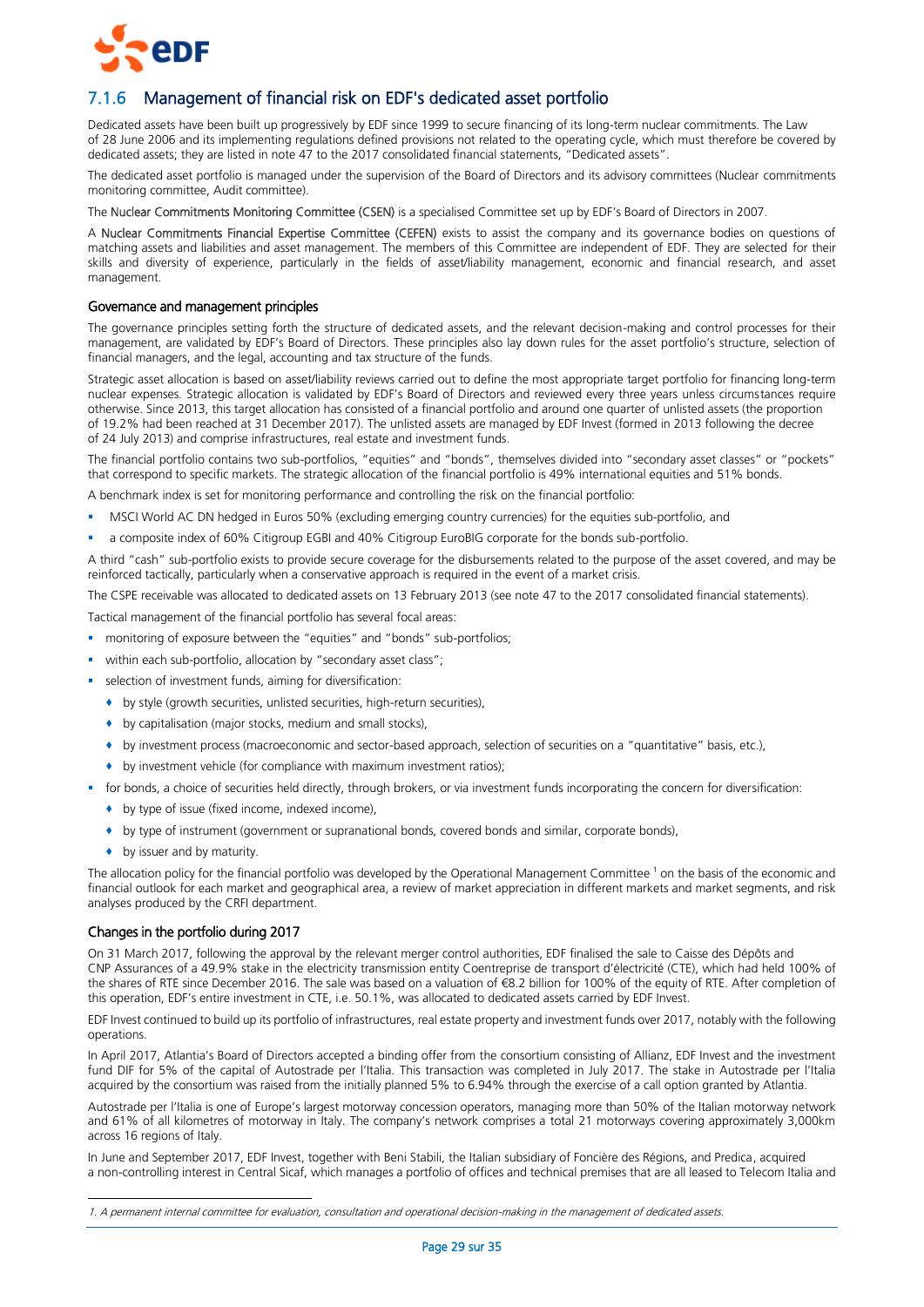

were previously owned 100% by Beni Stabili.

In October 2017, EDF Invest, together with KKR Infrastructure, finalised the acquisition of a minority interest in the Dutch carpark operator Q-Park NV. Q-Park is one of Europe's largest carpark operators, with more than 870,000 parking spaces on over 6,300 sites across 10 countries in North-West Europe. It specialises in investment, construction and management for high-quality carparks in strategic locations and has 2,100 employees.

In December 2017, EDF Invest acquired 50% of the Ecowest real estate development in Levallois-Perret, which is leased principally to L'Oreal's Luxury division. This new 59,000m<sup>2</sup> property with 1,085 parking spaces was delivered in June 2017, and has been awarded both BREEAM "Excellent" and HQE "exceptional" environmental certifications.

After four years of activity, EDF Invest has thus built up a diversified portfolio of unlisted assets totalling €2.7 billion (excluding CTE) at 31 December 2017. For the first time since EDF Invest was launched, its investments outside the Group are equivalent to the equity investment in CTE. A fuller description of EDF Invest's activity and assets is available from its website[, www.edfinvest.com.](http://www.edfinvest.com/)

The internal rate of return (IRR) since 2013 on the EDF Invest portfolio (excluding CTE) is approximately 11% on infrastructures and real estate property, including a recurring cash yield (cash transferred to EDF SA in dedicated assets, excluding non-recurring items and partial sales) of 7%, particularly concerning infrastructures.

In infrastructures, with €1.6 billion invested in 8 operations in Europe alongside partners who are key actors on the market (insurers such as Allianz, institutional actors such as GIC, the Singapore sovereign fund and industrial entities including Atlantia and SNAM), EDF Invest has demonstrated its capacity for expansion across Europe (6 countries) and in a variety of sectors.

In real estate, with €0.7 billion invested in more than 10 operations in France, Germany and Italy, EDF Invest is a recognised institutional investor on the market for its ability to take positions in significant operations, as reflected in the operations undertaken this year.

Changes in the financial portfolio are presented below under the heading "Performance of EDF's dedicated assets portfolio".

At 31 December 2017, the degree of coverage of provisions by dedicated assets was 108.5% applying the regulatory calculations.

Withdrawals from dedicated assets totalled €378 million, equivalent to the payments made in respect of the long-term nuclear obligations to be covered in 2017 (€377 million in 2016). The regulatory allocation to dedicated assets (required by article 2-IV of decree 2007-243, amended) for 2016, amounting to €1,095 million, was made in March 2017 in compliance with the letter of 10 February 2017 from the ministers of the Economy and Finance, and of the Environment, Energy and the Sea (no allocations were made in 2016). The regulatory allocation to dedicated assets for 2017 amounts to €386 million (taking the coverage ratio to 110%) and will be made during 2018.

#### Content and performance of EDF's dedicated asset portfolio

#### BREAKDOWN OF THE PORTFOLIO

|                              | 31/12/2017 | 31/12/2016 |
|------------------------------|------------|------------|
| Equities sub-portfolio       | 35.5%      | 31.1%      |
| Bonds sub-portfolio          | 33.0%      | 26.8%      |
| Cash sub-portfolio           | 0.4%       | 3.5%       |
| CSPE after funding           | 11.9%      | 16.7%      |
| Unlisted assets (EDF Invest) | 19.2%      | 21.9%      |
| <b>TOTAL</b>                 | 100%       | 100%       |

At 31 December 2017, the total value of the portfolio was €28,115 million compared to €25,677 million in 2016.

The content of the financial portfolio is also presented in note 47 to the 2017 consolidated financial statements, "Dedicated assets".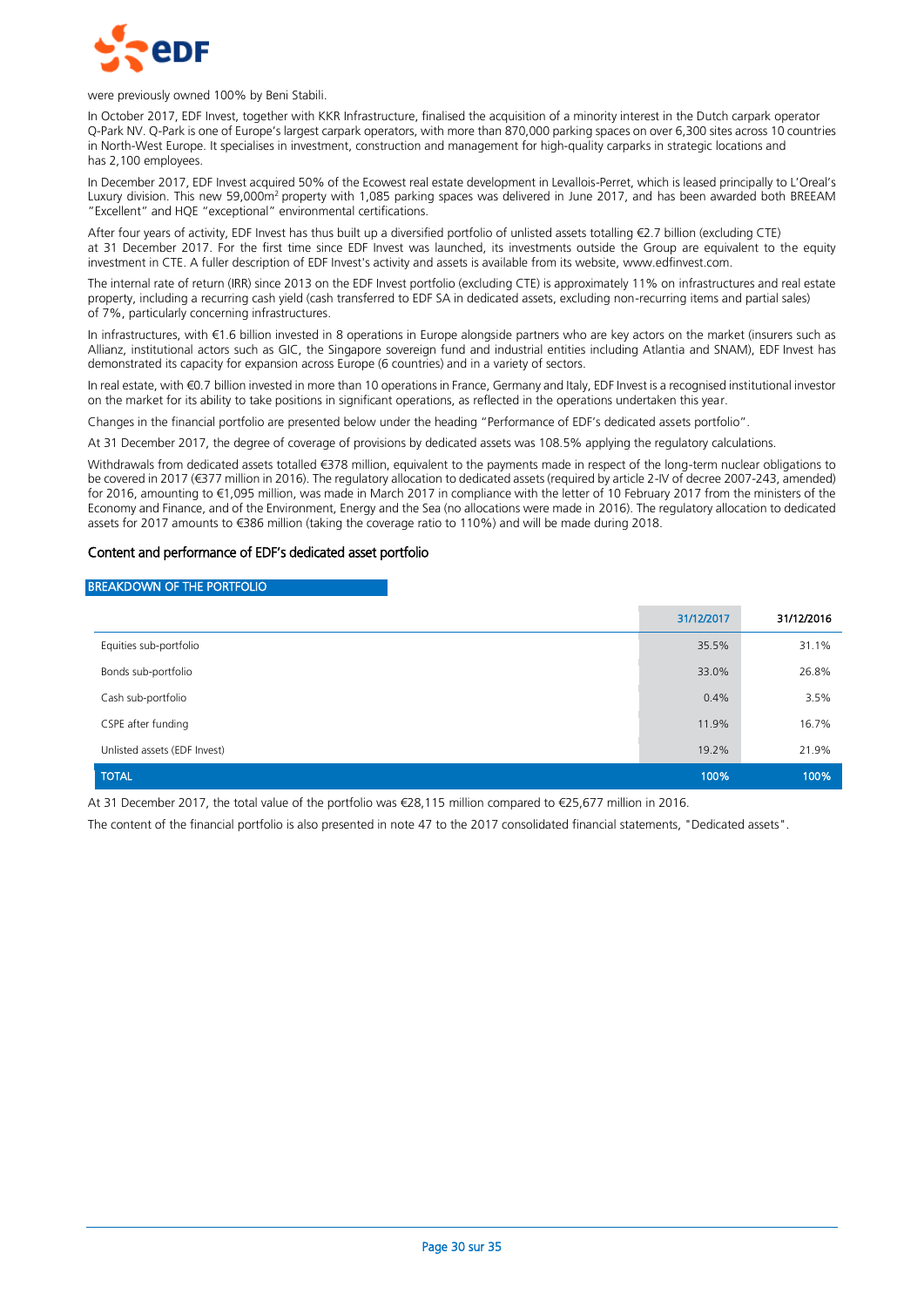

#### PORTFOLIO CONTENT UNDER THE CLASSIFICATION FROM ARTICLE 4, DECREE 2007-243 OF 23 FEBRUARY 2007

|                                                                 | 31 December 2017              |                     | 31 December 2016              |                  |
|-----------------------------------------------------------------|-------------------------------|---------------------|-------------------------------|------------------|
| Categories<br>(in millions of Euros)                            | Net book value <sup>(1)</sup> | Realisable<br>value | Net book value <sup>(1)</sup> | Realisable value |
| OECD government bonds and similar                               | 4,261                         | 4,363               | 3,167                         | 3,335            |
| OECD corporate (non-government) bonds                           | 618                           | 636                 | 542                           | 593              |
| Funds investing in the above two categories                     | 4,352                         | 4,544               | 3,910                         | 4,058            |
| Funds not exclusively invested in OECD bonds                    | 8,230                         | 9,785               | 6,059                         | 7,790            |
| Hedges, deposits, amounts receivable                            |                               | 30                  | (18)                          | (18)             |
| <b>TOTAL FINANCIAL PRODUCT PORTFOLIO</b>                        | 17,461                        | 19,358              | 13,660                        | 15,758           |
| CTE (the holding company that holds 100% of RTE) <sup>(2)</sup> | 2,705                         | 2,705               | 3,905                         | 3,905            |
| Other unlisted securities and real estate assets                | 2,427                         | 2,703               | 1,530                         | 1,728            |
| <b>TOTAL EDF INVEST</b>                                         | 5,132                         | 5,408               | 5,435                         | 5,633            |
| CSPE after funding                                              | 3,294                         | 3,349               | 4,182                         | 4,286            |
| <b>TOTAL DEDICATED ASSETS</b>                                   | 25,887                        | 28,115              | 23,277                        | 25,677           |

(1) Net book value in the parent company financial statements.

(2) In 2017, dedicated assets include 50.1% of Coentreprise de Transport d'Électricité (CTE) (75.9% in 2016).

#### PERFORMANCE OF EDF'S DEDICATED ASSET PORTFOLIO

The table below presents the performance by portfolio at 31 December 2017 and 31 December 2016:

|                                     |                                                   | Performance for 2017 |                                          |                                                   |                             | Performance for 2016                     |  |
|-------------------------------------|---------------------------------------------------|----------------------|------------------------------------------|---------------------------------------------------|-----------------------------|------------------------------------------|--|
| (in millions of Euros)              | 31/12/2017<br>Stock market or<br>realisable value | Portfolio            | <b>Benchmark</b><br>index <sup>(1)</sup> | 31/12/2016<br>Stock market or<br>realisable value | Portfolio                   | <b>Benchmark</b><br>index <sup>(1)</sup> |  |
| Equities sub-portfolio              | 9,972                                             | 12.9%                | 13.0%                                    | 7,992                                             | 7.8%                        | 9.8%                                     |  |
| Bonds sub-portfolio                 | 9,282                                             | 2.1%                 | 0.8%                                     | 6,866                                             | 4.3%                        | 3.8%                                     |  |
| <b>TOTAL FINANCIAL PORTFOLIO</b>    | 19,254                                            | 7.7%                 | 6.6%                                     | 14,858                                            | 6.2%                        | 6.8%                                     |  |
| Cash sub-portfolio                  | 104                                               | $-0.1%$              | $-0.4%$                                  | 900                                               | 0.2%                        | $-0.3%$                                  |  |
| TOTAL FINANCIAL AND CASH PORTFOLIO  | 19,358                                            | 7.7%                 | $\sim$                                   | 15,758                                            | 5.9%                        | $\overline{\phantom{a}}$                 |  |
| CSPE after funding                  | $3,349^{(2)}$                                     | 0.4%                 | $\overline{\phantom{0}}$                 | $4,286^{(2)}$                                     | $4.2\%^{(2)}$               |                                          |  |
| <b>EDF INVEST<sup>(3)</sup></b>     | 5,408                                             | 8.9%                 | $\sim$                                   | 5,633                                             | 40.1% (5)                   | $\sim$                                   |  |
| including CTE shares <sup>(4)</sup> | 2,705                                             | 7.3%                 | $\qquad \qquad \blacksquare$             | 3,905                                             | $55.4\%$ <sup>(5)</sup>     |                                          |  |
| including other unlisted assets     | 2,703                                             | 11.2%                | ٠                                        | 1,728                                             | 7.9%                        | $\overline{\phantom{a}}$                 |  |
| <b>TOTAL DEDICATED ASSETS</b>       | 28,115                                            | 6.6%                 | ٠                                        | 25,677                                            | $11.1\%$ <sup>(5)</sup> (6) | $\sim$                                   |  |

(1) Benchmark index: MSCI World AC DN hedged in Euros 50% (excluding emerging country currencies) for the equities sub-portfolio, composite index of 60% Citigroup EGBI and 40% Citigroup EuroBIG corporate for the bonds sub-portfolio, Eonia Capitalisé for the cash subportfolio, 49% equities index and 51% bonds index for the total financial portfolio.

(2) Including a €55 million adjustment at 31 December 2017 (€103 million after the €22 million gain on the €872 million of receivable assigned at 31 December 2016). For the unadjusted receivable, the performance for 2016 was 1.7%.

(3) Performance for assets held at the start of the year.

(4) At 31 December 2017, 50.1% of the Group's investment in Coentreprise de Transport d'Électricité (CTE), the company that holds 100% of RTE. At 31 December 2016, 75.9% of the Group's investment in CTE.

(5) Excluding adjustments related to the CTE operation, in 2016, RTE's performance was 1.6%, EDF Invest's performance was 3.8% and the overall performance by all dedicated assets was 5.2%. The performance for 2017 reflects the final valuation, corresponding to completion of the sale on 31 March 2017.

(6) Including adjustments of RTE and the CSPE receivable; 4.8% without these two adjustments. The performance by dedicated assets excluding RTE was 5.7% in 2016.

2017 began in a climate of great political uncertainty in Europe. But apart from some short-lived episodes of tension over French government bonds just before France's presidential elections, there was ultimately little tension on the markets. This situation was helped by the fact that election outcomes were generally as hoped. The quiet political front, after more unexpected events in 2016, combined with simultaneous worldwide economic growth, the absence of inflation, and monetary policies that remained generous, were all welcomed by investors. 2017 was an exceptional year on the stock markets. The US market saw record close-of-trade results on 62 of the year's 251 trading days, almost one day in four. The Japanese market registered its highest results in 25 years. In Europe, the DAX (admittedly boosted by dividend reinvestment) also attained record levels. The horizon looks clear for the time being. Optimism on the markets has not been affected by the Fed's rate increases, which should continue in 2018, nor by the slower pace of stock purchases by the ECB. This optimism is indicated by the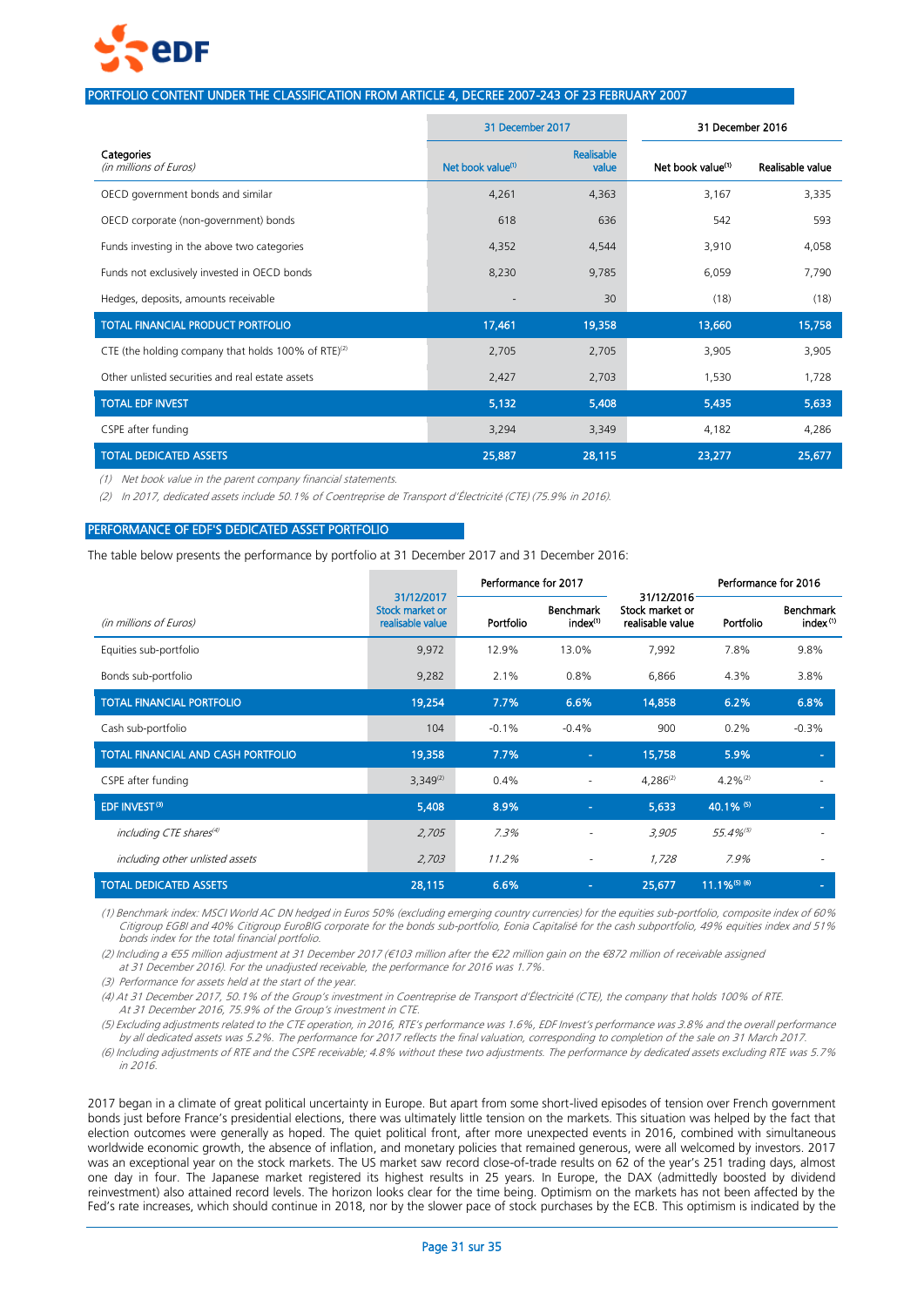

very low volatility observed: the VIX (US market volatility index) stood at an average 11% for the year, a level never before attained over such a long period. Also, the volatility of the dedicated asset benchmark index was 3.4%, against 7.6% one year earlier.

Against this background, the investment policy followed for the financial portfolio brought good results, achieving an increase of+7.7% while the composite benchmark index rose by +6.6%. The main factor in this above-benchmark performance was the prudent positioning taken as regards sensitivity and exposure to core Euro zone sovereign bonds in a market of gradually rising long rates. The credit portfolio also significantly outperformed its benchmark index thanks to strong exposure to subordinated bank securities. Finally, the slight overexposure on equities maintained throughout the year was beneficial, since the MSCI World All Countries net index hedged in Euros 50%, excluding emerging country currencies, rose by +13.0% whereas the bond section of the benchmark index (60% Citigroup EGBI and 40% Citigroup EuroBIG corporate) only increased by +0.8%. Finally, dynamic management of the investment vehicles in the equity portfolio was particularly successful: after a mediocre year in 2016, vigorous reallocation in early 2016 towards high-performance active equity management in both Europe and Japan was a good decision. The managers outperformed their benchmarks in these regions, achieving more than +3.5% growth in Japan and more than +1.5% growth in Europe.

In 2017, the overall after-tax performance of dedicated assets (impacts on reserves and net income) was +€1,035 million: +€733 million on the financial portfolio and cash portfolios (+€1,319 million before tax), +€35 million for the CSPE receivable after funding (+€63 million before tax) and +€267 million for EDF Invest (including +€210 million for the CTE/RTE shares allocated to dedicated assets).

#### Dedicated assets' exposure to risks

EDF is exposed to equity risks, interest rate risks and foreign exchange risks through its dedicated asset portfolio.

The market value of the equities sub-portfolio in EDF's dedicated asset portfolio was €9,972 million at 31 December 2017. The volatility of the equities sub-portfolio can be estimated through the volatility of its benchmark index, which at 31 December 2017 was 6.0% based on 52 weekly performances, compared to 15.2% at 31 December 2016. Applying this volatility to the value of equity assets at the same date, the Group estimates the annual volatility of the equities portion of dedicated assets at €598 million. This volatility is likely to affect the Group's equity.

At 31 December 2017, the sensitivity of the bond sub-portfolio (€9,282 million) was 5.08, i.e. a uniform 100 base point rise in interest rates would result in a €472 million decline in market value which would be recorded in consolidated equity. The sensitivity was 4.89 at the end of 2016. The sensitivity of the bond sub-portfolio was thus well below the sensitivity of the benchmark index (6.5).

# 7.1.7 Management of counterparty/credit risks

Counterparty risk is defined as the total loss that the EDF group would sustain on its business and market transactions if a counterparty defaulted and failed to perform its contractual obligations.

The Group has a counterparty risk management policy which applies to the parent company and all operationally controlled subsidiaries. This policy sets out the governance associated with monitoring for this type of risk, and organisation of the counterparty risk management and monitoring. The policy also involves monthly consolidation of the Group's exposures, updated monthly for financial and energy market activities and quarterly for other activities. The CRFI (Financial Risks Control) department closely monitors Group counterparties (daily review of alerts, special cautionary measures for certain counterparties).

The table below gives details, by rating, of the EDF group's consolidated exposure to counterparty risk. At 30 September 2017, 79% of the Group's exposure concerns "investment grade" counterparties, mainly as a result of the predominance of exposures generated by the cash and asset management activity, with most short-term investments concerning low-risk assets:

|            | Good credit rating | Poor credit rating | No internal<br>rating | Total |
|------------|--------------------|--------------------|-----------------------|-------|
| 31/03/2017 | 80%                | 12%                | 8%                    | 100%  |
| 30/09/2017 | 79%                | 12%                | 9%                    | 100%  |

The exposure to counterparty risk by nature of activity is distributed as follows:

|            | Purchases | Insurance | <b>Distribution</b><br>and sales | Cash and asset<br>management | Fuel purchases and<br>energy trading | Total |
|------------|-----------|-----------|----------------------------------|------------------------------|--------------------------------------|-------|
| 31/03/2017 | 13%       | 0%        | 10%                              | 71%                          | 6%                                   | 100%  |
| 30/09/2017 | 14%       | 1%        | 8%                               | 71%                          | 6%                                   | 100%  |

Exposure in the energy trading activities is concentrated at the level of EDF Trading, where each counterparty is assigned a limit that depends on its financial robustness. A range of methods are used to reduce counterparty risk at EDF Trading, primarily position netting agreements, cash-collateral agreements and establishment of guarantees from banks or affiliates.

For counterparties dealing with EDF's trading room, the CRFI department has drawn up a framework specifying counterparty authorisation procedures and the methodology for calculation of allocated limits. The level of exposure can be consulted in real time and is systematically monitored on a daily basis. The suitability of limits is reviewed without delay in the event of an alert or unfavourable development affecting a counterparty.

As the political and financial situation in the Euro zone is still uncertain, EDF has continued to apply a conservative management policy for its cash investments in non-core countries. Apart from dedicated assets, purchases of sovereign debt are restricted to maximum maturities of three years for Italy and Spain. Only banking, sovereign and corporate counterparties with good credit ratings are authorised, for limited amounts and maturities.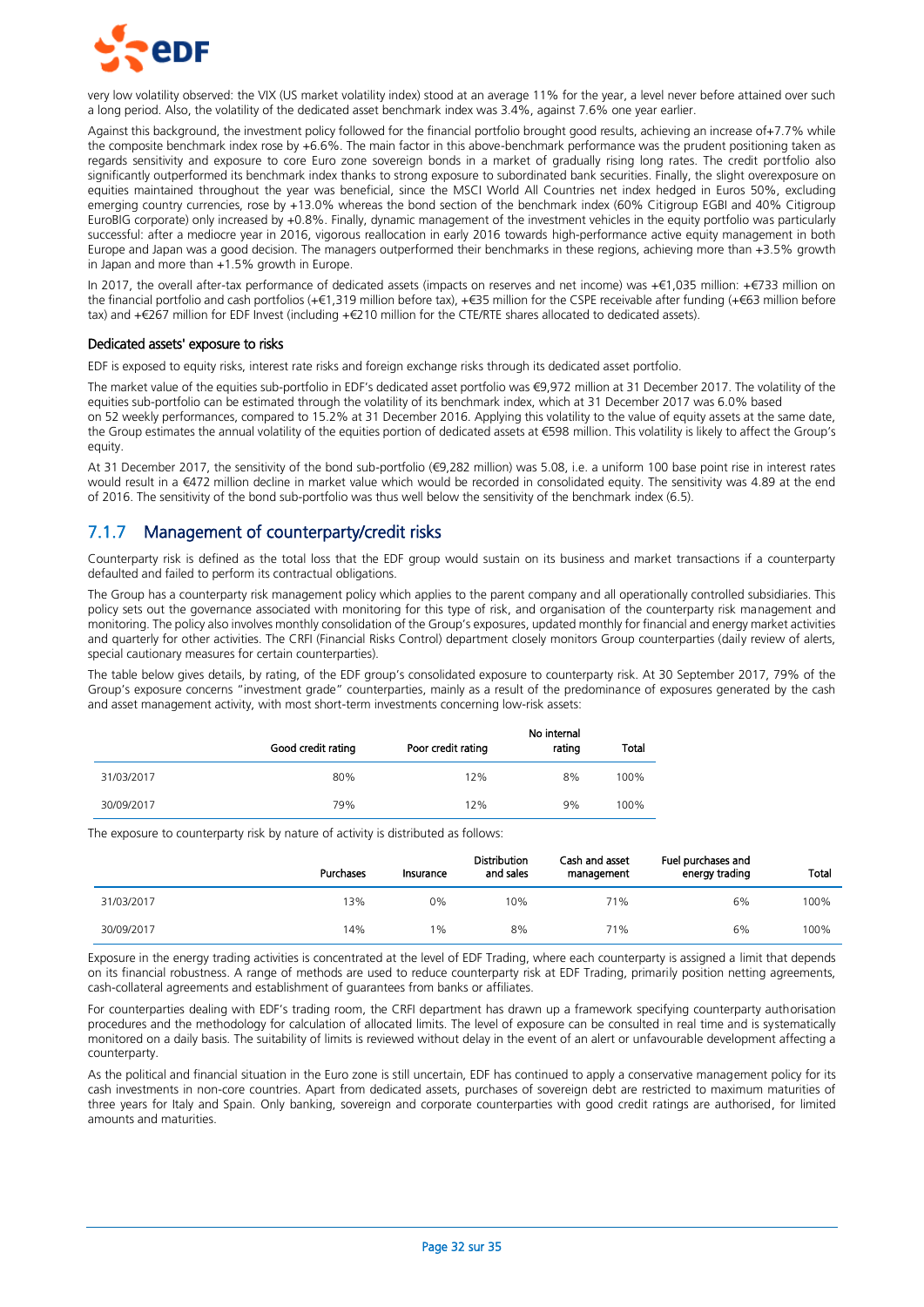

# <span id="page-32-0"></span>Management and control of energy market

# 7.2.1 Management and control of energy market risks

In keeping with the opening of the final customer market, the growth of wholesale markets and its international development, the EDF group is exposed to price variations on the energy market which can significantly affect its financial statements.

Consequently, the Group has an "energy markets" risk policy for all energy commodities, applicable to EDF and entities over which it has operational control.

The purpose of this policy is to:

- define the general framework for management of energy market risks, governing the various Group entities' asset portfolio management activities (energy generation, optimisation and sale), and trading for EDF Trading;
- define the responsibilities of asset managers and traders, and the various levels of control of activities;
- **In** implement a coordinated Group-wide hedging policy that is coherent with the Group's financial commitments;
- consolidate the exposure of the various entities operationally controlled by EDF on the structured energy-related markets.

At entities not operationally controlled by EDF, the risk management framework is reviewed by the governance bodies.

# 7.2.2 Organisation of risk control and general risk hedging principle

The process for controlling energy market risks for entities operationally controlled by the Group is based on:

- a governance and market risk exposure measurement system, clearly separating management and risk control responsibilities;
- an express delegation to each entity, defining hedging strategies and establishing the associated risk limits. This enables the Executive Committee to set out and monitor an annual Group risk profile consistent with the financial objectives, and thus direct operational management of energy market risks over market horizons (generally three years).

The basic principle for hedging is:

 $\overline{a}$ 

- netting of upstream/downstream positions; wherever possible, sales to final customers are hedged by Internal sales;
- " gradual closing of net positions before the end of the budget year, based on a predefined hedging trajectory<sup>1</sup> that captures an average price, potentially with overweighting in year N-1 in view of liquidity constraints on the forward markets.

On the French electricity market, EDF is exposed to very high uncertainty over its net exposure due to the fact that the ARENH system is optional. Since the volumes subscribed are only known shortly before the delivery period, EDF is obliged to use assumptions for ARENH subscriptions, which include prudence margins. EDF thus remains subject to risks that the assumptions may not correspond to reality, such that during the year it could find itself obliged to sell reserved volumes that in the end were not actually subscribed, or conversely to purchase volumes sold before the ARENH bids took place on the assumption that there would be no subscriptions.

Given its close interaction with the decisions made in the generation, supply and trading activities, the energy risk management process involves Group management and is based on a risk indicator and measurement system incorporating escalation procedures in the event risk limits are exceeded.

The Group's exposure to energy market risks through operationally controlled entities is reported to the Executive Committee on a quarterly basis. The control processes are regularly evaluated and audited.

# 7.2.3 Principles for operational management and control of energy market risks

The principles for operational management and control of energy market risks for the Group's operationally controlled entities are based on strict segregation of responsibilities for managing those risks, distinguishing between management of assets (generation and supply) and trading.

Managers of generation and supply assets are responsible for implementing a risk management strategy that minimises the impact of energy market risks on the variability of their financial statements (the accounting classifications of these hedges are described in note 41 to the 2017 consolidated financial statements, "Derivatives and Hedge accounting"). However, a residual risk remains that cannot be hedged on the market due to factors such as insufficient liquidity or market depth, and uncertainty over volumes.

For operationally controlled entities in the Group, positions on the energy markets are taken predominantly by EDF Trading, the Group's trading entity, which operates on the markets on behalf of other Group entities and for the purposes of its own trading activity associated with the Group's industrial assets. Consequently, EDF Trading is subject to a strict governance and control framework, particularly the European regulations on trading companies.

EDF Trading trades on organised or OTC markets in derivatives such as futures, forwards, swaps and options (regardless of the accounting classification applied at Group level). Its exposure on the energy markets is strictly controlled through daily limit monitoring overseen by the subsidiary's management and by the division in charge of energy market risk control at Group level. Automatic escalation procedures also exist to inform members of EDF Trading's Board of Directors of any breach of risk limits (value at risk limit) or loss limits (stop-loss limits).

Value at Risk (VaR) is a statistical measure of the potential maximum loss in market value on a portfolio in the event of unfavourable market movements, over a given time horizon and with a given confidence interval<sup>2</sup>. Specific Capital at Risk (CaR) limits are also used in certain areas (operations on illiquid markets, long-term contracts and structured contracts) where VaR is difficult to apply. The stop-loss limit stipulates the acceptable risk for the trading business, setting a maximum level of loss over a rolling three-month period. If these limits are exceeded, EDF Trading's Board of Directors takes appropriate action, which may include closing certain positions.

<sup>1.</sup> The risk management frameworks, which are approved annually by the Group for each entity with exposure to energy market risks, may include acceleration or deceleration plans allowing departures from these trajectories if predefined price thresholds are exceeded. Since these plans do not comply with the general principle of gradual hedging, they can only be applied under strict conditions.

<sup>2</sup>. EDF Trading estimates the VaR by the "Monte Carlo" method, which is based on volatilities and historical correlations measured using observed market prices over the 40 most recent business days. The VaR limit applies to the total EDF Trading portfolio.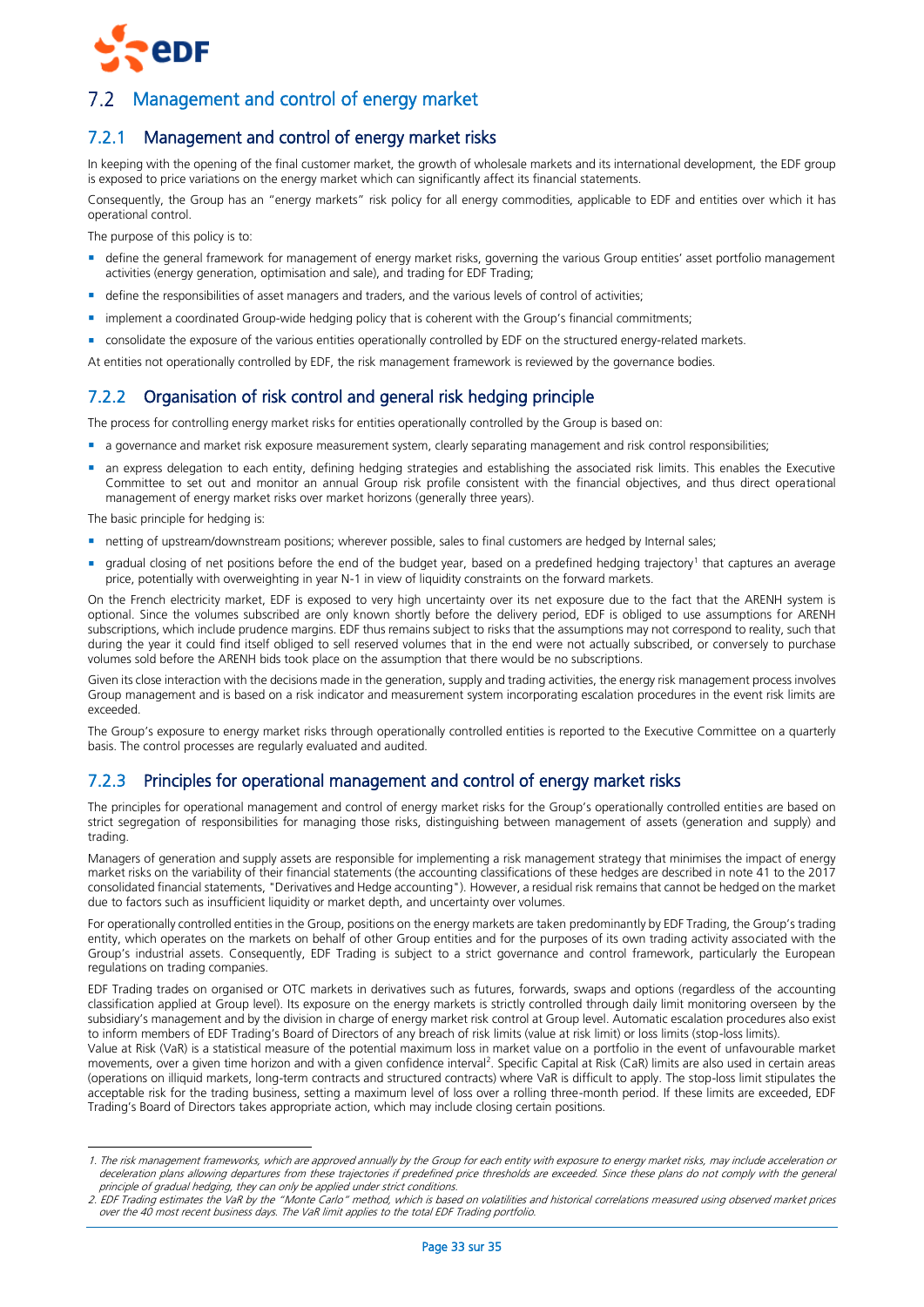

During 2017, the VaR limit was reduced from €50 million to €35 million in view of the significant price volatility on energy markets at the end of the winter of 2016-2017, and the CaR limit for long-term contracts was reduced from €300 million to €250 million. CaR limits for operations on illiquid markets and the stop-loss were unchanged and remain at €250 million and €180 million respectively.

These limits were not exceeded and EDF Trading managed its risks within the boundaries of its mandate from EDF at all times. The stop-losses have never been triggered since their introduction.

For an analysis of fair value hedges of the Group's commodities, see note 41.4.3 to the 2017 consolidated financial statements. For details of commodity derivatives not classified as hedges by the Group, see note 42.3 to the same consolidated financial statements.

# <span id="page-33-0"></span>7.3 Management of insurable risks

The EDF group has insurance programmes that cover EDF SA and its controlled subsidiaries as they are integrated. The coverage, exclusions, excesses and limits are appropriate to each business and the specificities of these subsidiaries.

The main insurance programmes cover:

- **Conventional damage to Group property**: EDF is a member of the international mutual insurance company for energy operators, OIL<sup>1</sup>. Additional insurance coverage is provided by EDF's captive insurance company Wagram Insurance Company DAC<sup>2</sup>, as well as other insurers and reinsurers.
- Damage to the EDF group's nuclear facilities: in addition to coverage through EDF's membership of OIL, physical damage (including following a nuclear accident) to EDF's nuclear installations in France and EDF Energy's nuclear facilities in the United Kingdom, and nuclear decontamination costs, are covered by a Group insurance policy involving the French nuclear pool (Assuratome), the British atomic pool National Risk Insurers (NRI), the European Mutual Association for Nuclear Insurance (EMANI), and the insurer Northcourt.

In connection with CENG's operations in the United States, EDF Inc. is a member of NEIL<sup>3</sup>.

Damage to merchandise transported: this programme covers damage to goods in transit, for all Group entities and subsidiaries.

#### Nuclear operator's civil liability:

In France, EDF's insurance policies comply with French laws 68-943 of 30 October 1968, 90-488 of 16 June 1990 and 2006-686 of 13 June 2006 (the "TSN" law on nuclear transparency and safety) which are now part of the French Environment Code. These laws transposed the civil liability obligations imposed on nuclear facility operators by the Paris convention (for more information in the regulations concerning the nuclear operator's civil liability, see section 1.5.6.2.2 "Specific regulations applicable to basic nuclear facilities").

The Law on the Energy Transition for Green Growth enacted on 17 August 2015 amended the provisions of articles L.597-28 and L.597-32 of the French Environment Code. Among the changes, the civil liability limits for nuclear operators were raised with effect from 18 February 2016 to €700 million for nuclear facilities, €70 million for reduced-risk facilities, and €80 million for risks during transport.

To comply with the new legal thresholds, EDF published a contract notice on 10 August 2015 entitled "EDF SA Nuclear Civil Liability Insurance Programme" to obtain and set up the insurance coverage needed for its nuclear civil liability and management of the associated claims.

With the insurance obtained in response to this notice, the Group meets its new obligations. The insurance is shared between the nuclear insurance market (AXA, reinsured by the French nuclear pool Assuratome) the Group's captive insurance companies, and the mutual insurance company ELINI.

This cover took effect on 18 February 2016 for a three-year term. In view of the changes likely to be made to nuclear operators' obligations during this period (particularly the application of protocols amending the Paris and Brussels conventions), withdrawal clauses have been included in the contract.

Management of claims is the responsibility of ELINI, which has a computerised claim processing system, and EQUAD, which has the necessary human and network resources.

In the United Kingdom, where EDF Energy operates nuclear power plants, the nuclear operator's civil liability rules are similar to French rules. On 4 May 2016 the British parliament approved the Nuclear Installations Order (for transposition of the protocols of February 2004 amending the existing conventions) which in substance makes the same changes as the French TSN law of 2006, but will mostly only come into force at the same time as the protocols.

This Order raises the British operators' obligations from the current limit of £140 million to the equivalent of €700 million, and they will be progressively increased over a five-year period to reach a ceiling of €1.2 billion.

EDF Energy is currently insured by ELINI and Wagram Insurance Company DAC. The captive insurer Océane Re also bears the risk via a reinsurance contract for Wagram Insurance Company DAC.

The entry into force of France's Energy Transition law on 18 February 2016 led to a 40% increase in the Group's insurance premiums. The forthcoming implementation of the protocols amending the Paris and Brussels conventions will also lead to a substantial increase in the Group's insurance premiums.

- **General civil liability**: this programme covers the Group against the possible financial consequences for third parties of the (non-nuclear) risks inherent to the EDF group's businesses.
- Civil liability of directors and senior executives: EDF's insurance programme covers defence costs and other financial consequences arising from third party claims of liability against the Group's managers and key executives in connection with their duties.
- Construction risks: EDF takes out insurance policies covering specific worksite risks (general worksite risks/general assembly and testing risks). These policies are not part of a Group programme but are purchased on an ad hoc basis for major projects such as the Flamanville EPR and Hinkley Point C, or construction or renovation of generation or distribution units. The Group has put framework agreements in place for work on similar facilities (source substations, hydropower plants).

-

<sup>1.</sup> Oil Insurance Limited.

<sup>2.</sup> An Irish insurance company fully-owned by EDF.

<sup>3.</sup> Nuclear Electric Insurance Limited.